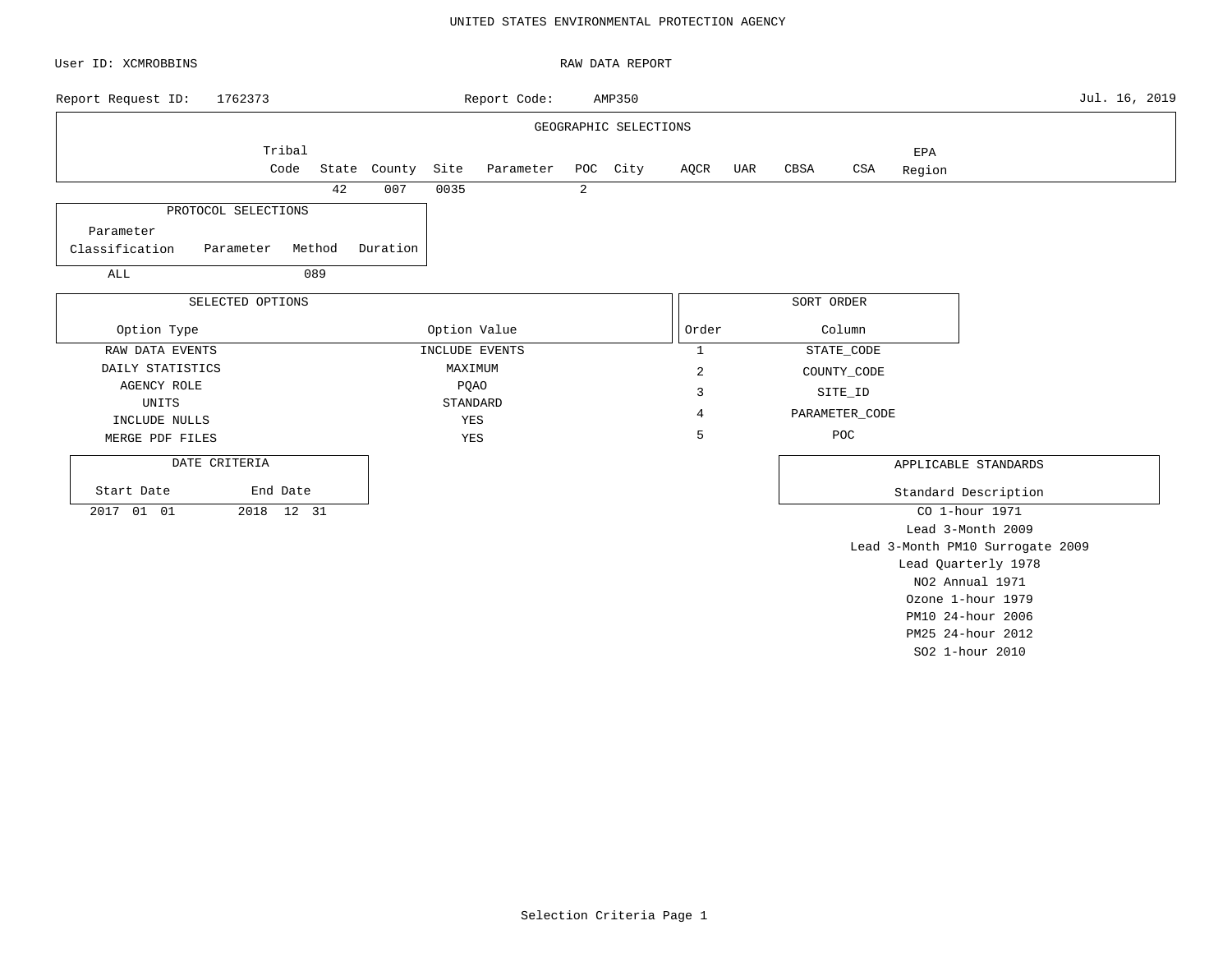|                   |                                                     |                     |              |                                                                     |             |                     | AIR QUALITY SYSTEM | UNITED STATES ENVIRONMENTAL PROTECTION AGENCY |                                             |                         |                 |                                      |                                  |
|-------------------|-----------------------------------------------------|---------------------|--------------|---------------------------------------------------------------------|-------------|---------------------|--------------------|-----------------------------------------------|---------------------------------------------|-------------------------|-----------------|--------------------------------------|----------------------------------|
|                   |                                                     |                     |              |                                                                     |             |                     | RAW DATA REPORT    |                                               |                                             |                         |                 |                                      | Jul. 16, 2019                    |
|                   | (12102) Antimony (TSP) STP                          |                     |              |                                                                     |             |                     |                    |                                               |                                             |                         |                 | CAS NUMBER:                          | $7440 - 36 - 0$                  |
|                   | SITE ID: 42-007-0035                                | POC: 2              |              |                                                                     |             |                     | STATE:             | (42) Pennsylvania                             |                                             |                         |                 | LATITUDE:<br>LONGITUDE:              | 40.6450193109<br>$-80.508391362$ |
|                   | COUNTY: (007) Beaver<br>CITY: (00000) Not in a city |                     |              |                                                                     |             |                     | AQCR:              |                                               | (197) SOUTHWEST PENNSYLVANIA                |                         |                 | UTM ZONE:                            |                                  |
|                   | SITE ADDRESS: H. S. Bell                            |                     |              |                                                                     |             |                     |                    |                                               | URBANIZED AREA: (0000) NOT IN AN URBAN AREA |                         |                 | UTM NORTHING:                        |                                  |
|                   | SITE COMMENTS:                                      |                     |              |                                                                     |             |                     |                    | LAND USE: INDUSTRIAL<br>LOCATION SETTING:     | ${\tt SUBURBAN}$                            |                         |                 | UTM EASTING:<br>ELEVATION-MSL:       | 500                              |
|                   | MONITOR COMMENTS:                                   |                     |              |                                                                     |             |                     |                    |                                               |                                             |                         |                 | PROBE HEIGHT:                        |                                  |
|                   | SUPPORT AGENCY: () Not Found<br>MONITOR TYPE: OTHER |                     |              |                                                                     |             |                     |                    | 2017<br>REPORT FOR:                           |                                             |                         |                 | DURATION: 24 HOUR                    |                                  |
|                   |                                                     |                     |              | COLLECTION AND ANALYSIS METHOD: (089) HI-VOL ICP/MS W/QUARTZ FILTER |             |                     |                    |                                               |                                             |                         |                 | UNITS: Micrograms/cubic meter (25 C) |                                  |
| PQAO:             |                                                     |                     |              | (0851) Pennsylvania Department Of Environmental Protection          |             |                     |                    |                                               |                                             |                         | MIN DETECTABLE: |                                      |                                  |
|                   | MONTH                                               |                     |              |                                                                     |             |                     |                    |                                               |                                             |                         |                 |                                      |                                  |
| Day               | JANUARY                                             | FEBRUARY            | MARCH        | APRIL                                                               | MAY         | JUNE                | JULY               | <b>AUGUST</b>                                 | SEPTEMBER                                   | <b>OCTOBER</b>          | <b>NOVEMBER</b> | DECEMBER                             |                                  |
| $\mathbf{1}$<br>2 |                                                     |                     |              |                                                                     |             |                     |                    |                                               |                                             |                         |                 |                                      |                                  |
| $\overline{3}$    |                                                     |                     |              |                                                                     |             |                     |                    |                                               |                                             |                         | $.000$ QX       | .0025                                |                                  |
| $\overline{4}$    |                                                     |                     |              |                                                                     |             |                     |                    |                                               |                                             |                         |                 |                                      |                                  |
| 5                 |                                                     |                     |              |                                                                     |             |                     |                    |                                               |                                             |                         |                 |                                      |                                  |
| 6                 |                                                     |                     |              |                                                                     |             |                     |                    |                                               |                                             |                         |                 |                                      |                                  |
| 7                 |                                                     |                     |              |                                                                     |             |                     |                    |                                               |                                             |                         |                 |                                      |                                  |
| 8<br>9            |                                                     |                     |              |                                                                     |             |                     |                    |                                               |                                             |                         |                 |                                      |                                  |
| 10                |                                                     |                     |              |                                                                     |             |                     |                    |                                               |                                             |                         | $.001$ QX       | $.001$ QX                            |                                  |
| 11                |                                                     |                     |              |                                                                     |             |                     |                    |                                               |                                             |                         |                 |                                      |                                  |
| 12                |                                                     |                     |              |                                                                     |             |                     |                    |                                               |                                             |                         |                 |                                      |                                  |
| 13                |                                                     |                     |              |                                                                     |             |                     |                    |                                               |                                             |                         |                 |                                      |                                  |
| 14                |                                                     |                     |              |                                                                     |             |                     |                    |                                               |                                             |                         |                 |                                      |                                  |
| 15                |                                                     |                     |              |                                                                     |             |                     |                    |                                               |                                             |                         | $.001$ QX       | $.000$ ND                            |                                  |
| 16<br>17          |                                                     |                     |              |                                                                     |             |                     |                    |                                               |                                             | ${\rm F}\, {\mathbb I}$ |                 |                                      |                                  |
| 18                |                                                     |                     |              |                                                                     |             |                     |                    |                                               |                                             |                         |                 |                                      |                                  |
| 19                |                                                     |                     |              |                                                                     |             |                     |                    |                                               |                                             |                         |                 |                                      |                                  |
| 20                |                                                     |                     |              |                                                                     |             |                     |                    |                                               |                                             |                         |                 |                                      |                                  |
| 21                |                                                     |                     |              |                                                                     |             |                     |                    |                                               |                                             |                         | $.001$ QX       | $.001$ QX                            |                                  |
| 22                |                                                     |                     |              |                                                                     |             |                     |                    |                                               |                                             | TS                      |                 |                                      |                                  |
| 23                |                                                     |                     |              |                                                                     |             |                     |                    |                                               |                                             |                         |                 |                                      |                                  |
| 24<br>25          |                                                     |                     |              |                                                                     |             |                     |                    |                                               |                                             |                         |                 |                                      |                                  |
| 26                |                                                     |                     |              |                                                                     |             |                     |                    |                                               |                                             |                         |                 |                                      |                                  |
| 27                |                                                     |                     |              |                                                                     |             |                     |                    |                                               |                                             |                         | $.001$ QX       | $.000$ ND                            |                                  |
| 28                |                                                     |                     |              |                                                                     |             |                     |                    |                                               |                                             | $.001$ QX               |                 |                                      |                                  |
| 29                |                                                     |                     |              |                                                                     |             |                     |                    |                                               |                                             |                         |                 |                                      |                                  |
| 30                |                                                     |                     |              |                                                                     |             |                     |                    |                                               |                                             |                         |                 |                                      |                                  |
| 31                |                                                     |                     |              |                                                                     |             |                     |                    |                                               |                                             |                         |                 |                                      |                                  |
| NO.:              | $\mathbb O$                                         | $\mathsf{O}\xspace$ | $\circ$      | $\mathbb O$                                                         | $\mathbb O$ | $\mathsf{O}\xspace$ | $\mathbb O$        | $\mathbb O$                                   | $\mathbb O$                                 | $\mathbf{1}$            | 5               | 5                                    |                                  |
| MAX:              |                                                     |                     |              |                                                                     |             |                     |                    |                                               |                                             | .001                    | .001            | .002                                 |                                  |
| MEAN:             |                                                     |                     |              |                                                                     |             |                     |                    |                                               |                                             | .0010                   | .0008           | .0008                                |                                  |
|                   | ANNUAL OBSERVATIONS:                                | 11                  | ANNUAL MEAN: | .0008                                                               | ANNUAL MAX: | .002                |                    |                                               |                                             |                         |                 |                                      |                                  |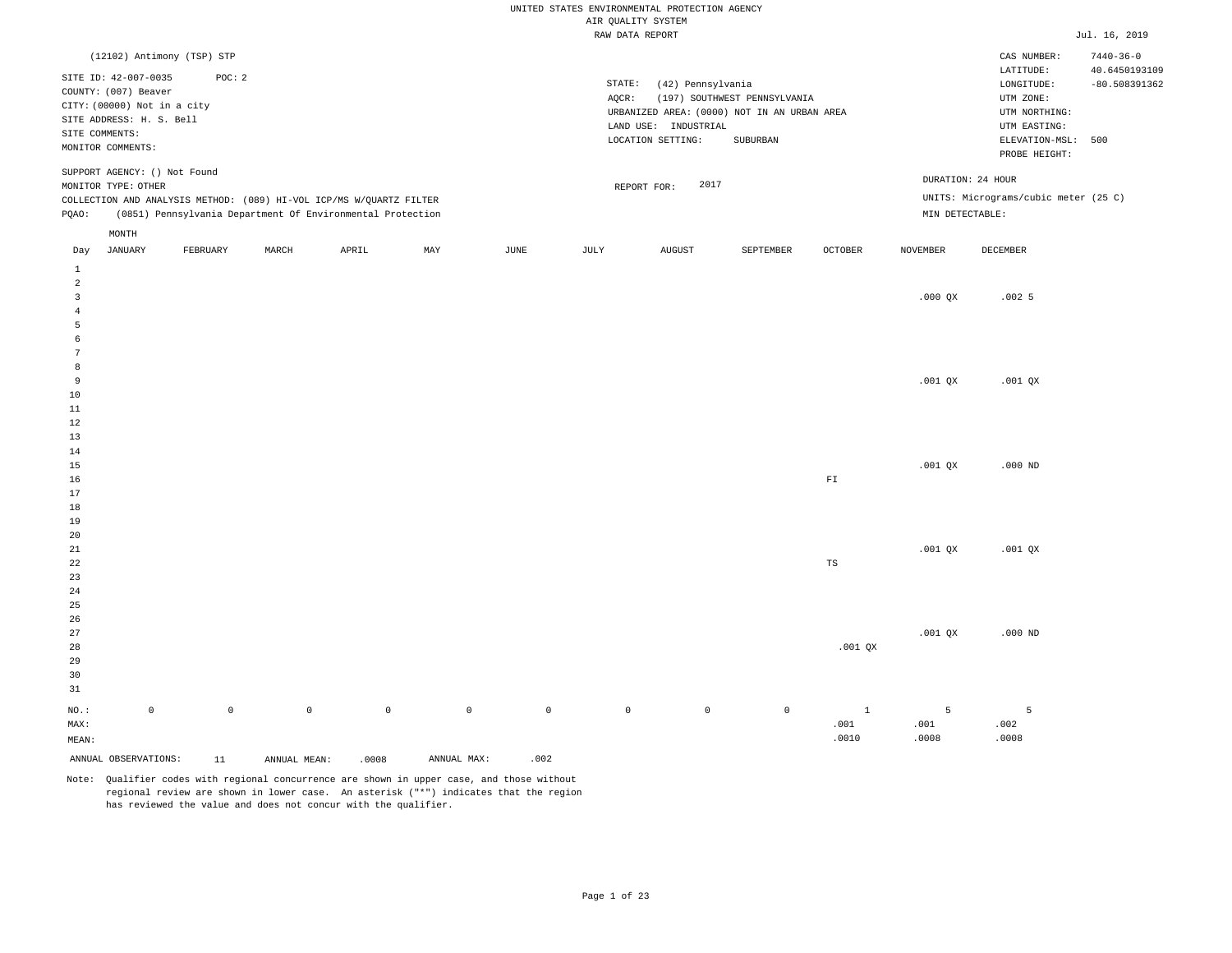|                                                |                                                                                 |                    |                    |                                                                                                                                   |                    |                    |                                       | UNITED STATES ENVIRONMENTAL PROTECTION AGENCY |                                                                             |             |                 |                                                         |                                  |
|------------------------------------------------|---------------------------------------------------------------------------------|--------------------|--------------------|-----------------------------------------------------------------------------------------------------------------------------------|--------------------|--------------------|---------------------------------------|-----------------------------------------------|-----------------------------------------------------------------------------|-------------|-----------------|---------------------------------------------------------|----------------------------------|
|                                                |                                                                                 |                    |                    |                                                                                                                                   |                    |                    | AIR QUALITY SYSTEM<br>RAW DATA REPORT |                                               |                                                                             |             |                 |                                                         | Jul. 16, 2019                    |
|                                                |                                                                                 |                    |                    |                                                                                                                                   |                    |                    |                                       |                                               |                                                                             |             |                 |                                                         |                                  |
|                                                | (12102) Antimony (TSP) STP<br>SITE ID: 42-007-0035                              | POC: 2             |                    |                                                                                                                                   |                    |                    |                                       |                                               |                                                                             |             |                 | CAS NUMBER:<br>LATITUDE:                                | $7440 - 36 - 0$<br>40.6450193109 |
|                                                | COUNTY: (007) Beaver<br>CITY: (00000) Not in a city<br>SITE ADDRESS: H. S. Bell |                    |                    |                                                                                                                                   |                    |                    | STATE:<br>AOCR:                       | (42) Pennsylvania                             | (197) SOUTHWEST PENNSYLVANIA<br>URBANIZED AREA: (0000) NOT IN AN URBAN AREA |             |                 | LONGITUDE:<br>UTM ZONE:<br>UTM NORTHING:                | $-80.508391362$                  |
| SITE COMMENTS:                                 | MONITOR COMMENTS:                                                               |                    |                    |                                                                                                                                   |                    |                    |                                       | LAND USE: INDUSTRIAL<br>LOCATION SETTING:     | SUBURBAN                                                                    |             |                 | UTM EASTING:<br>ELEVATION-MSL: 500<br>PROBE HEIGHT:     |                                  |
|                                                | SUPPORT AGENCY: () Not Found<br>MONITOR TYPE: OTHER                             |                    |                    |                                                                                                                                   |                    |                    | REPORT FOR:                           | 2018                                          |                                                                             |             |                 | DURATION: 24 HOUR                                       |                                  |
| PQAO:                                          |                                                                                 |                    |                    | COLLECTION AND ANALYSIS METHOD: (089) HI-VOL ICP/MS W/QUARTZ FILTER<br>(0851) Pennsylvania Department Of Environmental Protection |                    |                    |                                       |                                               |                                                                             |             |                 | UNITS: Micrograms/cubic meter (25 C)<br>MIN DETECTABLE: |                                  |
| Day                                            | MONTH<br>JANUARY                                                                | FEBRUARY           | MARCH              | APRIL                                                                                                                             | MAX                | $_{\rm JUNE}$      | JULY                                  | AUGUST                                        | SEPTEMBER                                                                   | OCTOBER     | <b>NOVEMBER</b> | DECEMBER                                                |                                  |
| $\mathbf{1}$                                   |                                                                                 | $.000$ ND          |                    |                                                                                                                                   |                    | .000SQ             |                                       |                                               |                                                                             |             |                 |                                                         |                                  |
| $\overline{a}$<br>$\overline{3}$<br>$\sqrt{4}$ | $.000$ ND                                                                       |                    | .001 SQ            | $.000$ ND                                                                                                                         | .001SQ             |                    |                                       |                                               |                                                                             |             |                 |                                                         |                                  |
| $\overline{5}$<br>6                            |                                                                                 |                    |                    |                                                                                                                                   |                    |                    |                                       |                                               |                                                                             |             |                 |                                                         |                                  |
| $7\phantom{.0}$<br>8<br>9                      | $.000$ ND                                                                       | $.000$ ND          | $.000$ ND          | .001SQ                                                                                                                            | .001SQ             | .001SQ             |                                       |                                               |                                                                             |             |                 |                                                         |                                  |
| 10<br>$11\,$                                   |                                                                                 |                    |                    |                                                                                                                                   |                    |                    |                                       |                                               |                                                                             |             |                 |                                                         |                                  |
| 12<br>13                                       |                                                                                 | .001SQ             |                    |                                                                                                                                   |                    | .0025              |                                       |                                               |                                                                             |             |                 |                                                         |                                  |
| 14<br>15<br>16                                 | $.000$ ND                                                                       |                    | $.000$ ND          | ${\rm F}\, {\mathbb I}$                                                                                                           | .001SQ             |                    |                                       |                                               |                                                                             |             |                 |                                                         |                                  |
| 17<br>$18$                                     |                                                                                 | .0035              |                    |                                                                                                                                   |                    |                    |                                       |                                               |                                                                             |             |                 |                                                         |                                  |
| 19<br>20<br>$2\sqrt{1}$                        | $.000$ $OX$                                                                     |                    | $.000$ ND          | .001                                                                                                                              | FI                 | $.001$ QX          |                                       |                                               |                                                                             |             |                 |                                                         |                                  |
| 22<br>23<br>24                                 |                                                                                 |                    |                    |                                                                                                                                   |                    |                    |                                       |                                               |                                                                             |             |                 |                                                         |                                  |
| 25<br>26                                       | $.001$ QX                                                                       | $.000$ ND          |                    | .000SQ                                                                                                                            | .0025              | $.001$ QX          |                                       |                                               |                                                                             |             |                 |                                                         |                                  |
| 27<br>28<br>29<br>30<br>31                     |                                                                                 |                    | $.000$ ND          |                                                                                                                                   |                    |                    |                                       |                                               |                                                                             |             |                 |                                                         |                                  |
| NO.:<br>MAX:<br>MEAN:                          | 5<br>.001<br>.0002                                                              | 5<br>.003<br>.0008 | 5<br>.001<br>.0002 | $\overline{4}$<br>.001<br>.0005                                                                                                   | 4<br>.002<br>.0013 | 5<br>.002<br>.0010 | $\mathsf{O}\xspace$                   | $\mathbb O$                                   | $\mathbb O$                                                                 | $\mathbb O$ | $\mathbb O$     | $\mathbb O$                                             |                                  |
|                                                | ANNUAL OBSERVATIONS:                                                            | 28                 | ANNUAL MEAN:       | .0006                                                                                                                             | ANNUAL MAX:        | .003               |                                       |                                               |                                                                             |             |                 |                                                         |                                  |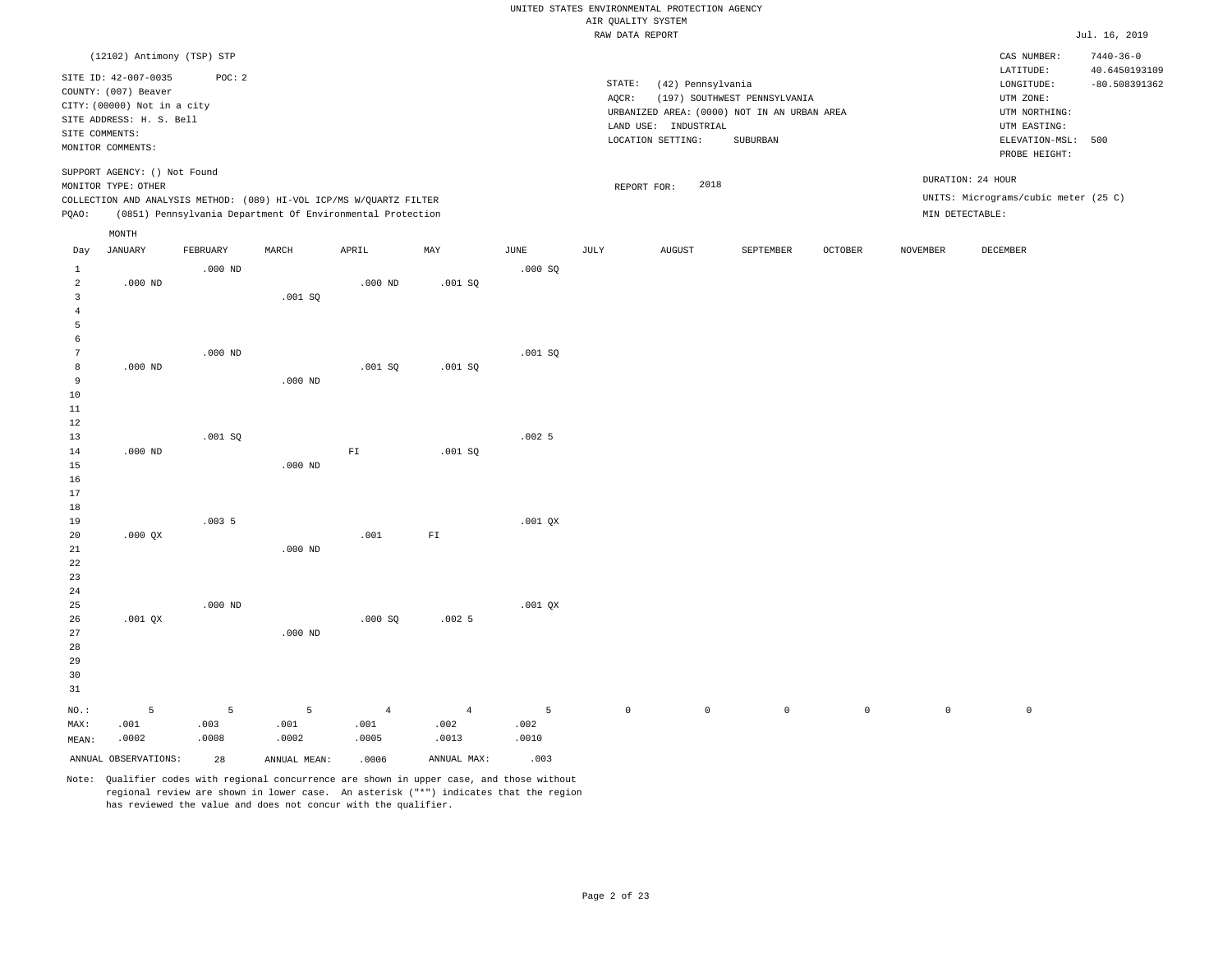|                     |                                                                                                                                                |                     |              |                                                                     |             |                     | AIR QUALITY SYSTEM | UNITED STATES ENVIRONMENTAL PROTECTION AGENCY                  |                                                                                                 |                |                 |                                                                                             |                                  |
|---------------------|------------------------------------------------------------------------------------------------------------------------------------------------|---------------------|--------------|---------------------------------------------------------------------|-------------|---------------------|--------------------|----------------------------------------------------------------|-------------------------------------------------------------------------------------------------|----------------|-----------------|---------------------------------------------------------------------------------------------|----------------------------------|
|                     |                                                                                                                                                |                     |              |                                                                     |             |                     | RAW DATA REPORT    |                                                                |                                                                                                 |                |                 |                                                                                             | Jul. 16, 2019                    |
|                     | (12103) Arsenic (TSP) STP                                                                                                                      |                     |              |                                                                     |             |                     |                    |                                                                |                                                                                                 |                |                 | CAS NUMBER:                                                                                 | $7440 - 38 - 2$                  |
|                     | SITE ID: 42-007-0035<br>COUNTY: (007) Beaver<br>CITY: (00000) Not in a city<br>SITE ADDRESS: H. S. Bell<br>SITE COMMENTS:<br>MONITOR COMMENTS: | POC: 2              |              |                                                                     |             |                     | STATE:<br>AQCR:    | (42) Pennsylvania<br>LAND USE: INDUSTRIAL<br>LOCATION SETTING: | (197) SOUTHWEST PENNSYLVANIA<br>URBANIZED AREA: (0000) NOT IN AN URBAN AREA<br>${\tt SUBURBAN}$ |                |                 | LATITUDE:<br>LONGITUDE:<br>UTM ZONE:<br>UTM NORTHING:<br>UTM EASTING:<br>ELEVATION-MSL: 500 | 40.6450193109<br>$-80.508391362$ |
|                     | SUPPORT AGENCY: () Not Found                                                                                                                   |                     |              |                                                                     |             |                     |                    |                                                                |                                                                                                 |                |                 | PROBE HEIGHT:                                                                               |                                  |
|                     | MONITOR TYPE: OTHER                                                                                                                            |                     |              |                                                                     |             |                     |                    | 2017<br>REPORT FOR:                                            |                                                                                                 |                |                 | DURATION: 24 HOUR                                                                           |                                  |
|                     |                                                                                                                                                |                     |              | COLLECTION AND ANALYSIS METHOD: (089) HI-VOL ICP/MS W/QUARTZ FILTER |             |                     |                    |                                                                |                                                                                                 |                |                 | UNITS: Micrograms/cubic meter (25 C)                                                        |                                  |
| PQAO:               |                                                                                                                                                |                     |              | (0851) Pennsylvania Department Of Environmental Protection          |             |                     |                    |                                                                |                                                                                                 |                | MIN DETECTABLE: |                                                                                             |                                  |
| Day                 | MONTH<br>JANUARY                                                                                                                               | FEBRUARY            | MARCH        | APRIL                                                               | MAY         | JUNE                | JULY               | <b>AUGUST</b>                                                  | SEPTEMBER                                                                                       | <b>OCTOBER</b> | <b>NOVEMBER</b> | DECEMBER                                                                                    |                                  |
| $\,1\,$             |                                                                                                                                                |                     |              |                                                                     |             |                     |                    |                                                                |                                                                                                 |                |                 |                                                                                             |                                  |
| 2<br>$\overline{3}$ |                                                                                                                                                |                     |              |                                                                     |             |                     |                    |                                                                |                                                                                                 |                | .001SQ          | .011 <sub>5</sub>                                                                           |                                  |
| $\overline{4}$      |                                                                                                                                                |                     |              |                                                                     |             |                     |                    |                                                                |                                                                                                 |                |                 |                                                                                             |                                  |
| 5<br>6              |                                                                                                                                                |                     |              |                                                                     |             |                     |                    |                                                                |                                                                                                 |                |                 |                                                                                             |                                  |
| 7                   |                                                                                                                                                |                     |              |                                                                     |             |                     |                    |                                                                |                                                                                                 |                |                 |                                                                                             |                                  |
| 8                   |                                                                                                                                                |                     |              |                                                                     |             |                     |                    |                                                                |                                                                                                 |                |                 |                                                                                             |                                  |
| 9                   |                                                                                                                                                |                     |              |                                                                     |             |                     |                    |                                                                |                                                                                                 |                | .001SQ          | .001SQ                                                                                      |                                  |
| 10<br>11            |                                                                                                                                                |                     |              |                                                                     |             |                     |                    |                                                                |                                                                                                 |                |                 |                                                                                             |                                  |
| 12                  |                                                                                                                                                |                     |              |                                                                     |             |                     |                    |                                                                |                                                                                                 |                |                 |                                                                                             |                                  |
| 13                  |                                                                                                                                                |                     |              |                                                                     |             |                     |                    |                                                                |                                                                                                 |                |                 |                                                                                             |                                  |
| 14                  |                                                                                                                                                |                     |              |                                                                     |             |                     |                    |                                                                |                                                                                                 |                |                 |                                                                                             |                                  |
| 15                  |                                                                                                                                                |                     |              |                                                                     |             |                     |                    |                                                                |                                                                                                 |                | .001SQ          | .001SQ                                                                                      |                                  |
| 16<br>17            |                                                                                                                                                |                     |              |                                                                     |             |                     |                    |                                                                |                                                                                                 | ${\rm FT}$     |                 |                                                                                             |                                  |
| 18                  |                                                                                                                                                |                     |              |                                                                     |             |                     |                    |                                                                |                                                                                                 |                |                 |                                                                                             |                                  |
| 19                  |                                                                                                                                                |                     |              |                                                                     |             |                     |                    |                                                                |                                                                                                 |                |                 |                                                                                             |                                  |
| 20                  |                                                                                                                                                |                     |              |                                                                     |             |                     |                    |                                                                |                                                                                                 |                |                 |                                                                                             |                                  |
| 21<br>22            |                                                                                                                                                |                     |              |                                                                     |             |                     |                    |                                                                |                                                                                                 | TS             | .001SQ          | .001SQ                                                                                      |                                  |
| 23                  |                                                                                                                                                |                     |              |                                                                     |             |                     |                    |                                                                |                                                                                                 |                |                 |                                                                                             |                                  |
| 24                  |                                                                                                                                                |                     |              |                                                                     |             |                     |                    |                                                                |                                                                                                 |                |                 |                                                                                             |                                  |
| 25                  |                                                                                                                                                |                     |              |                                                                     |             |                     |                    |                                                                |                                                                                                 |                |                 |                                                                                             |                                  |
| 26                  |                                                                                                                                                |                     |              |                                                                     |             |                     |                    |                                                                |                                                                                                 |                |                 |                                                                                             |                                  |
| 27                  |                                                                                                                                                |                     |              |                                                                     |             |                     |                    |                                                                |                                                                                                 |                | .001            | $.000$ ND                                                                                   |                                  |
| 28<br>29            |                                                                                                                                                |                     |              |                                                                     |             |                     |                    |                                                                |                                                                                                 | .001 SQ        |                 |                                                                                             |                                  |
| 30                  |                                                                                                                                                |                     |              |                                                                     |             |                     |                    |                                                                |                                                                                                 |                |                 |                                                                                             |                                  |
| 31                  |                                                                                                                                                |                     |              |                                                                     |             |                     |                    |                                                                |                                                                                                 |                |                 |                                                                                             |                                  |
| NO.:                | $\mathbb O$                                                                                                                                    | $\mathsf{O}\xspace$ | $\circ$      | $\mathbb O$                                                         | $\mathbb O$ | $\mathsf{O}\xspace$ | $\mathbb O$        | $\mathbb O$                                                    | $\mathbb O$                                                                                     | $\mathbf{1}$   | 5               | 5                                                                                           |                                  |
| MAX:                |                                                                                                                                                |                     |              |                                                                     |             |                     |                    |                                                                |                                                                                                 | .001           | .001            | .011                                                                                        |                                  |
| MEAN:               |                                                                                                                                                |                     |              |                                                                     |             |                     |                    |                                                                |                                                                                                 | .0010          | .0010           | .0028                                                                                       |                                  |
|                     | ANNUAL OBSERVATIONS:                                                                                                                           | 11                  | ANNUAL MEAN: | .0018                                                               | ANNUAL MAX: | .011                |                    |                                                                |                                                                                                 |                |                 |                                                                                             |                                  |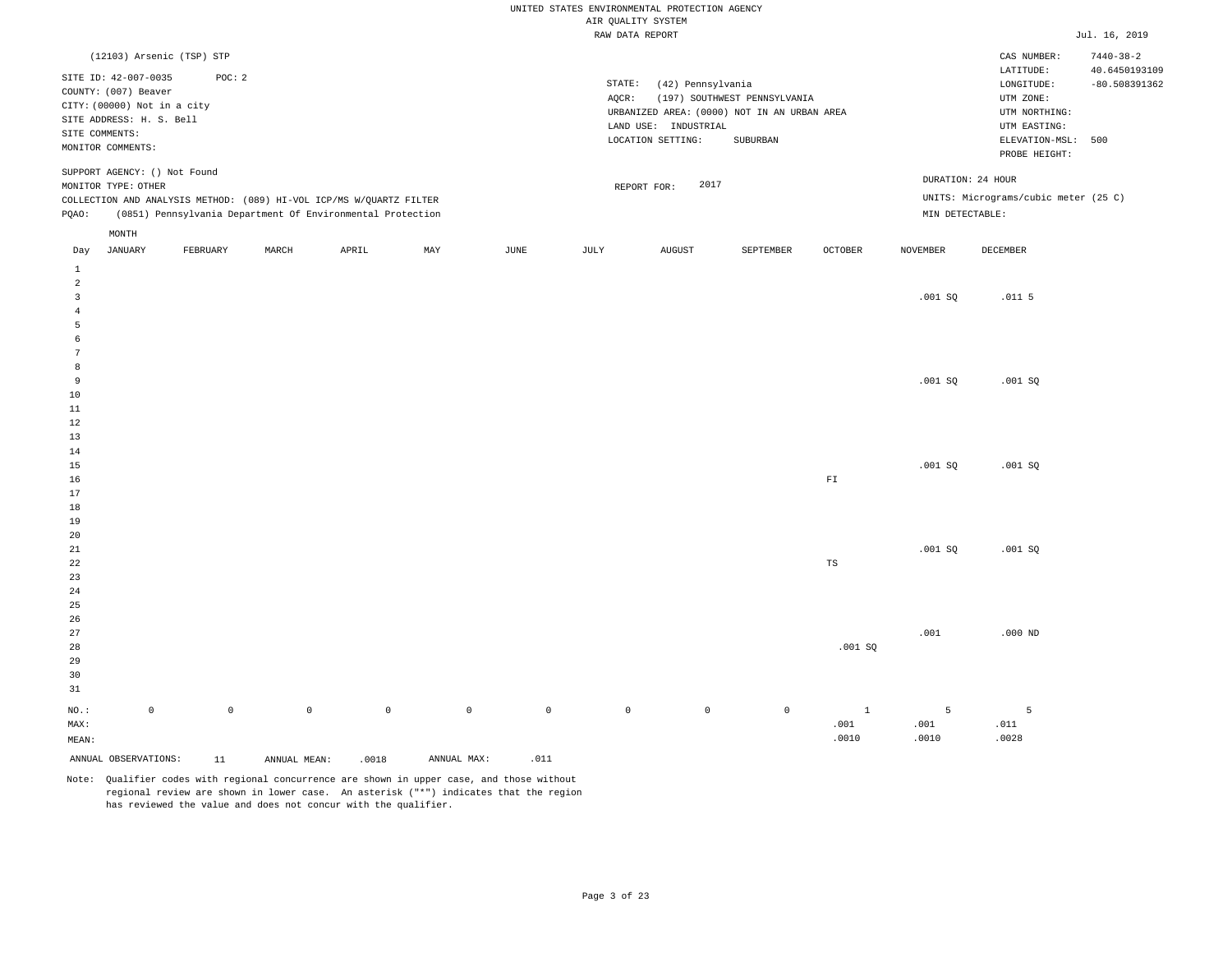|                                           |                                                                                                |                    |                                                                                                                                   |                                   |                                 |                    |                     | UNITED STATES ENVIRONMENTAL PROTECTION AGENCY |                                                                                         |                |                 |                                                                  |                                                     |
|-------------------------------------------|------------------------------------------------------------------------------------------------|--------------------|-----------------------------------------------------------------------------------------------------------------------------------|-----------------------------------|---------------------------------|--------------------|---------------------|-----------------------------------------------|-----------------------------------------------------------------------------------------|----------------|-----------------|------------------------------------------------------------------|-----------------------------------------------------|
|                                           |                                                                                                |                    |                                                                                                                                   |                                   |                                 |                    | AIR QUALITY SYSTEM  |                                               |                                                                                         |                |                 |                                                                  |                                                     |
|                                           |                                                                                                |                    |                                                                                                                                   |                                   |                                 |                    | RAW DATA REPORT     |                                               |                                                                                         |                |                 |                                                                  | Jul. 16, 2019                                       |
|                                           | (12103) Arsenic (TSP) STP<br>SITE ID: 42-007-0035<br>COUNTY: (007) Beaver                      | POC: 2             |                                                                                                                                   |                                   |                                 |                    | STATE:              | (42) Pennsylvania                             |                                                                                         |                |                 | CAS NUMBER:<br>LATITUDE:<br>LONGITUDE:                           | $7440 - 38 - 2$<br>40.6450193109<br>$-80.508391362$ |
|                                           | CITY: (00000) Not in a city<br>SITE ADDRESS: H. S. Bell<br>SITE COMMENTS:<br>MONITOR COMMENTS: |                    |                                                                                                                                   |                                   |                                 |                    | AQCR:               | LAND USE: INDUSTRIAL<br>LOCATION SETTING:     | (197) SOUTHWEST PENNSYLVANIA<br>URBANIZED AREA: (0000) NOT IN AN URBAN AREA<br>SUBURBAN |                |                 | UTM ZONE:<br>UTM NORTHING:<br>UTM EASTING:<br>ELEVATION-MSL: 500 |                                                     |
|                                           | SUPPORT AGENCY: () Not Found                                                                   |                    |                                                                                                                                   |                                   |                                 |                    |                     |                                               |                                                                                         |                |                 | PROBE HEIGHT:                                                    |                                                     |
|                                           | MONITOR TYPE: OTHER                                                                            |                    |                                                                                                                                   |                                   |                                 |                    |                     | 2018<br>REPORT FOR:                           |                                                                                         |                |                 | DURATION: 24 HOUR                                                |                                                     |
| PQAO:                                     |                                                                                                |                    | COLLECTION AND ANALYSIS METHOD: (089) HI-VOL ICP/MS W/QUARTZ FILTER<br>(0851) Pennsylvania Department Of Environmental Protection |                                   |                                 |                    |                     |                                               |                                                                                         |                | MIN DETECTABLE: | UNITS: Micrograms/cubic meter (25 C)                             |                                                     |
|                                           | MONTH                                                                                          |                    |                                                                                                                                   |                                   |                                 |                    |                     |                                               |                                                                                         |                |                 |                                                                  |                                                     |
| Day                                       | <b>JANUARY</b>                                                                                 | FEBRUARY           | MARCH                                                                                                                             | APRIL                             | MAY                             | <b>JUNE</b>        | <b>JULY</b>         | <b>AUGUST</b>                                 | SEPTEMBER                                                                               | <b>OCTOBER</b> | <b>NOVEMBER</b> | DECEMBER                                                         |                                                     |
| $\mathbf{1}$<br>$\overline{2}$            | $.000$ ND                                                                                      | .001 SQ            |                                                                                                                                   | $.000$ ND                         | .001                            | $.000$ ND          |                     |                                               |                                                                                         |                |                 |                                                                  |                                                     |
| $\overline{\mathbf{3}}$<br>$\overline{4}$ |                                                                                                |                    | $.000$ ND                                                                                                                         |                                   |                                 |                    |                     |                                               |                                                                                         |                |                 |                                                                  |                                                     |
| $\overline{5}$<br>6                       |                                                                                                |                    |                                                                                                                                   |                                   |                                 |                    |                     |                                               |                                                                                         |                |                 |                                                                  |                                                     |
| $7\phantom{.0}$<br>8                      | .001SQ                                                                                         | .001SQ             |                                                                                                                                   | $.000$ ND                         | .001 SQ                         | .001               |                     |                                               |                                                                                         |                |                 |                                                                  |                                                     |
| 9<br>$10$                                 |                                                                                                |                    | $.000$ ND                                                                                                                         |                                   |                                 |                    |                     |                                               |                                                                                         |                |                 |                                                                  |                                                     |
| $1\,1$<br>$1\,2$                          |                                                                                                |                    |                                                                                                                                   |                                   |                                 |                    |                     |                                               |                                                                                         |                |                 |                                                                  |                                                     |
| 13<br>14                                  | $.000$ ND                                                                                      | .001               |                                                                                                                                   | ${\rm FT}$                        | .001                            | .001SQ             |                     |                                               |                                                                                         |                |                 |                                                                  |                                                     |
| 15<br>16<br>17                            |                                                                                                |                    | $.000$ ND                                                                                                                         |                                   |                                 |                    |                     |                                               |                                                                                         |                |                 |                                                                  |                                                     |
| 18<br>19                                  |                                                                                                | .001               |                                                                                                                                   |                                   |                                 | .004 <sub>5</sub>  |                     |                                               |                                                                                         |                |                 |                                                                  |                                                     |
| 20<br>21                                  | .001SQ                                                                                         |                    | $.000$ ND                                                                                                                         | $.000$ ND                         | ${\rm F\,I}$                    |                    |                     |                                               |                                                                                         |                |                 |                                                                  |                                                     |
| 22<br>23<br>24                            |                                                                                                |                    |                                                                                                                                   |                                   |                                 |                    |                     |                                               |                                                                                         |                |                 |                                                                  |                                                     |
| 25<br>26                                  | .001SQ                                                                                         | $.000$ ND          |                                                                                                                                   | $.000$ ND                         | $.004$ 5                        | $.000$ ND          |                     |                                               |                                                                                         |                |                 |                                                                  |                                                     |
| 27<br>28<br>29<br>30<br>$3\,1$            |                                                                                                |                    | .001SQ                                                                                                                            |                                   |                                 |                    |                     |                                               |                                                                                         |                |                 |                                                                  |                                                     |
| NO.:<br>MAX:<br>MEAN:                     | 5<br>.001<br>.0006                                                                             | 5<br>.001<br>.0008 | 5<br>.001<br>.0002                                                                                                                | $\overline{4}$<br>0.000<br>0.0000 | $\overline{4}$<br>.004<br>.0018 | 5<br>.004<br>.0012 | $\mathsf{O}\xspace$ | $\mathbb O$                                   | $\mathsf 0$                                                                             | $\mathsf{O}$   | $\mathbf 0$     | $\mathsf 0$                                                      |                                                     |
|                                           | ANNUAL OBSERVATIONS:                                                                           | 28                 | ANNUAL MEAN:                                                                                                                      | .0008                             | ANNUAL MAX:                     | .004               |                     |                                               |                                                                                         |                |                 |                                                                  |                                                     |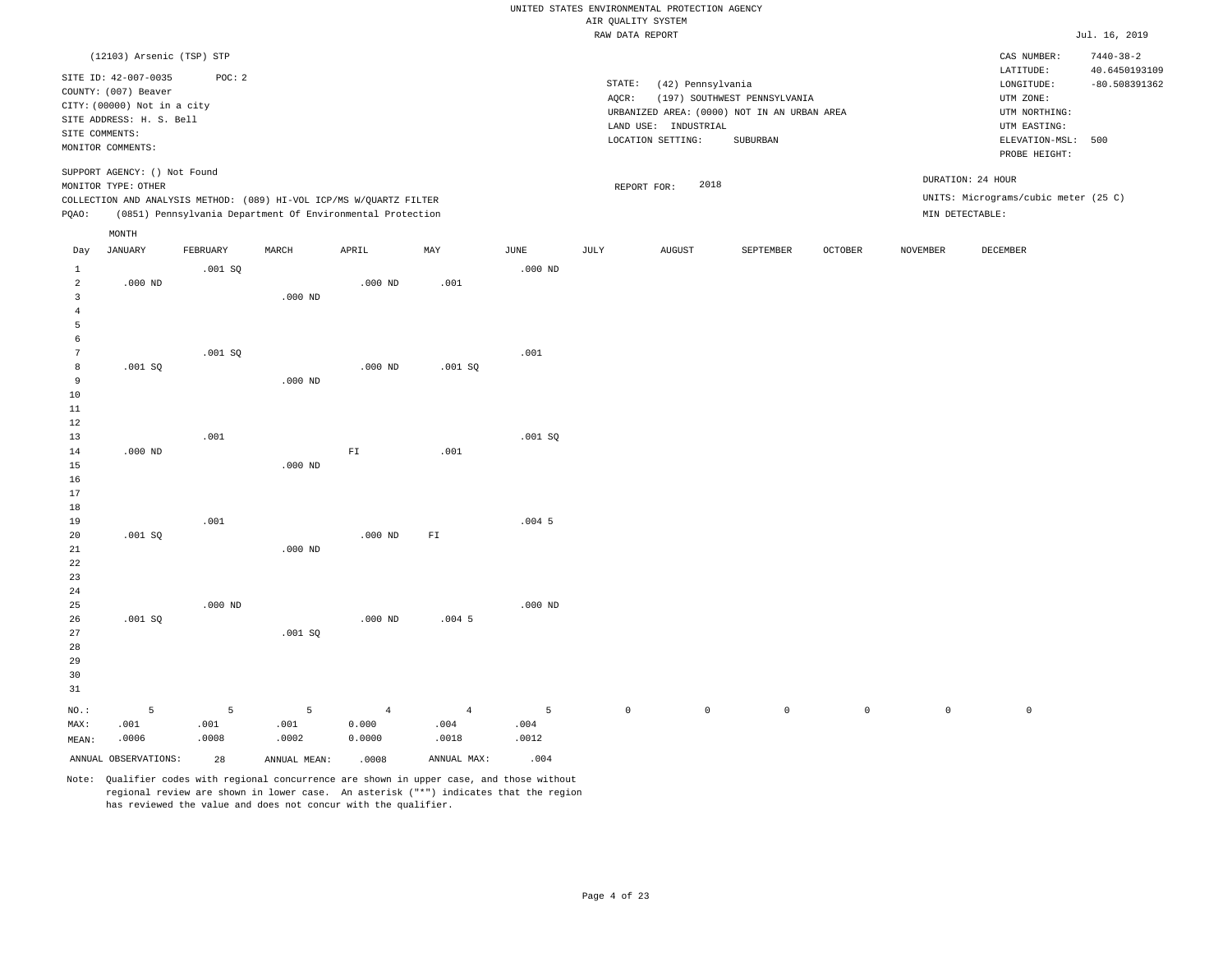|                |                              |                             |              |                                                                     |             |                     | AIR QUALITY SYSTEM | UNITED STATES ENVIRONMENTAL PROTECTION AGENCY |                                             |                         |                 |                                     |                 |
|----------------|------------------------------|-----------------------------|--------------|---------------------------------------------------------------------|-------------|---------------------|--------------------|-----------------------------------------------|---------------------------------------------|-------------------------|-----------------|-------------------------------------|-----------------|
|                |                              |                             |              |                                                                     |             |                     | RAW DATA REPORT    |                                               |                                             |                         |                 |                                     | Jul. 16, 2019   |
|                |                              | (12105) Beryllium (TSP) STP |              |                                                                     |             |                     |                    |                                               |                                             |                         |                 | CAS NUMBER:                         | $7440 - 41 - 7$ |
|                | SITE ID: 42-007-0035         | POC: 2                      |              |                                                                     |             |                     |                    |                                               |                                             |                         |                 | LATITUDE:                           | 40.6450193109   |
|                | COUNTY: (007) Beaver         |                             |              |                                                                     |             |                     | STATE:             | (42) Pennsylvania                             |                                             |                         |                 | LONGITUDE:                          | $-80.508391362$ |
|                | CITY: (00000) Not in a city  |                             |              |                                                                     |             |                     | AQCR:              |                                               | (197) SOUTHWEST PENNSYLVANIA                |                         |                 | UTM ZONE:                           |                 |
|                | SITE ADDRESS: H. S. Bell     |                             |              |                                                                     |             |                     |                    | LAND USE: INDUSTRIAL                          | URBANIZED AREA: (0000) NOT IN AN URBAN AREA |                         |                 | UTM NORTHING:<br>UTM EASTING:       |                 |
|                | SITE COMMENTS:               |                             |              |                                                                     |             |                     |                    | LOCATION SETTING:                             | ${\tt SUBURBAN}$                            |                         |                 | ELEVATION-MSL: 500                  |                 |
|                | MONITOR COMMENTS:            |                             |              |                                                                     |             |                     |                    |                                               |                                             |                         |                 | PROBE HEIGHT:                       |                 |
|                | SUPPORT AGENCY: () Not Found |                             |              |                                                                     |             |                     |                    |                                               |                                             |                         |                 | DURATION: 24 HOUR                   |                 |
|                | MONITOR TYPE: OTHER          |                             |              |                                                                     |             |                     |                    | 2017<br>REPORT FOR:                           |                                             |                         |                 |                                     |                 |
|                |                              |                             |              | COLLECTION AND ANALYSIS METHOD: (089) HI-VOL ICP/MS W/QUARTZ FILTER |             |                     |                    |                                               |                                             |                         |                 | UNITS: Nanograms/cubic meter (25 C) |                 |
| PQAO:          |                              |                             |              | (0851) Pennsylvania Department Of Environmental Protection          |             |                     |                    |                                               |                                             |                         | MIN DETECTABLE: |                                     |                 |
| Day            | MONTH<br>JANUARY             | FEBRUARY                    | MARCH        | APRIL                                                               | MAY         | JUNE                | JULY               | <b>AUGUST</b>                                 | SEPTEMBER                                   | OCTOBER                 | <b>NOVEMBER</b> | DECEMBER                            |                 |
| $\mathbf{1}$   |                              |                             |              |                                                                     |             |                     |                    |                                               |                                             |                         |                 |                                     |                 |
| 2              |                              |                             |              |                                                                     |             |                     |                    |                                               |                                             |                         |                 |                                     |                 |
| $\overline{3}$ |                              |                             |              |                                                                     |             |                     |                    |                                               |                                             |                         | $.000$ ND       | $.000$ ND                           |                 |
| $\overline{4}$ |                              |                             |              |                                                                     |             |                     |                    |                                               |                                             |                         |                 |                                     |                 |
| 5              |                              |                             |              |                                                                     |             |                     |                    |                                               |                                             |                         |                 |                                     |                 |
| 6              |                              |                             |              |                                                                     |             |                     |                    |                                               |                                             |                         |                 |                                     |                 |
| 7<br>8         |                              |                             |              |                                                                     |             |                     |                    |                                               |                                             |                         |                 |                                     |                 |
| 9              |                              |                             |              |                                                                     |             |                     |                    |                                               |                                             |                         | $.000$ ND       | $.000$ ND                           |                 |
| 10             |                              |                             |              |                                                                     |             |                     |                    |                                               |                                             |                         |                 |                                     |                 |
| 11             |                              |                             |              |                                                                     |             |                     |                    |                                               |                                             |                         |                 |                                     |                 |
| 12             |                              |                             |              |                                                                     |             |                     |                    |                                               |                                             |                         |                 |                                     |                 |
| 13             |                              |                             |              |                                                                     |             |                     |                    |                                               |                                             |                         |                 |                                     |                 |
| 14             |                              |                             |              |                                                                     |             |                     |                    |                                               |                                             |                         |                 |                                     |                 |
| 15             |                              |                             |              |                                                                     |             |                     |                    |                                               |                                             |                         | $.000$ ND       | $.000$ ND                           |                 |
| 16<br>17       |                              |                             |              |                                                                     |             |                     |                    |                                               |                                             | ${\rm F}\, {\mathbb I}$ |                 |                                     |                 |
| 18             |                              |                             |              |                                                                     |             |                     |                    |                                               |                                             |                         |                 |                                     |                 |
| 19             |                              |                             |              |                                                                     |             |                     |                    |                                               |                                             |                         |                 |                                     |                 |
| 20             |                              |                             |              |                                                                     |             |                     |                    |                                               |                                             |                         |                 |                                     |                 |
| 21             |                              |                             |              |                                                                     |             |                     |                    |                                               |                                             |                         | $.000$ ND       | $.000$ ND                           |                 |
| 22             |                              |                             |              |                                                                     |             |                     |                    |                                               |                                             | TS                      |                 |                                     |                 |
| 23             |                              |                             |              |                                                                     |             |                     |                    |                                               |                                             |                         |                 |                                     |                 |
| 24             |                              |                             |              |                                                                     |             |                     |                    |                                               |                                             |                         |                 |                                     |                 |
| 25<br>26       |                              |                             |              |                                                                     |             |                     |                    |                                               |                                             |                         |                 |                                     |                 |
| 27             |                              |                             |              |                                                                     |             |                     |                    |                                               |                                             |                         | $.000$ ND       | $.000$ ND                           |                 |
| 28             |                              |                             |              |                                                                     |             |                     |                    |                                               |                                             | $.000$ ND               |                 |                                     |                 |
| 29             |                              |                             |              |                                                                     |             |                     |                    |                                               |                                             |                         |                 |                                     |                 |
| 30             |                              |                             |              |                                                                     |             |                     |                    |                                               |                                             |                         |                 |                                     |                 |
| 31             |                              |                             |              |                                                                     |             |                     |                    |                                               |                                             |                         |                 |                                     |                 |
| NO.:           | $\mathbb O$                  | $\mathsf{O}\xspace$         | $\circ$      | $\mathbb O$                                                         | $\mathbb O$ | $\mathsf{O}\xspace$ | $\mathbb O$        | $\mathbb O$                                   | $\mathbb O$                                 | $\mathbf{1}$            | 5               | 5                                   |                 |
| MAX:           |                              |                             |              |                                                                     |             |                     |                    |                                               |                                             | 0.000                   | 0.000           | 0.000                               |                 |
| MEAN:          |                              |                             |              |                                                                     |             |                     |                    |                                               |                                             | 0.0000                  | 0.0000          | 0.0000                              |                 |
|                | ANNUAL OBSERVATIONS:         | 11                          | ANNUAL MEAN: | 0.0000                                                              | ANNUAL MAX: | 0.000               |                    |                                               |                                             |                         |                 |                                     |                 |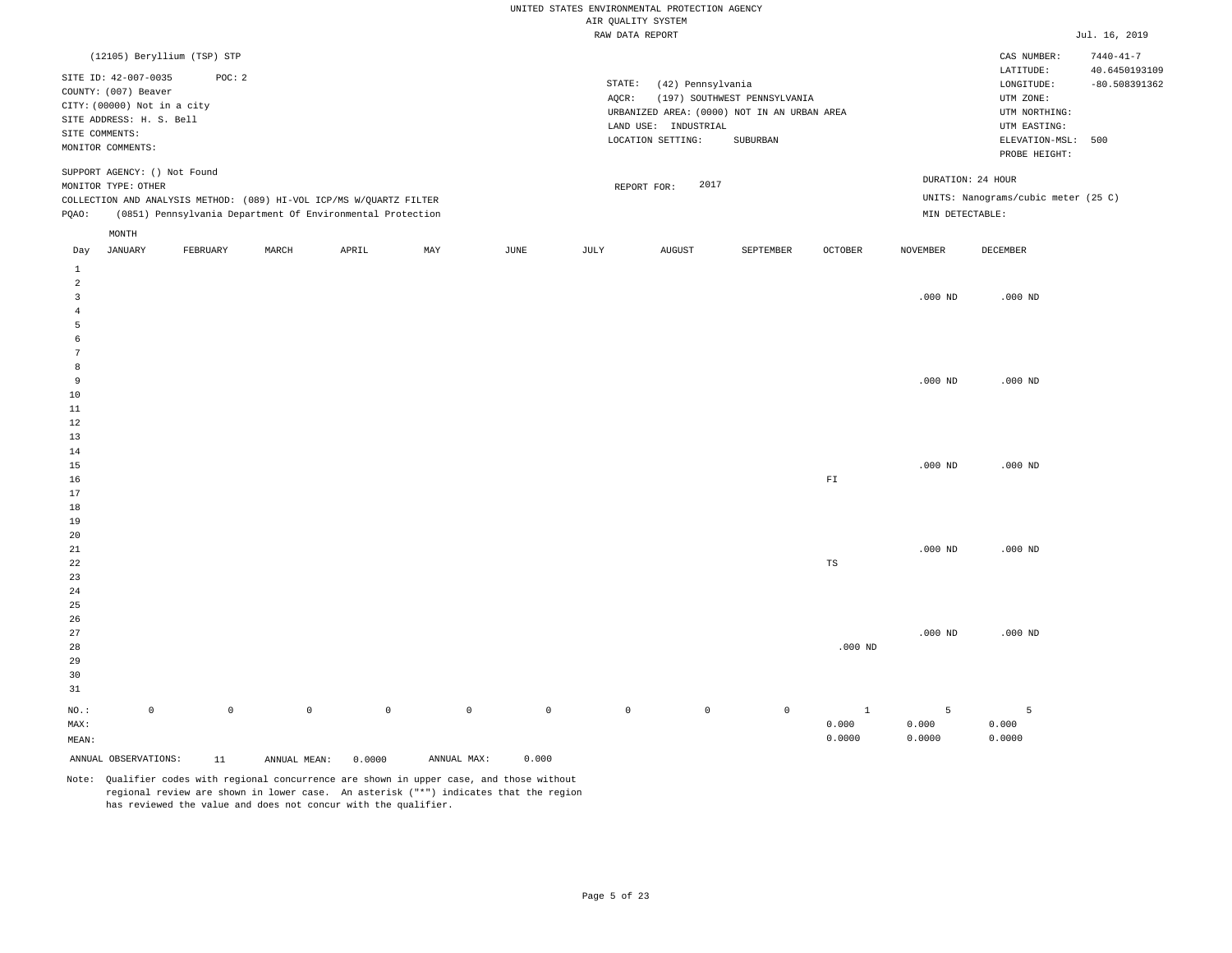|                                                                                     |                                                                                                            |                      |                                                                                                                                   |                                   |                                   |                      | UNITED STATES ENVIRONMENTAL PROTECTION AGENCY |                                           |                                                                             |                     |                 |                                                                      |                                                     |
|-------------------------------------------------------------------------------------|------------------------------------------------------------------------------------------------------------|----------------------|-----------------------------------------------------------------------------------------------------------------------------------|-----------------------------------|-----------------------------------|----------------------|-----------------------------------------------|-------------------------------------------|-----------------------------------------------------------------------------|---------------------|-----------------|----------------------------------------------------------------------|-----------------------------------------------------|
|                                                                                     |                                                                                                            |                      |                                                                                                                                   |                                   |                                   |                      | AIR QUALITY SYSTEM                            |                                           |                                                                             |                     |                 |                                                                      |                                                     |
|                                                                                     |                                                                                                            |                      |                                                                                                                                   |                                   |                                   |                      | RAW DATA REPORT                               |                                           |                                                                             |                     |                 |                                                                      | Jul. 16, 2019                                       |
|                                                                                     | (12105) Beryllium (TSP) STP<br>SITE ID: 42-007-0035<br>COUNTY: (007) Beaver<br>CITY: (00000) Not in a city | POC: 2               |                                                                                                                                   |                                   |                                   |                      | STATE:<br>AQCR:                               | (42) Pennsylvania                         | (197) SOUTHWEST PENNSYLVANIA<br>URBANIZED AREA: (0000) NOT IN AN URBAN AREA |                     |                 | CAS NUMBER:<br>LATITUDE:<br>LONGITUDE:<br>UTM ZONE:<br>UTM NORTHING: | $7440 - 41 - 7$<br>40.6450193109<br>$-80.508391362$ |
|                                                                                     | SITE ADDRESS: H. S. Bell<br>SITE COMMENTS:<br>MONITOR COMMENTS:                                            |                      |                                                                                                                                   |                                   |                                   |                      |                                               | LAND USE: INDUSTRIAL<br>LOCATION SETTING: | SUBURBAN                                                                    |                     |                 | UTM EASTING:<br>ELEVATION-MSL: 500<br>PROBE HEIGHT:                  |                                                     |
|                                                                                     | SUPPORT AGENCY: () Not Found<br>MONITOR TYPE: OTHER                                                        |                      |                                                                                                                                   |                                   |                                   |                      | REPORT FOR:                                   | 2018                                      |                                                                             |                     |                 | DURATION: 24 HOUR                                                    |                                                     |
| PQAO:                                                                               |                                                                                                            |                      | COLLECTION AND ANALYSIS METHOD: (089) HI-VOL ICP/MS W/QUARTZ FILTER<br>(0851) Pennsylvania Department Of Environmental Protection |                                   |                                   |                      |                                               |                                           |                                                                             |                     | MIN DETECTABLE: | UNITS: Nanograms/cubic meter (25 C)                                  |                                                     |
| Day                                                                                 | $\texttt{MONTH}$<br>JANUARY                                                                                | FEBRUARY             | MARCH                                                                                                                             | APRIL                             | MAY                               | JUNE                 | JULY                                          | AUGUST                                    | SEPTEMBER                                                                   | OCTOBER             | <b>NOVEMBER</b> | DECEMBER                                                             |                                                     |
| <sup>1</sup><br>$\overline{a}$<br>$\overline{\mathbf{3}}$                           | $.000$ ND                                                                                                  | $.000$ ND            | $.000$ ND                                                                                                                         | $.000$ ND                         | $.000$ ND                         | $.000$ ND            |                                               |                                           |                                                                             |                     |                 |                                                                      |                                                     |
| $\overline{4}$<br>$\overline{5}$<br>6<br>$\overline{7}$<br>8<br>9<br>$10$<br>$11\,$ | $.000$ ND                                                                                                  | $.000$ ND            | $.000$ ND                                                                                                                         | $.000$ ND                         | $.000$ ND                         | $.000$ ND            |                                               |                                           |                                                                             |                     |                 |                                                                      |                                                     |
| 12<br>13<br>14<br>15<br>16<br>17                                                    | $.000$ ND                                                                                                  | $.000$ ND            | $.000$ ND                                                                                                                         | ${\rm FT}$                        | $.000$ ND                         | $.000$ ND            |                                               |                                           |                                                                             |                     |                 |                                                                      |                                                     |
| 18<br>19<br>20<br>$2\sqrt{1}$<br>22<br>23                                           | $.000$ ND                                                                                                  | $.000$ ND            | $.000$ ND                                                                                                                         | $.000$ ND                         | FI                                | $.000$ ND            |                                               |                                           |                                                                             |                     |                 |                                                                      |                                                     |
| 24<br>25<br>26<br>27<br>28<br>29<br>30<br>31                                        | $.000$ ND                                                                                                  | $.000$ ND            | $.000$ ND                                                                                                                         | $.000$ ND                         | $.000$ ND                         | $.000$ ND            |                                               |                                           |                                                                             |                     |                 |                                                                      |                                                     |
| NO.:<br>MAX:<br>MEAN:                                                               | 5<br>0.000<br>0.0000                                                                                       | 5<br>0.000<br>0.0000 | 5<br>0.000<br>0.0000                                                                                                              | $\overline{4}$<br>0.000<br>0.0000 | $\overline{4}$<br>0.000<br>0.0000 | 5<br>0.000<br>0.0000 | $\circ$                                       | $\mathbb O$                               | $\mathsf 0$                                                                 | $\mathsf{O}\xspace$ | $\mathbb O$     | $\mathbb O$                                                          |                                                     |
|                                                                                     | ANNUAL OBSERVATIONS:                                                                                       | 28                   | ANNUAL MEAN:                                                                                                                      | 0.0000                            | ANNUAL MAX:                       | 0.000                |                                               |                                           |                                                                             |                     |                 |                                                                      |                                                     |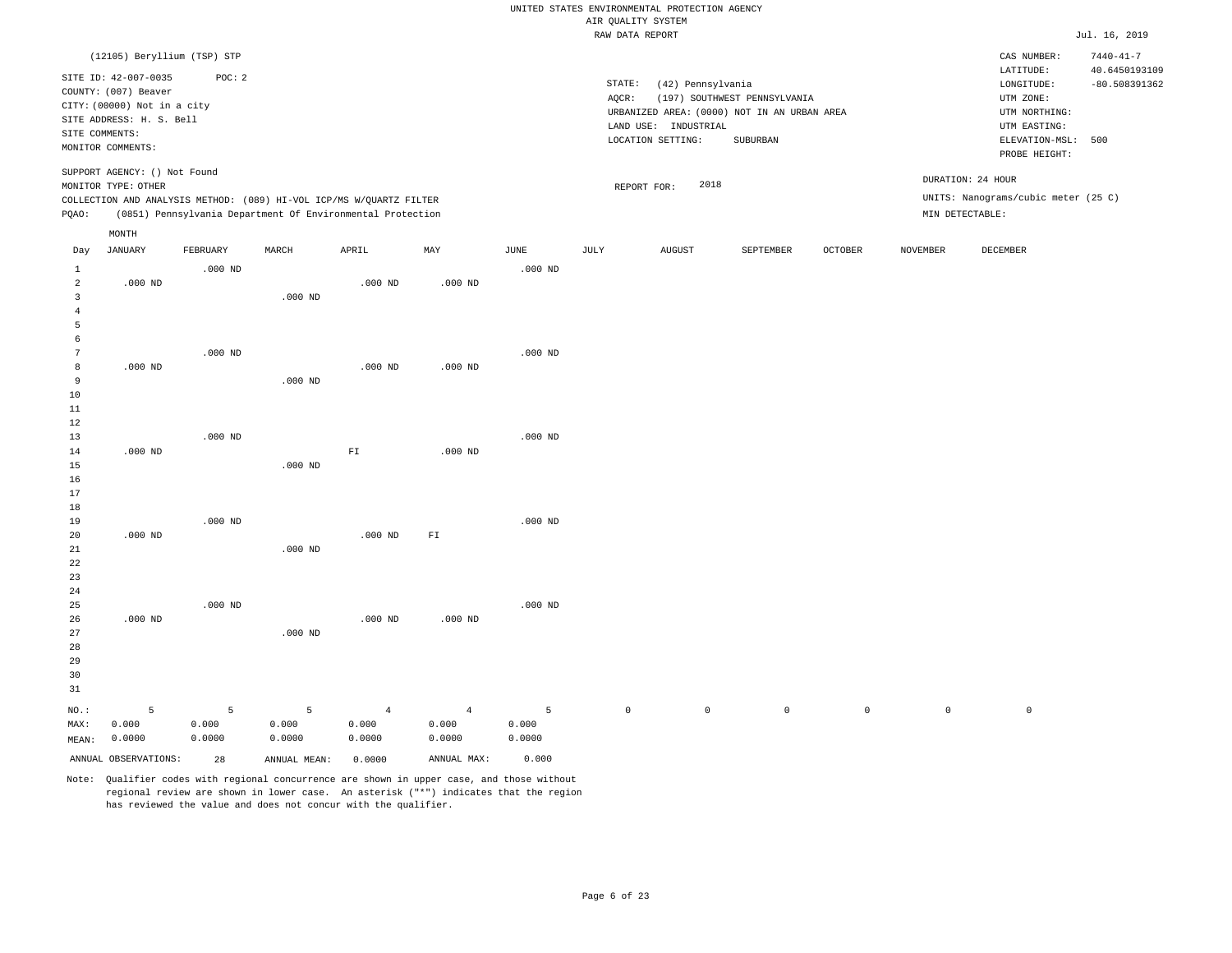|                                       |                                                                                                                           |             |              |                                                                     |             |                     | UNITED STATES ENVIRONMENTAL PROTECTION AGENCY<br>AIR QUALITY SYSTEM |                                                                |                                                                                         |                                 |                    |                                                                                             |                                  |
|---------------------------------------|---------------------------------------------------------------------------------------------------------------------------|-------------|--------------|---------------------------------------------------------------------|-------------|---------------------|---------------------------------------------------------------------|----------------------------------------------------------------|-----------------------------------------------------------------------------------------|---------------------------------|--------------------|---------------------------------------------------------------------------------------------|----------------------------------|
|                                       |                                                                                                                           |             |              |                                                                     |             |                     | RAW DATA REPORT                                                     |                                                                |                                                                                         |                                 |                    |                                                                                             | Jul. 16, 2019                    |
|                                       | (12110) Cadmium (TSP) STP                                                                                                 |             |              |                                                                     |             |                     |                                                                     |                                                                |                                                                                         |                                 |                    | CAS NUMBER:                                                                                 | $7440 - 43 - 9$                  |
|                                       | SITE ID: 42-007-0035<br>COUNTY: (007) Beaver<br>CITY: (00000) Not in a city<br>SITE ADDRESS: H. S. Bell<br>SITE COMMENTS: | POC: 2      |              |                                                                     |             |                     | STATE:<br>AQCR:                                                     | (42) Pennsylvania<br>LAND USE: INDUSTRIAL<br>LOCATION SETTING: | (197) SOUTHWEST PENNSYLVANIA<br>URBANIZED AREA: (0000) NOT IN AN URBAN AREA<br>SUBURBAN |                                 |                    | LATITUDE:<br>LONGITUDE:<br>UTM ZONE:<br>UTM NORTHING:<br>UTM EASTING:<br>ELEVATION-MSL: 500 | 40.6450193109<br>$-80.508391362$ |
|                                       | MONITOR COMMENTS:                                                                                                         |             |              |                                                                     |             |                     |                                                                     |                                                                |                                                                                         |                                 |                    | PROBE HEIGHT:                                                                               |                                  |
|                                       | SUPPORT AGENCY: () Not Found<br>MONITOR TYPE: OTHER                                                                       |             |              | COLLECTION AND ANALYSIS METHOD: (089) HI-VOL ICP/MS W/QUARTZ FILTER |             |                     |                                                                     | 2017<br>REPORT FOR:                                            |                                                                                         |                                 |                    | DURATION: 24 HOUR<br>UNITS: Micrograms/cubic meter (25 C)                                   |                                  |
| PQAO:                                 |                                                                                                                           |             |              | (0851) Pennsylvania Department Of Environmental Protection          |             |                     |                                                                     |                                                                |                                                                                         |                                 | MIN DETECTABLE:    |                                                                                             |                                  |
|                                       | MONTH                                                                                                                     |             |              |                                                                     |             |                     |                                                                     |                                                                |                                                                                         |                                 |                    |                                                                                             |                                  |
| Day                                   | <b>JANUARY</b>                                                                                                            | FEBRUARY    | MARCH        | APRIL                                                               | MAY         | $_{\rm JUNE}$       | JULY                                                                | <b>AUGUST</b>                                                  | SEPTEMBER                                                                               | <b>OCTOBER</b>                  | <b>NOVEMBER</b>    | DECEMBER                                                                                    |                                  |
| $\mathbf{1}$<br>$\overline{2}$        |                                                                                                                           |             |              |                                                                     |             |                     |                                                                     |                                                                |                                                                                         |                                 |                    |                                                                                             |                                  |
| $\overline{3}$<br>$\overline{4}$<br>5 |                                                                                                                           |             |              |                                                                     |             |                     |                                                                     |                                                                |                                                                                         |                                 | .000SQ             | .001SQ                                                                                      |                                  |
| 6<br>$7\phantom{.0}$                  |                                                                                                                           |             |              |                                                                     |             |                     |                                                                     |                                                                |                                                                                         |                                 |                    |                                                                                             |                                  |
| 8<br>$\overline{9}$<br>10             |                                                                                                                           |             |              |                                                                     |             |                     |                                                                     |                                                                |                                                                                         |                                 | .001SQ             | .001SQ                                                                                      |                                  |
| 11<br>12                              |                                                                                                                           |             |              |                                                                     |             |                     |                                                                     |                                                                |                                                                                         |                                 |                    |                                                                                             |                                  |
| 13<br>14<br>15                        |                                                                                                                           |             |              |                                                                     |             |                     |                                                                     |                                                                |                                                                                         |                                 | $.000$ ND          | .000SQ                                                                                      |                                  |
| 16<br>17                              |                                                                                                                           |             |              |                                                                     |             |                     |                                                                     |                                                                |                                                                                         | ${\rm F}\, {\mathbb I}$         |                    |                                                                                             |                                  |
| 18<br>19<br>20                        |                                                                                                                           |             |              |                                                                     |             |                     |                                                                     |                                                                |                                                                                         |                                 |                    |                                                                                             |                                  |
| 21<br>22<br>23<br>24                  |                                                                                                                           |             |              |                                                                     |             |                     |                                                                     |                                                                |                                                                                         | TS                              | .000SQ             | .001SQ                                                                                      |                                  |
| 25<br>26<br>27                        |                                                                                                                           |             |              |                                                                     |             |                     |                                                                     |                                                                |                                                                                         |                                 | .000SQ             | $.000$ ND                                                                                   |                                  |
| 28<br>29<br>30<br>31                  |                                                                                                                           |             |              |                                                                     |             |                     |                                                                     |                                                                |                                                                                         | .000SQ                          |                    |                                                                                             |                                  |
| NO.:<br>MAX:<br>MEAN:                 | $\mathbb O$                                                                                                               | $\mathbb O$ | $\circ$      | $\mathbb O$                                                         | $\mathbb O$ | $\mathsf{O}\xspace$ | $\mathbb O$                                                         | $\circ$                                                        | $\mathbb O$                                                                             | $\mathbf{1}$<br>0.000<br>0.0000 | 5<br>.001<br>.0002 | 5<br>.001<br>.0006                                                                          |                                  |
|                                       | ANNUAL OBSERVATIONS:                                                                                                      | 11          | ANNUAL MEAN: | .0004                                                               | ANNUAL MAX: | .001                |                                                                     |                                                                |                                                                                         |                                 |                    |                                                                                             |                                  |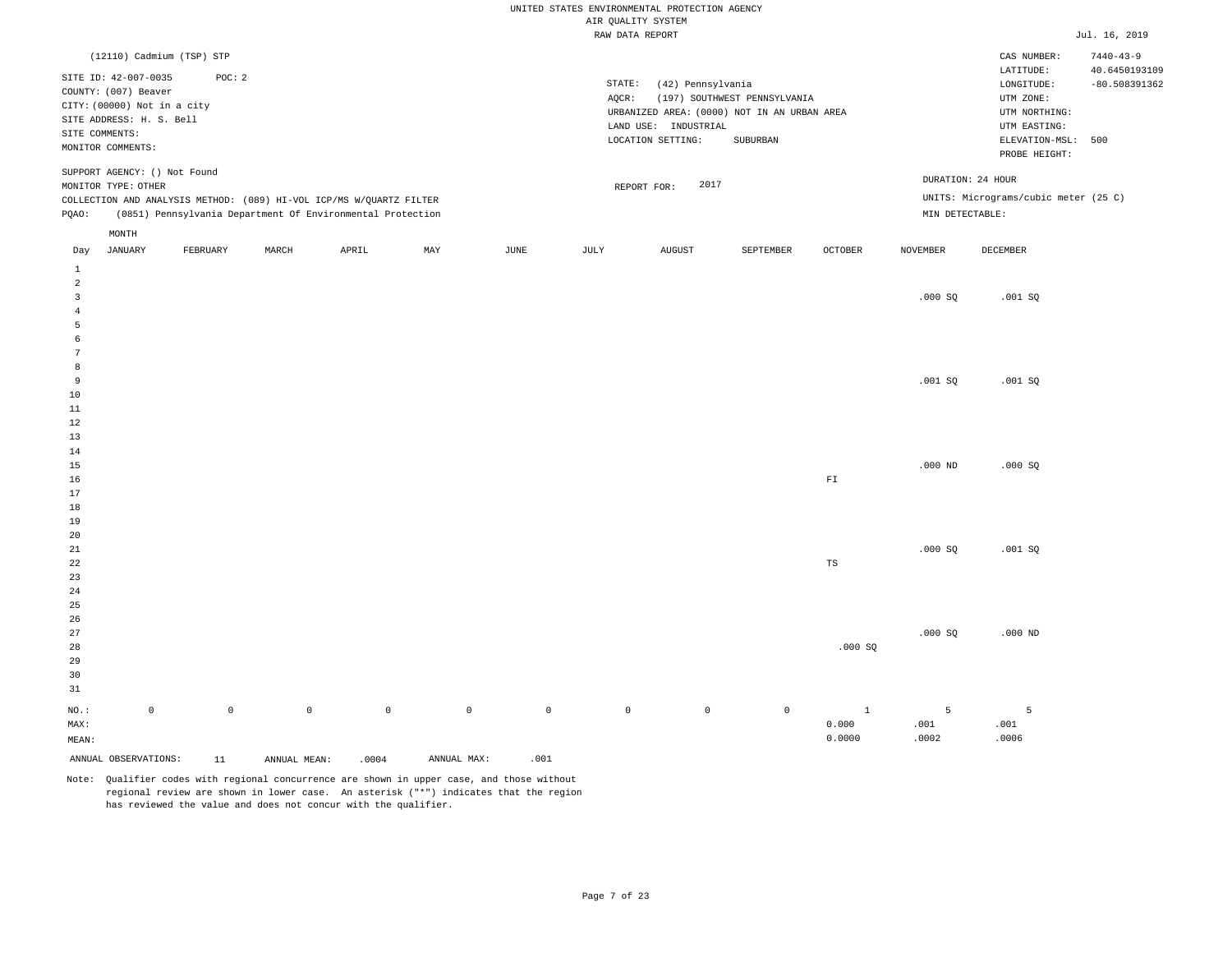|                                                             |                                                                                                          |                       |                                                            |                                   |                                 |                          |                     | UNITED STATES ENVIRONMENTAL PROTECTION AGENCY |                                                         |                     |                     |                                                                  |                                                     |
|-------------------------------------------------------------|----------------------------------------------------------------------------------------------------------|-----------------------|------------------------------------------------------------|-----------------------------------|---------------------------------|--------------------------|---------------------|-----------------------------------------------|---------------------------------------------------------|---------------------|---------------------|------------------------------------------------------------------|-----------------------------------------------------|
|                                                             |                                                                                                          |                       |                                                            |                                   |                                 |                          | AIR QUALITY SYSTEM  |                                               |                                                         |                     |                     |                                                                  |                                                     |
|                                                             |                                                                                                          |                       |                                                            |                                   |                                 |                          | RAW DATA REPORT     |                                               |                                                         |                     |                     |                                                                  | Jul. 16, 2019                                       |
|                                                             | (12110) Cadmium (TSP) STP<br>SITE ID: 42-007-0035<br>COUNTY: (007) Beaver<br>CITY: (00000) Not in a city | POC: 2                |                                                            |                                   |                                 |                          | STATE:<br>AQCR:     | (42) Pennsylvania                             | (197) SOUTHWEST PENNSYLVANIA                            |                     |                     | CAS NUMBER:<br>LATITUDE:<br>LONGITUDE:<br>UTM ZONE:              | $7440 - 43 - 9$<br>40.6450193109<br>$-80.508391362$ |
|                                                             | SITE ADDRESS: H. S. Bell<br>SITE COMMENTS:<br>MONITOR COMMENTS:                                          |                       |                                                            |                                   |                                 |                          |                     | LAND USE: INDUSTRIAL<br>LOCATION SETTING:     | URBANIZED AREA: (0000) NOT IN AN URBAN AREA<br>SUBURBAN |                     |                     | UTM NORTHING:<br>UTM EASTING:<br>ELEVATION-MSL:<br>PROBE HEIGHT: | 500                                                 |
|                                                             | SUPPORT AGENCY: () Not Found<br>MONITOR TYPE: OTHER                                                      |                       |                                                            |                                   |                                 |                          |                     | 2018<br>REPORT FOR:                           |                                                         |                     |                     | DURATION: 24 HOUR                                                |                                                     |
| PQAO:                                                       | COLLECTION AND ANALYSIS METHOD: (089) HI-VOL ICP/MS W/QUARTZ FILTER                                      |                       | (0851) Pennsylvania Department Of Environmental Protection |                                   |                                 |                          |                     |                                               |                                                         |                     |                     | UNITS: Micrograms/cubic meter (25 C)<br>MIN DETECTABLE:          |                                                     |
|                                                             | MONTH                                                                                                    |                       |                                                            |                                   |                                 |                          |                     |                                               |                                                         |                     |                     |                                                                  |                                                     |
| Day<br>$\mathbf{1}$                                         | <b>JANUARY</b>                                                                                           | FEBRUARY<br>$.000$ ND | MARCH                                                      | APRIL                             | MAY                             | <b>JUNE</b><br>$.000$ ND | <b>JULY</b>         | AUGUST                                        | SEPTEMBER                                               | <b>OCTOBER</b>      | <b>NOVEMBER</b>     | DECEMBER                                                         |                                                     |
| $\overline{2}$<br>$\overline{\mathbf{3}}$<br>$\overline{4}$ | $.000$ ND                                                                                                |                       | $.000$ ND                                                  | $.000$ ND                         | $.001$ SO                       |                          |                     |                                               |                                                         |                     |                     |                                                                  |                                                     |
| 5<br>6<br>7                                                 |                                                                                                          | .001SQ                |                                                            |                                   |                                 | $.000$ ND                |                     |                                               |                                                         |                     |                     |                                                                  |                                                     |
| 8<br>9<br>$10$                                              | $.000$ ND                                                                                                |                       | $.000$ ND                                                  | $.000$ ND                         | .000 SQ                         |                          |                     |                                               |                                                         |                     |                     |                                                                  |                                                     |
| $1\,1$<br>12<br>13                                          |                                                                                                          | .000SQ                |                                                            |                                   |                                 | $.000$ ND                |                     |                                               |                                                         |                     |                     |                                                                  |                                                     |
| 14<br>15<br>16<br>17                                        | $.000$ ND                                                                                                |                       | $.000$ ND                                                  | $\mathbb{F} \mathbbm{I}$          | $.000$ ND                       |                          |                     |                                               |                                                         |                     |                     |                                                                  |                                                     |
| 18<br>19                                                    |                                                                                                          | $.000$ ND             |                                                            |                                   |                                 | $.000$ ND                |                     |                                               |                                                         |                     |                     |                                                                  |                                                     |
| 20<br>21<br>22<br>23                                        | .000 SQ                                                                                                  |                       | $.000$ ND                                                  | $.000$ ND                         | ${\tt F1}$                      |                          |                     |                                               |                                                         |                     |                     |                                                                  |                                                     |
| $2\sqrt{4}$<br>25<br>26<br>27                               | $.000$ ND                                                                                                | $.000$ ND             | $.000$ ND                                                  | $.000$ ND                         | .001 SQ                         | $.000$ ND                |                     |                                               |                                                         |                     |                     |                                                                  |                                                     |
| 28<br>29<br>30<br>31                                        |                                                                                                          |                       |                                                            |                                   |                                 |                          |                     |                                               |                                                         |                     |                     |                                                                  |                                                     |
| NO.:<br>MAX:<br>MEAN:                                       | 5<br>0.000<br>0.0000                                                                                     | 5<br>.001<br>.0002    | 5<br>0.000<br>0.0000                                       | $\overline{4}$<br>0.000<br>0.0000 | $\overline{4}$<br>.001<br>.0005 | 5<br>0.000<br>0.0000     | $\mathsf{O}\xspace$ | $\mathbb O$                                   | $\mathsf 0$                                             | $\mathsf{O}\xspace$ | $\mathsf{O}\xspace$ | $\mathsf 0$                                                      |                                                     |
|                                                             | ANNUAL OBSERVATIONS:                                                                                     | 28                    | ANNUAL MEAN:                                               | .0001                             | ANNUAL MAX:                     | .001                     |                     |                                               |                                                         |                     |                     |                                                                  |                                                     |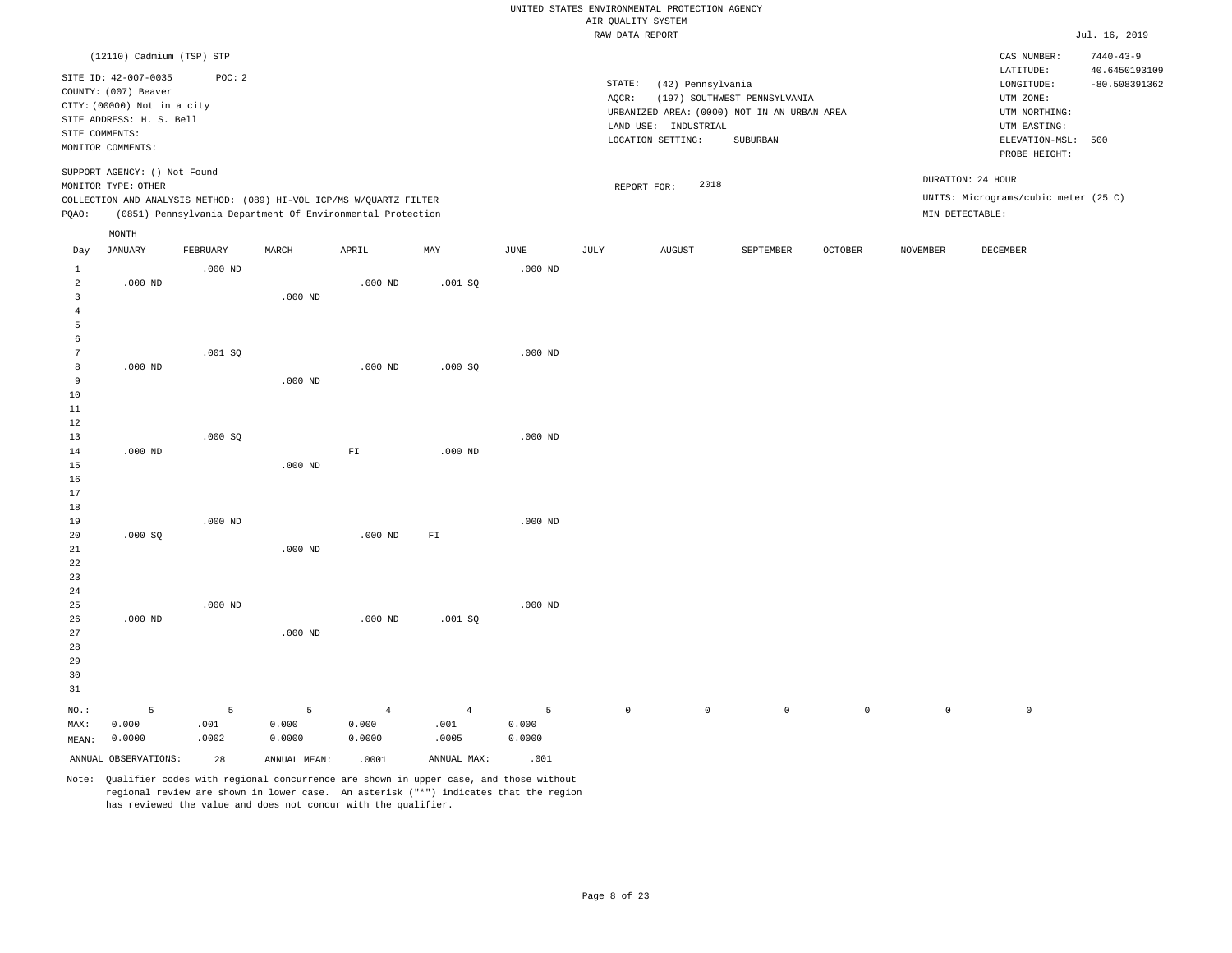|                                  |                                                     |                            |              |                                                                                                                                   |             |                     | UNITED STATES ENVIRONMENTAL PROTECTION AGENCY | AIR QUALITY SYSTEM   |                                             |              |                 |                                      |                 |
|----------------------------------|-----------------------------------------------------|----------------------------|--------------|-----------------------------------------------------------------------------------------------------------------------------------|-------------|---------------------|-----------------------------------------------|----------------------|---------------------------------------------|--------------|-----------------|--------------------------------------|-----------------|
|                                  |                                                     |                            |              |                                                                                                                                   |             |                     |                                               | RAW DATA REPORT      |                                             |              |                 |                                      | Jul. 16, 2019   |
|                                  |                                                     | (12112) Chromium (TSP) STP |              |                                                                                                                                   |             |                     |                                               |                      |                                             |              |                 | CAS NUMBER:                          | $7440 - 47 - 3$ |
|                                  |                                                     |                            |              |                                                                                                                                   |             |                     |                                               |                      |                                             |              |                 | $\mathtt{LATITUDE}$                  | 40.6450193109   |
|                                  | SITE ID: 42-007-0035                                | POC: 2                     |              |                                                                                                                                   |             |                     | STATE:                                        | (42) Pennsylvania    |                                             |              |                 | LONGITUDE:                           | $-80.508391362$ |
|                                  | COUNTY: (007) Beaver<br>CITY: (00000) Not in a city |                            |              |                                                                                                                                   |             |                     | AQCR:                                         |                      | (197) SOUTHWEST PENNSYLVANIA                |              |                 | UTM ZONE:                            |                 |
|                                  | SITE ADDRESS: H. S. Bell                            |                            |              |                                                                                                                                   |             |                     |                                               |                      | URBANIZED AREA: (0000) NOT IN AN URBAN AREA |              |                 | UTM NORTHING:                        |                 |
|                                  | SITE COMMENTS:                                      |                            |              |                                                                                                                                   |             |                     |                                               | LAND USE: INDUSTRIAL |                                             |              |                 | UTM EASTING:                         |                 |
|                                  | MONITOR COMMENTS:                                   |                            |              |                                                                                                                                   |             |                     |                                               | LOCATION SETTING:    | SUBURBAN                                    |              |                 | ELEVATION-MSL: 500<br>PROBE HEIGHT:  |                 |
|                                  | SUPPORT AGENCY: () Not Found                        |                            |              |                                                                                                                                   |             |                     |                                               |                      |                                             |              |                 | DURATION: 24 HOUR                    |                 |
|                                  | MONITOR TYPE: OTHER                                 |                            |              |                                                                                                                                   |             |                     |                                               | 2017<br>REPORT FOR:  |                                             |              |                 | UNITS: Micrograms/cubic meter (25 C) |                 |
| PQAO:                            |                                                     |                            |              | COLLECTION AND ANALYSIS METHOD: (089) HI-VOL ICP/MS W/QUARTZ FILTER<br>(0851) Pennsylvania Department Of Environmental Protection |             |                     |                                               |                      |                                             |              | MIN DETECTABLE: |                                      |                 |
|                                  | MONTH                                               |                            |              |                                                                                                                                   |             |                     |                                               |                      |                                             |              |                 |                                      |                 |
| Day                              | JANUARY                                             | FEBRUARY                   | MARCH        | APRIL                                                                                                                             | MAY         | JUNE                | JULY                                          | <b>AUGUST</b>        | SEPTEMBER                                   | OCTOBER      | <b>NOVEMBER</b> | DECEMBER                             |                 |
| $\,1\,$                          |                                                     |                            |              |                                                                                                                                   |             |                     |                                               |                      |                                             |              |                 |                                      |                 |
| $\overline{a}$<br>$\overline{3}$ |                                                     |                            |              |                                                                                                                                   |             |                     |                                               |                      |                                             |              |                 |                                      |                 |
| $\overline{4}$                   |                                                     |                            |              |                                                                                                                                   |             |                     |                                               |                      |                                             |              | $.004$ SQ       | .005 SQ                              |                 |
| 5                                |                                                     |                            |              |                                                                                                                                   |             |                     |                                               |                      |                                             |              |                 |                                      |                 |
| 6                                |                                                     |                            |              |                                                                                                                                   |             |                     |                                               |                      |                                             |              |                 |                                      |                 |
| 7                                |                                                     |                            |              |                                                                                                                                   |             |                     |                                               |                      |                                             |              |                 |                                      |                 |
| 8                                |                                                     |                            |              |                                                                                                                                   |             |                     |                                               |                      |                                             |              |                 |                                      |                 |
| $\overline{9}$                   |                                                     |                            |              |                                                                                                                                   |             |                     |                                               |                      |                                             |              | .005 SQ         | .003SQ                               |                 |
| 10                               |                                                     |                            |              |                                                                                                                                   |             |                     |                                               |                      |                                             |              |                 |                                      |                 |
| 11<br>$1\,2$                     |                                                     |                            |              |                                                                                                                                   |             |                     |                                               |                      |                                             |              |                 |                                      |                 |
| 13                               |                                                     |                            |              |                                                                                                                                   |             |                     |                                               |                      |                                             |              |                 |                                      |                 |
| 14                               |                                                     |                            |              |                                                                                                                                   |             |                     |                                               |                      |                                             |              |                 |                                      |                 |
| 15                               |                                                     |                            |              |                                                                                                                                   |             |                     |                                               |                      |                                             |              | .004SQ          | .006S                                |                 |
| 16                               |                                                     |                            |              |                                                                                                                                   |             |                     |                                               |                      |                                             | ${\rm F}1$   |                 |                                      |                 |
| 17                               |                                                     |                            |              |                                                                                                                                   |             |                     |                                               |                      |                                             |              |                 |                                      |                 |
| 18<br>19                         |                                                     |                            |              |                                                                                                                                   |             |                     |                                               |                      |                                             |              |                 |                                      |                 |
| 20                               |                                                     |                            |              |                                                                                                                                   |             |                     |                                               |                      |                                             |              |                 |                                      |                 |
| 21                               |                                                     |                            |              |                                                                                                                                   |             |                     |                                               |                      |                                             |              | .004S           | .004S                                |                 |
| 22                               |                                                     |                            |              |                                                                                                                                   |             |                     |                                               |                      |                                             | $_{\rm TS}$  |                 |                                      |                 |
| 23                               |                                                     |                            |              |                                                                                                                                   |             |                     |                                               |                      |                                             |              |                 |                                      |                 |
| 24                               |                                                     |                            |              |                                                                                                                                   |             |                     |                                               |                      |                                             |              |                 |                                      |                 |
| 25                               |                                                     |                            |              |                                                                                                                                   |             |                     |                                               |                      |                                             |              |                 |                                      |                 |
| 26<br>27                         |                                                     |                            |              |                                                                                                                                   |             |                     |                                               |                      |                                             |              | .004SQ          | .004 SQ                              |                 |
| 28                               |                                                     |                            |              |                                                                                                                                   |             |                     |                                               |                      |                                             | .004 SQ      |                 |                                      |                 |
| 29                               |                                                     |                            |              |                                                                                                                                   |             |                     |                                               |                      |                                             |              |                 |                                      |                 |
| 30                               |                                                     |                            |              |                                                                                                                                   |             |                     |                                               |                      |                                             |              |                 |                                      |                 |
| 31                               |                                                     |                            |              |                                                                                                                                   |             |                     |                                               |                      |                                             |              |                 |                                      |                 |
| NO.:                             | $\mathbb O$                                         | $\mathsf{O}\xspace$        | $\mathbb O$  | $\mathbb O$                                                                                                                       | $\mathbb O$ | $\mathsf{O}\xspace$ | $\mathbb O$                                   | $\mathbb O$          | $\mathbb O$                                 | $\mathbf{1}$ | 5               | 5                                    |                 |
| MAX:                             |                                                     |                            |              |                                                                                                                                   |             |                     |                                               |                      |                                             | .004         | .005            | .006                                 |                 |
| MEAN:                            |                                                     |                            |              |                                                                                                                                   |             |                     |                                               |                      |                                             | .0040        | .0042           | .0044                                |                 |
|                                  | ANNUAL OBSERVATIONS:                                | 11                         | ANNUAL MEAN: | .0043                                                                                                                             | ANNUAL MAX: | .006                |                                               |                      |                                             |              |                 |                                      |                 |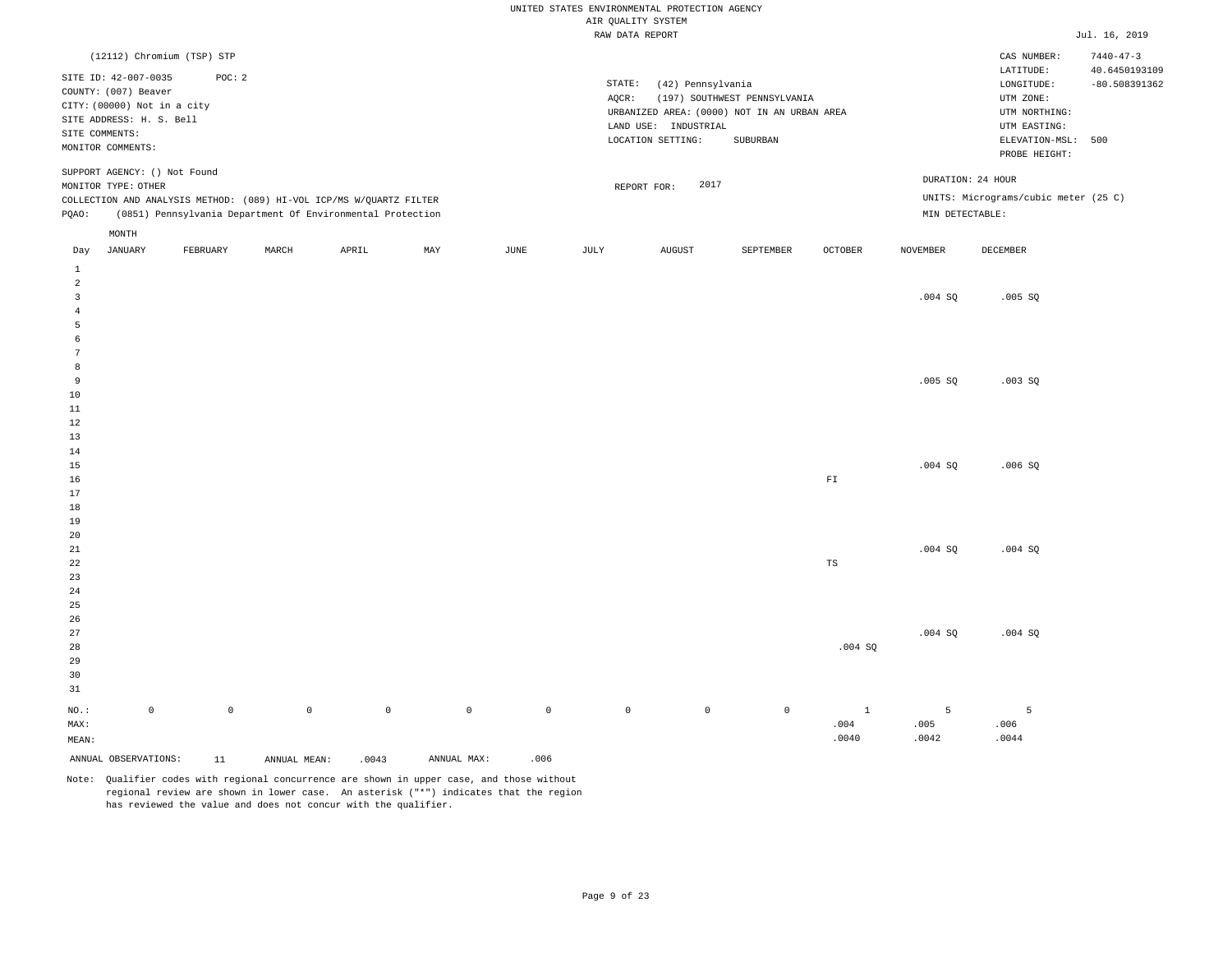|                                                                                    |                                                                                                           |                    |                    |                                                                                                                                   |                    |                    |                     | UNITED STATES ENVIRONMENTAL PROTECTION AGENCY |                                                                             |              |                 |                                                                      |                                                     |
|------------------------------------------------------------------------------------|-----------------------------------------------------------------------------------------------------------|--------------------|--------------------|-----------------------------------------------------------------------------------------------------------------------------------|--------------------|--------------------|---------------------|-----------------------------------------------|-----------------------------------------------------------------------------|--------------|-----------------|----------------------------------------------------------------------|-----------------------------------------------------|
|                                                                                    |                                                                                                           |                    |                    |                                                                                                                                   |                    |                    | AIR QUALITY SYSTEM  |                                               |                                                                             |              |                 |                                                                      |                                                     |
|                                                                                    |                                                                                                           |                    |                    |                                                                                                                                   |                    |                    | RAW DATA REPORT     |                                               |                                                                             |              |                 |                                                                      | Jul. 16, 2019                                       |
|                                                                                    | (12112) Chromium (TSP) STP<br>SITE ID: 42-007-0035<br>COUNTY: (007) Beaver<br>CITY: (00000) Not in a city | POC: 2             |                    |                                                                                                                                   |                    |                    | STATE:<br>AQCR:     | (42) Pennsylvania                             | (197) SOUTHWEST PENNSYLVANIA<br>URBANIZED AREA: (0000) NOT IN AN URBAN AREA |              |                 | CAS NUMBER:<br>LATITUDE:<br>LONGITUDE:<br>UTM ZONE:<br>UTM NORTHING: | $7440 - 47 - 3$<br>40.6450193109<br>$-80.508391362$ |
| SITE COMMENTS:                                                                     | SITE ADDRESS: H. S. Bell<br>MONITOR COMMENTS:                                                             |                    |                    |                                                                                                                                   |                    |                    |                     | LAND USE: INDUSTRIAL<br>LOCATION SETTING:     | SUBURBAN                                                                    |              |                 | UTM EASTING:<br>ELEVATION-MSL: 500<br>PROBE HEIGHT:                  |                                                     |
|                                                                                    | SUPPORT AGENCY: () Not Found<br>MONITOR TYPE: OTHER                                                       |                    |                    |                                                                                                                                   |                    |                    | REPORT FOR:         | 2018                                          |                                                                             |              |                 | DURATION: 24 HOUR                                                    |                                                     |
| PQAO:                                                                              |                                                                                                           |                    |                    | COLLECTION AND ANALYSIS METHOD: (089) HI-VOL ICP/MS W/QUARTZ FILTER<br>(0851) Pennsylvania Department Of Environmental Protection |                    |                    |                     |                                               |                                                                             |              | MIN DETECTABLE: | UNITS: Micrograms/cubic meter (25 C)                                 |                                                     |
| Day                                                                                | $\texttt{MONTH}$<br><b>JANUARY</b>                                                                        | FEBRUARY           | MARCH              | APRIL                                                                                                                             | MAX                | $_{\rm JUNE}$      | JULY                | AUGUST                                        | SEPTEMBER                                                                   | OCTOBER      | <b>NOVEMBER</b> | DECEMBER                                                             |                                                     |
| $\mathbf{1}$<br>$\overline{a}$                                                     | .005 SQ                                                                                                   | .005 SQ            |                    | .002SQ                                                                                                                            | .010 <sub>5</sub>  | .002SQ             |                     |                                               |                                                                             |              |                 |                                                                      |                                                     |
| $\overline{\mathbf{3}}$<br>$\overline{4}$<br>$\overline{5}$<br>6<br>$\overline{7}$ |                                                                                                           | .004 SQ            | .004 SQ            |                                                                                                                                   |                    | .003 SQ            |                     |                                               |                                                                             |              |                 |                                                                      |                                                     |
| 8<br>9<br>$10$<br>$11\,$<br>12                                                     | .004S                                                                                                     |                    | .008               | .002S                                                                                                                             | .004S              |                    |                     |                                               |                                                                             |              |                 |                                                                      |                                                     |
| 13<br>14<br>15<br>16<br>17                                                         | .003SQ                                                                                                    | .004 S0            | .005 SQ            | ${\rm FT}$                                                                                                                        | .002 SQ            | .004S              |                     |                                               |                                                                             |              |                 |                                                                      |                                                     |
| 18<br>19<br>20<br>$2\sqrt{1}$<br>22<br>23<br>24                                    | .006S                                                                                                     | .004 SQ            | .003 SQ            | .002S                                                                                                                             | FI                 | .006SQ             |                     |                                               |                                                                             |              |                 |                                                                      |                                                     |
| 25<br>26<br>27<br>28<br>29<br>30<br>31                                             | .006SQ                                                                                                    | .003 SQ            | .012 <sub>5</sub>  | .002 SQ                                                                                                                           | .002 SQ            | .003 SQ            |                     |                                               |                                                                             |              |                 |                                                                      |                                                     |
| NO.:<br>MAX:<br>MEAN:                                                              | 5<br>.006<br>.0048                                                                                        | 5<br>.005<br>.0040 | 5<br>.012<br>.0064 | $\overline{4}$<br>.002<br>.0020                                                                                                   | 4<br>.010<br>.0045 | 5<br>.006<br>.0036 | $\mathsf{O}\xspace$ | $\mathbb O$                                   | $\circ$                                                                     | $\mathsf{O}$ | $\mathbb O$     | $\mathbb O$                                                          |                                                     |
|                                                                                    | ANNUAL OBSERVATIONS:                                                                                      | 28                 | ANNUAL MEAN:       | .0043                                                                                                                             | ANNUAL MAX:        | .012               |                     |                                               |                                                                             |              |                 |                                                                      |                                                     |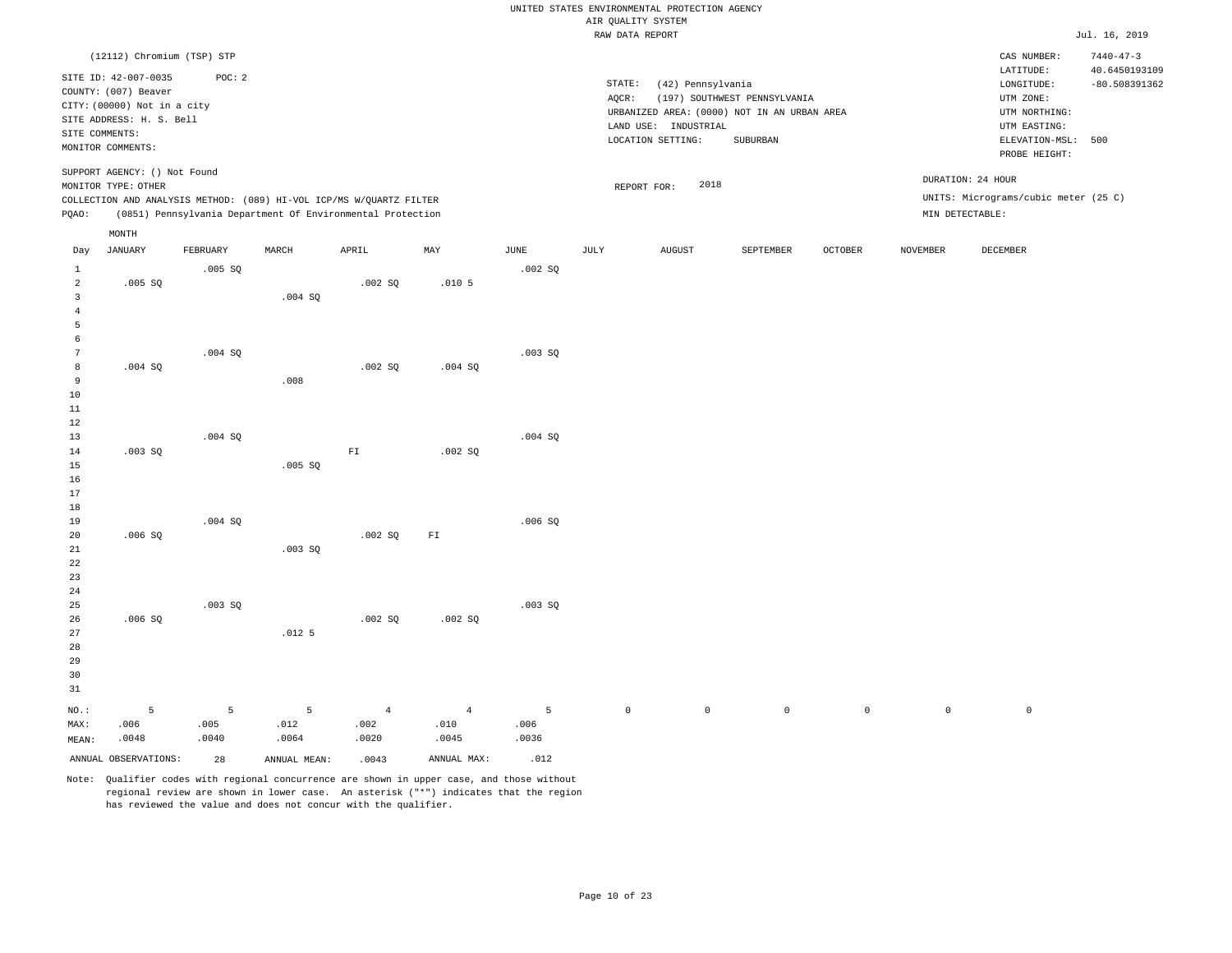|                     |                                              |             |              |                                                                     |             |                     | AIR QUALITY SYSTEM | UNITED STATES ENVIRONMENTAL PROTECTION AGENCY |                                             |                         |                 |                                      |                 |
|---------------------|----------------------------------------------|-------------|--------------|---------------------------------------------------------------------|-------------|---------------------|--------------------|-----------------------------------------------|---------------------------------------------|-------------------------|-----------------|--------------------------------------|-----------------|
|                     |                                              |             |              |                                                                     |             |                     | RAW DATA REPORT    |                                               |                                             |                         |                 |                                      | Jul. 16, 2019   |
|                     | (12113) Cobalt (TSP) STP                     |             |              |                                                                     |             |                     |                    |                                               |                                             |                         |                 | CAS NUMBER:                          | $7440 - 48 - 4$ |
|                     |                                              | POC: 2      |              |                                                                     |             |                     |                    |                                               |                                             |                         |                 | LATITUDE:                            | 40.6450193109   |
|                     | SITE ID: 42-007-0035<br>COUNTY: (007) Beaver |             |              |                                                                     |             |                     | STATE:             | (42) Pennsylvania                             |                                             |                         |                 | LONGITUDE:                           | $-80.508391362$ |
|                     | CITY: (00000) Not in a city                  |             |              |                                                                     |             |                     | AQCR:              |                                               | (197) SOUTHWEST PENNSYLVANIA                |                         |                 | UTM ZONE:                            |                 |
|                     | SITE ADDRESS: H. S. Bell                     |             |              |                                                                     |             |                     |                    |                                               | URBANIZED AREA: (0000) NOT IN AN URBAN AREA |                         |                 | UTM NORTHING:                        |                 |
|                     | SITE COMMENTS:                               |             |              |                                                                     |             |                     |                    | LAND USE: INDUSTRIAL                          |                                             |                         |                 | UTM EASTING:                         |                 |
|                     | MONITOR COMMENTS:                            |             |              |                                                                     |             |                     |                    | LOCATION SETTING:                             | ${\tt SUBURBAN}$                            |                         |                 | ELEVATION-MSL: 500<br>PROBE HEIGHT:  |                 |
|                     | SUPPORT AGENCY: () Not Found                 |             |              |                                                                     |             |                     |                    | 2017                                          |                                             |                         |                 | DURATION: 24 HOUR                    |                 |
|                     | MONITOR TYPE: OTHER                          |             |              | COLLECTION AND ANALYSIS METHOD: (089) HI-VOL ICP/MS W/QUARTZ FILTER |             |                     |                    | REPORT FOR:                                   |                                             |                         |                 | UNITS: Micrograms/cubic meter (25 C) |                 |
| PQAO:               |                                              |             |              | (0851) Pennsylvania Department Of Environmental Protection          |             |                     |                    |                                               |                                             |                         | MIN DETECTABLE: |                                      |                 |
|                     | MONTH                                        |             |              |                                                                     |             |                     |                    |                                               |                                             |                         |                 |                                      |                 |
| Day                 | JANUARY                                      | FEBRUARY    | MARCH        | APRIL                                                               | MAY         | JUNE                | JULY               | <b>AUGUST</b>                                 | SEPTEMBER                                   | OCTOBER                 | <b>NOVEMBER</b> | DECEMBER                             |                 |
| $\mathbf{1}$        |                                              |             |              |                                                                     |             |                     |                    |                                               |                                             |                         |                 |                                      |                 |
| 2                   |                                              |             |              |                                                                     |             |                     |                    |                                               |                                             |                         |                 |                                      |                 |
| $\overline{3}$      |                                              |             |              |                                                                     |             |                     |                    |                                               |                                             |                         | $.000$ ND       | $.000$ ND                            |                 |
| $\overline{4}$<br>5 |                                              |             |              |                                                                     |             |                     |                    |                                               |                                             |                         |                 |                                      |                 |
| 6                   |                                              |             |              |                                                                     |             |                     |                    |                                               |                                             |                         |                 |                                      |                 |
| 7                   |                                              |             |              |                                                                     |             |                     |                    |                                               |                                             |                         |                 |                                      |                 |
| 8                   |                                              |             |              |                                                                     |             |                     |                    |                                               |                                             |                         |                 |                                      |                 |
| 9                   |                                              |             |              |                                                                     |             |                     |                    |                                               |                                             |                         | $.000$ ND       | $.000$ ND                            |                 |
| 10                  |                                              |             |              |                                                                     |             |                     |                    |                                               |                                             |                         |                 |                                      |                 |
| 11                  |                                              |             |              |                                                                     |             |                     |                    |                                               |                                             |                         |                 |                                      |                 |
| 12                  |                                              |             |              |                                                                     |             |                     |                    |                                               |                                             |                         |                 |                                      |                 |
| 13                  |                                              |             |              |                                                                     |             |                     |                    |                                               |                                             |                         |                 |                                      |                 |
| 14<br>15            |                                              |             |              |                                                                     |             |                     |                    |                                               |                                             |                         | $.000$ ND       | .001SQ                               |                 |
| 16                  |                                              |             |              |                                                                     |             |                     |                    |                                               |                                             | ${\rm F}\, {\mathbb I}$ |                 |                                      |                 |
| 17                  |                                              |             |              |                                                                     |             |                     |                    |                                               |                                             |                         |                 |                                      |                 |
| 18                  |                                              |             |              |                                                                     |             |                     |                    |                                               |                                             |                         |                 |                                      |                 |
| 19                  |                                              |             |              |                                                                     |             |                     |                    |                                               |                                             |                         |                 |                                      |                 |
| 20                  |                                              |             |              |                                                                     |             |                     |                    |                                               |                                             |                         |                 |                                      |                 |
| 21                  |                                              |             |              |                                                                     |             |                     |                    |                                               |                                             |                         | $.000$ ND       | $.000$ ND                            |                 |
| 22                  |                                              |             |              |                                                                     |             |                     |                    |                                               |                                             | TS                      |                 |                                      |                 |
| 23                  |                                              |             |              |                                                                     |             |                     |                    |                                               |                                             |                         |                 |                                      |                 |
| 24                  |                                              |             |              |                                                                     |             |                     |                    |                                               |                                             |                         |                 |                                      |                 |
| 25<br>26            |                                              |             |              |                                                                     |             |                     |                    |                                               |                                             |                         |                 |                                      |                 |
| 27                  |                                              |             |              |                                                                     |             |                     |                    |                                               |                                             |                         | $.000$ ND       | $.000$ ND                            |                 |
| 28                  |                                              |             |              |                                                                     |             |                     |                    |                                               |                                             | $.000$ ND               |                 |                                      |                 |
| 29                  |                                              |             |              |                                                                     |             |                     |                    |                                               |                                             |                         |                 |                                      |                 |
| 30                  |                                              |             |              |                                                                     |             |                     |                    |                                               |                                             |                         |                 |                                      |                 |
| 31                  |                                              |             |              |                                                                     |             |                     |                    |                                               |                                             |                         |                 |                                      |                 |
| NO.:                | $\mathbb O$                                  | $\mathbb O$ | $\circ$      | $\mathbb O$                                                         | $\mathbb O$ | $\mathsf{O}\xspace$ | $\mathbb O$        | $\mathbb O$                                   | $\mathbb O$                                 | $\mathbf{1}$            | 5               | 5                                    |                 |
| MAX:                |                                              |             |              |                                                                     |             |                     |                    |                                               |                                             | 0.000                   | 0.000           | .001                                 |                 |
| MEAN:               |                                              |             |              |                                                                     |             |                     |                    |                                               |                                             | 0.0000                  | 0.0000          | .0002                                |                 |
|                     | ANNUAL OBSERVATIONS:                         | 11          | ANNUAL MEAN: | .0001                                                               | ANNUAL MAX: | .001                |                    |                                               |                                             |                         |                 |                                      |                 |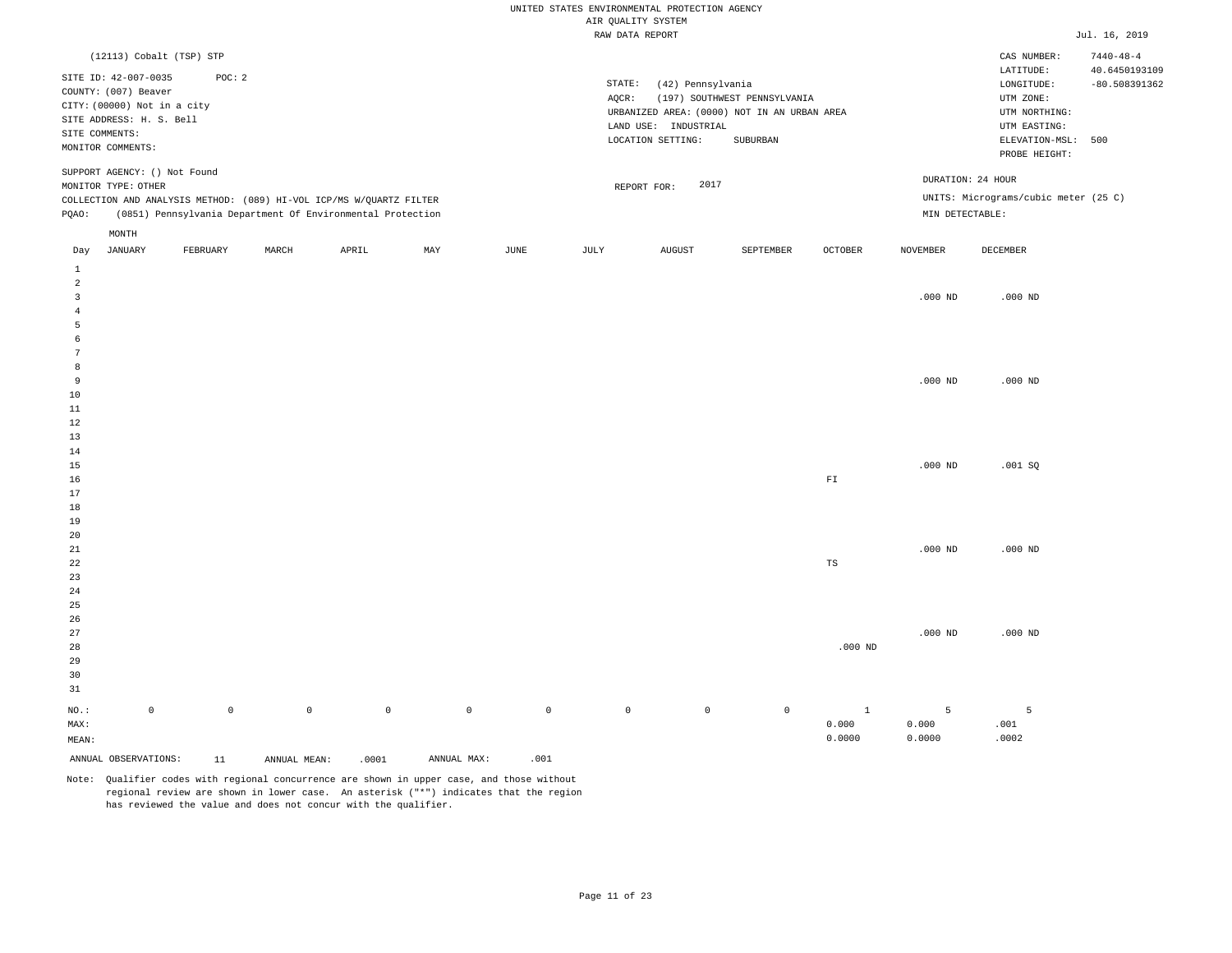|                                                         |                                                                                                                                     |                    |                                                                                                                                   |                                   |                                 |                            | UNITED STATES ENVIRONMENTAL PROTECTION AGENCY |                                                                |                                                                                         |             |                 |                                                                                                            |                                                     |
|---------------------------------------------------------|-------------------------------------------------------------------------------------------------------------------------------------|--------------------|-----------------------------------------------------------------------------------------------------------------------------------|-----------------------------------|---------------------------------|----------------------------|-----------------------------------------------|----------------------------------------------------------------|-----------------------------------------------------------------------------------------|-------------|-----------------|------------------------------------------------------------------------------------------------------------|-----------------------------------------------------|
|                                                         |                                                                                                                                     |                    |                                                                                                                                   |                                   |                                 |                            | AIR QUALITY SYSTEM<br>RAW DATA REPORT         |                                                                |                                                                                         |             |                 |                                                                                                            | Jul. 16, 2019                                       |
| SITE COMMENTS:                                          | (12113) Cobalt (TSP) STP<br>SITE ID: 42-007-0035<br>COUNTY: (007) Beaver<br>CITY: (00000) Not in a city<br>SITE ADDRESS: H. S. Bell | POC: 2             |                                                                                                                                   |                                   |                                 |                            | STATE:<br>AOCR:                               | (42) Pennsylvania<br>LAND USE: INDUSTRIAL<br>LOCATION SETTING: | (197) SOUTHWEST PENNSYLVANIA<br>URBANIZED AREA: (0000) NOT IN AN URBAN AREA<br>SUBURBAN |             |                 | CAS NUMBER:<br>LATITUDE:<br>LONGITUDE:<br>UTM ZONE:<br>UTM NORTHING:<br>UTM EASTING:<br>ELEVATION-MSL: 500 | $7440 - 48 - 4$<br>40.6450193109<br>$-80.508391362$ |
| PQAO:                                                   | MONITOR COMMENTS:<br>SUPPORT AGENCY: () Not Found<br>MONITOR TYPE: OTHER                                                            |                    | COLLECTION AND ANALYSIS METHOD: (089) HI-VOL ICP/MS W/QUARTZ FILTER<br>(0851) Pennsylvania Department Of Environmental Protection |                                   |                                 |                            | REPORT FOR:                                   | 2018                                                           |                                                                                         |             |                 | PROBE HEIGHT:<br>DURATION: 24 HOUR<br>UNITS: Micrograms/cubic meter (25 C)<br>MIN DETECTABLE:              |                                                     |
| Day<br>$\mathbf{1}$                                     | MONTH<br><b>JANUARY</b>                                                                                                             | FEBRUARY<br>.001SQ | MARCH                                                                                                                             | APRIL                             | MAX                             | $_{\rm JUNE}$<br>$.000$ ND | JULY                                          | AUGUST                                                         | SEPTEMBER                                                                               | OCTOBER     | <b>NOVEMBER</b> | DECEMBER                                                                                                   |                                                     |
| $\overline{a}$<br>$\overline{3}$<br>$\overline{4}$<br>5 | .001 SQ                                                                                                                             |                    | $.000$ ND                                                                                                                         | $.000$ ND                         | .001SQ                          |                            |                                               |                                                                |                                                                                         |             |                 |                                                                                                            |                                                     |
| 6<br>$7\phantom{.0}$<br>8<br>9<br>10<br>$1\,1$          | $.000$ ND                                                                                                                           | $.000$ ND          | $.000$ ND                                                                                                                         | $.000$ ND                         | $.000$ ND                       | .001                       |                                               |                                                                |                                                                                         |             |                 |                                                                                                            |                                                     |
| 12<br>13<br>14<br>15<br>16<br>17                        | $.000$ ND                                                                                                                           | $.000$ ND          | $.000$ ND                                                                                                                         | ${\rm FT}$                        | $.000$ ND                       | $.000$ ND                  |                                               |                                                                |                                                                                         |             |                 |                                                                                                            |                                                     |
| 18<br>19<br>20<br>21<br>$2\sqrt{2}$<br>23               | $.000$ ND                                                                                                                           | $.000$ ND          | $.000$ ND                                                                                                                         | $.000$ ND                         | ${\rm FT}$                      | $.000$ ND                  |                                               |                                                                |                                                                                         |             |                 |                                                                                                            |                                                     |
| 24<br>25<br>26<br>27<br>28<br>29<br>30<br>31            | $.000$ ND                                                                                                                           | $.000$ ND          | $.000$ ND                                                                                                                         | $.000$ ND                         | $.000$ ND                       | $.000$ ND                  |                                               |                                                                |                                                                                         |             |                 |                                                                                                            |                                                     |
| NO.:<br>MAX:<br>MEAN:                                   | 5<br>.001<br>.0002                                                                                                                  | 5<br>.001<br>.0002 | 5<br>0.000<br>0.0000                                                                                                              | $\overline{4}$<br>0.000<br>0.0000 | $\overline{4}$<br>.001<br>.0003 | 5<br>.001<br>.0002         | $\mathsf{O}\xspace$                           | $\mathbf{0}$                                                   | $\circ$                                                                                 | $\mathbb O$ | $\mathbb O$     | $\mathbb O$                                                                                                |                                                     |
|                                                         | ANNUAL OBSERVATIONS:                                                                                                                | 28                 | ANNUAL MEAN:                                                                                                                      | .0001                             | ANNUAL MAX:                     | .001                       |                                               |                                                                |                                                                                         |             |                 |                                                                                                            |                                                     |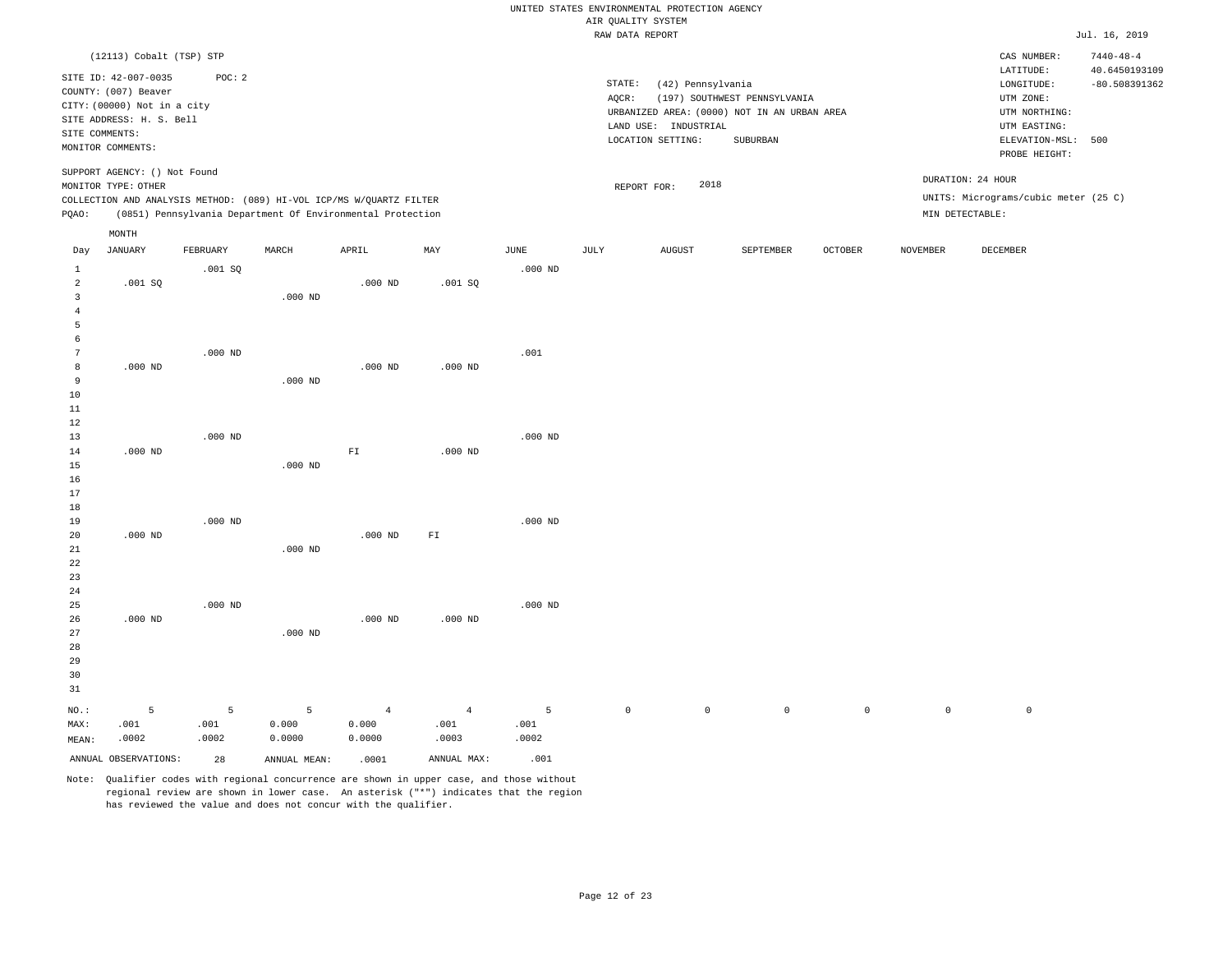|                         |                                            |                     |              |                                                                     |             |             | UNITED STATES ENVIRONMENTAL PROTECTION AGENCY<br>AIR QUALITY SYSTEM |                      |                                             |                |                 |                                      |                 |
|-------------------------|--------------------------------------------|---------------------|--------------|---------------------------------------------------------------------|-------------|-------------|---------------------------------------------------------------------|----------------------|---------------------------------------------|----------------|-----------------|--------------------------------------|-----------------|
|                         |                                            |                     |              |                                                                     |             |             | RAW DATA REPORT                                                     |                      |                                             |                |                 |                                      | Jul. 16, 2019   |
|                         | (12128) Lead (TSP) STP                     |                     |              |                                                                     |             |             |                                                                     |                      |                                             |                |                 | CAS NUMBER:                          | $7439 - 92 - 1$ |
|                         |                                            |                     |              |                                                                     |             |             |                                                                     |                      |                                             |                |                 | $\mathtt{LATITUDE}$                  | 40.6450193109   |
|                         | SITE ID: 42-007-0035                       | POC: 2              |              |                                                                     |             |             | STATE:                                                              | (42) Pennsylvania    |                                             |                |                 | LONGITUDE:                           | $-80.508391362$ |
|                         | COUNTY: (007) Beaver                       |                     |              |                                                                     |             |             | AQCR:                                                               |                      | (197) SOUTHWEST PENNSYLVANIA                |                |                 | UTM ZONE:                            |                 |
|                         | CITY: (00000) Not in a city                |                     |              |                                                                     |             |             |                                                                     |                      | URBANIZED AREA: (0000) NOT IN AN URBAN AREA |                |                 | UTM NORTHING:                        |                 |
|                         | SITE ADDRESS: H. S. Bell<br>SITE COMMENTS: |                     |              |                                                                     |             |             |                                                                     | LAND USE: INDUSTRIAL |                                             |                |                 | UTM EASTING:                         |                 |
|                         | MONITOR COMMENTS:                          |                     |              |                                                                     |             |             |                                                                     | LOCATION SETTING:    | SUBURBAN                                    |                |                 | ELEVATION-MSL:                       | 500             |
|                         |                                            |                     |              |                                                                     |             |             |                                                                     |                      |                                             |                |                 | PROBE HEIGHT:                        |                 |
|                         | SUPPORT AGENCY: () Not Found               |                     |              |                                                                     |             |             |                                                                     |                      |                                             |                |                 | DURATION: 24 HOUR                    |                 |
|                         | MONITOR TYPE: OTHER                        |                     |              |                                                                     |             |             |                                                                     | 2017<br>REPORT FOR:  |                                             |                |                 |                                      |                 |
|                         |                                            |                     |              | COLLECTION AND ANALYSIS METHOD: (089) HI-VOL ICP/MS W/QUARTZ FILTER |             |             |                                                                     |                      |                                             |                |                 | UNITS: Micrograms/cubic meter (25 C) |                 |
| PQAO:                   |                                            |                     |              | (0851) Pennsylvania Department Of Environmental Protection          |             |             |                                                                     |                      |                                             |                | MIN DETECTABLE: |                                      |                 |
|                         | MONTH                                      |                     |              |                                                                     |             |             |                                                                     |                      |                                             |                |                 |                                      |                 |
| Day                     | <b>JANUARY</b>                             | FEBRUARY            | MARCH        | APRIL                                                               | MAY         | JUNE        | JULY                                                                | <b>AUGUST</b>        | SEPTEMBER                                   | <b>OCTOBER</b> | <b>NOVEMBER</b> | DECEMBER                             |                 |
| $\,1\,$                 |                                            |                     |              |                                                                     |             |             |                                                                     |                      |                                             |                |                 |                                      |                 |
| $\overline{a}$          |                                            |                     |              |                                                                     |             |             |                                                                     |                      |                                             |                |                 |                                      |                 |
| $\overline{\mathbf{3}}$ |                                            |                     |              |                                                                     |             |             |                                                                     |                      |                                             |                | .0016SQ         | .0056                                |                 |
| $\overline{4}$          |                                            |                     |              |                                                                     |             |             |                                                                     |                      |                                             |                |                 |                                      |                 |
| 5                       |                                            |                     |              |                                                                     |             |             |                                                                     |                      |                                             |                |                 |                                      |                 |
| 6<br>7                  |                                            |                     |              |                                                                     |             |             |                                                                     |                      |                                             |                |                 |                                      |                 |
| 8                       |                                            |                     |              |                                                                     |             |             |                                                                     |                      |                                             |                |                 |                                      |                 |
| 9                       |                                            |                     |              |                                                                     |             |             |                                                                     |                      |                                             |                | .0028           | .0022S                               |                 |
| 10                      |                                            |                     |              |                                                                     |             |             |                                                                     |                      |                                             |                |                 |                                      |                 |
| 11                      |                                            |                     |              |                                                                     |             |             |                                                                     |                      |                                             |                |                 |                                      |                 |
| $1\,2$                  |                                            |                     |              |                                                                     |             |             |                                                                     |                      |                                             |                |                 |                                      |                 |
| 13                      |                                            |                     |              |                                                                     |             |             |                                                                     |                      |                                             |                |                 |                                      |                 |
| 14                      |                                            |                     |              |                                                                     |             |             |                                                                     |                      |                                             |                |                 |                                      |                 |
| 15                      |                                            |                     |              |                                                                     |             |             |                                                                     |                      |                                             |                | .0035           | .0021SQ                              |                 |
| 16                      |                                            |                     |              |                                                                     |             |             |                                                                     |                      |                                             | ${\rm F}1$     |                 |                                      |                 |
| 17<br>18                |                                            |                     |              |                                                                     |             |             |                                                                     |                      |                                             |                |                 |                                      |                 |
| 19                      |                                            |                     |              |                                                                     |             |             |                                                                     |                      |                                             |                |                 |                                      |                 |
| 20                      |                                            |                     |              |                                                                     |             |             |                                                                     |                      |                                             |                |                 |                                      |                 |
| 21                      |                                            |                     |              |                                                                     |             |             |                                                                     |                      |                                             |                | .0023S          | .0032                                |                 |
| $2\sqrt{2}$             |                                            |                     |              |                                                                     |             |             |                                                                     |                      |                                             | $_{\rm TS}$    |                 |                                      |                 |
| 23                      |                                            |                     |              |                                                                     |             |             |                                                                     |                      |                                             |                |                 |                                      |                 |
| 24                      |                                            |                     |              |                                                                     |             |             |                                                                     |                      |                                             |                |                 |                                      |                 |
| 25                      |                                            |                     |              |                                                                     |             |             |                                                                     |                      |                                             |                |                 |                                      |                 |
| 26                      |                                            |                     |              |                                                                     |             |             |                                                                     |                      |                                             |                |                 |                                      |                 |
| 27<br>28                |                                            |                     |              |                                                                     |             |             |                                                                     |                      |                                             | .0022SQ        | .0024 SQ        | .0020SQ                              |                 |
| 29                      |                                            |                     |              |                                                                     |             |             |                                                                     |                      |                                             |                |                 |                                      |                 |
| 30                      |                                            |                     |              |                                                                     |             |             |                                                                     |                      |                                             |                |                 |                                      |                 |
| 31                      |                                            |                     |              |                                                                     |             |             |                                                                     |                      |                                             |                |                 |                                      |                 |
|                         | $\mathsf 0$                                | $\mathsf{O}\xspace$ | $\mathsf 0$  | $\mathbb O$                                                         | $\mathbb O$ | $\mathsf 0$ | $\mathbb O$                                                         | $\mathbb O$          | $\mathbb O$                                 | $\mathbf{1}$   | 5               | 5                                    |                 |
| NO.:<br>MAX:            |                                            |                     |              |                                                                     |             |             |                                                                     |                      |                                             | .0022          | .0035           | .0056                                |                 |
| MEAN:                   |                                            |                     |              |                                                                     |             |             |                                                                     |                      |                                             | .00220         | .00252          | .00302                               |                 |
|                         |                                            |                     |              |                                                                     |             |             |                                                                     |                      |                                             |                |                 |                                      |                 |
|                         | ANNUAL OBSERVATIONS:                       | 11                  | ANNUAL MEAN: | .00272                                                              | ANNUAL MAX: | .0056       |                                                                     |                      |                                             |                |                 |                                      |                 |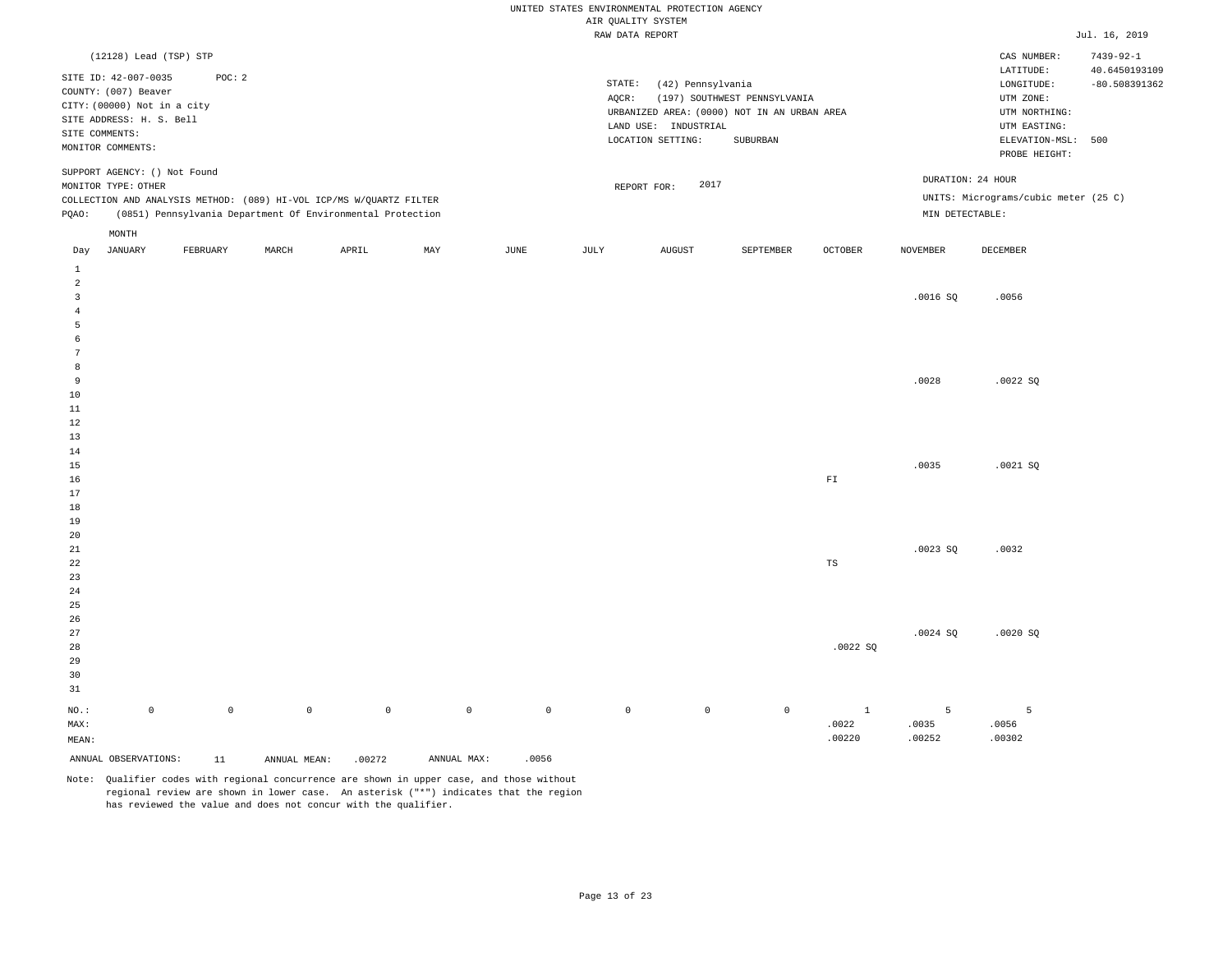|                                                                             |                                                                                                       |                      |                                                                     |                                   |                                   |                      |                     | UNITED STATES ENVIRONMENTAL PROTECTION AGENCY |                                                         |             |                 |                                                                      |                                                     |
|-----------------------------------------------------------------------------|-------------------------------------------------------------------------------------------------------|----------------------|---------------------------------------------------------------------|-----------------------------------|-----------------------------------|----------------------|---------------------|-----------------------------------------------|---------------------------------------------------------|-------------|-----------------|----------------------------------------------------------------------|-----------------------------------------------------|
|                                                                             |                                                                                                       |                      |                                                                     |                                   |                                   |                      | AIR QUALITY SYSTEM  |                                               |                                                         |             |                 |                                                                      |                                                     |
|                                                                             |                                                                                                       |                      |                                                                     |                                   |                                   |                      | RAW DATA REPORT     |                                               |                                                         |             |                 |                                                                      | Jul. 16, 2019                                       |
|                                                                             | (12128) Lead (TSP) STP<br>SITE ID: 42-007-0035<br>COUNTY: (007) Beaver<br>CITY: (00000) Not in a city | POC: 2               |                                                                     |                                   |                                   |                      | STATE:<br>AOCR:     | (42) Pennsylvania                             | (197) SOUTHWEST PENNSYLVANIA                            |             |                 | CAS NUMBER:<br>LATITUDE:<br>LONGITUDE:<br>UTM ZONE:                  | $7439 - 92 - 1$<br>40.6450193109<br>$-80.508391362$ |
| SITE COMMENTS:                                                              | SITE ADDRESS: H. S. Bell<br>MONITOR COMMENTS:                                                         |                      |                                                                     |                                   |                                   |                      |                     | LAND USE: INDUSTRIAL<br>LOCATION SETTING:     | URBANIZED AREA: (0000) NOT IN AN URBAN AREA<br>SUBURBAN |             |                 | UTM NORTHING:<br>UTM EASTING:<br>ELEVATION-MSL: 500<br>PROBE HEIGHT: |                                                     |
|                                                                             | SUPPORT AGENCY: () Not Found<br>MONITOR TYPE: OTHER                                                   |                      | COLLECTION AND ANALYSIS METHOD: (089) HI-VOL ICP/MS W/QUARTZ FILTER |                                   |                                   |                      | REPORT FOR:         | 2018                                          |                                                         |             |                 | DURATION: 24 HOUR<br>UNITS: Micrograms/cubic meter (25 C)            |                                                     |
| PQAO:                                                                       |                                                                                                       |                      | (0851) Pennsylvania Department Of Environmental Protection          |                                   |                                   |                      |                     |                                               |                                                         |             |                 | MIN DETECTABLE:                                                      |                                                     |
|                                                                             | $\texttt{MONTH}$                                                                                      |                      |                                                                     |                                   |                                   |                      |                     |                                               |                                                         |             |                 |                                                                      |                                                     |
| Day                                                                         | <b>JANUARY</b>                                                                                        | FEBRUARY             | MARCH                                                               | APRIL                             | MAX                               | <b>JUNE</b>          | JULY                | ${\tt AUGUST}$                                | SEPTEMBER                                               | OCTOBER     | <b>NOVEMBER</b> | DECEMBER                                                             |                                                     |
| $\mathbf{1}$<br>$\overline{a}$<br>$\overline{\mathbf{3}}$<br>$\overline{4}$ | .0014 SQ                                                                                              | .0015 S              | .0014 SQ                                                            | .0015 SQ                          | .0057                             | .0019 SO             |                     |                                               |                                                         |             |                 |                                                                      |                                                     |
| $\overline{5}$<br>6<br>$7\phantom{.0}$<br>8<br>9                            | .0011 SQ                                                                                              | .0024                | .0019SQ                                                             | .0020SQ                           | .0039                             | .0029                |                     |                                               |                                                         |             |                 |                                                                      |                                                     |
| $10$<br>11<br>$1\,2$<br>13                                                  |                                                                                                       | .0038                |                                                                     |                                   |                                   | .0015 SQ             |                     |                                               |                                                         |             |                 |                                                                      |                                                     |
| 14<br>15<br>16<br>17<br>18                                                  | .0011 SQ                                                                                              |                      | .0035                                                               | ${\rm FT}$                        | .0030                             |                      |                     |                                               |                                                         |             |                 |                                                                      |                                                     |
| 19<br>20<br>21<br>22<br>23<br>24                                            | .0022SQ                                                                                               | .0037                | .0011 SQ                                                            | .0014 SQ                          | ${\rm FT}$                        | .0026                |                     |                                               |                                                         |             |                 |                                                                      |                                                     |
| 25<br>26<br>27<br>28<br>29<br>30<br>31                                      | .0054                                                                                                 | .0015 SQ             | .0021SQ                                                             | .0018 SQ                          | .01535                            | .0024S               |                     |                                               |                                                         |             |                 |                                                                      |                                                     |
| NO.:<br>MAX:<br>MEAN:                                                       | 5<br>.0054<br>.00224                                                                                  | 5<br>.0038<br>.00258 | 5<br>.0035<br>.00200                                                | $\overline{4}$<br>.0020<br>.00168 | $\overline{4}$<br>.0153<br>.00698 | 5<br>.0029<br>.00226 | $\mathsf{O}\xspace$ | $\mathbb O$                                   | $\mathbb O$                                             | $\mathbb O$ | $\mathbb O$     | $\mathbb O$                                                          |                                                     |
|                                                                             | ANNUAL OBSERVATIONS:                                                                                  | 28                   | ANNUAL MEAN:                                                        | .00286                            | ANNUAL MAX:                       | .0153                |                     |                                               |                                                         |             |                 |                                                                      |                                                     |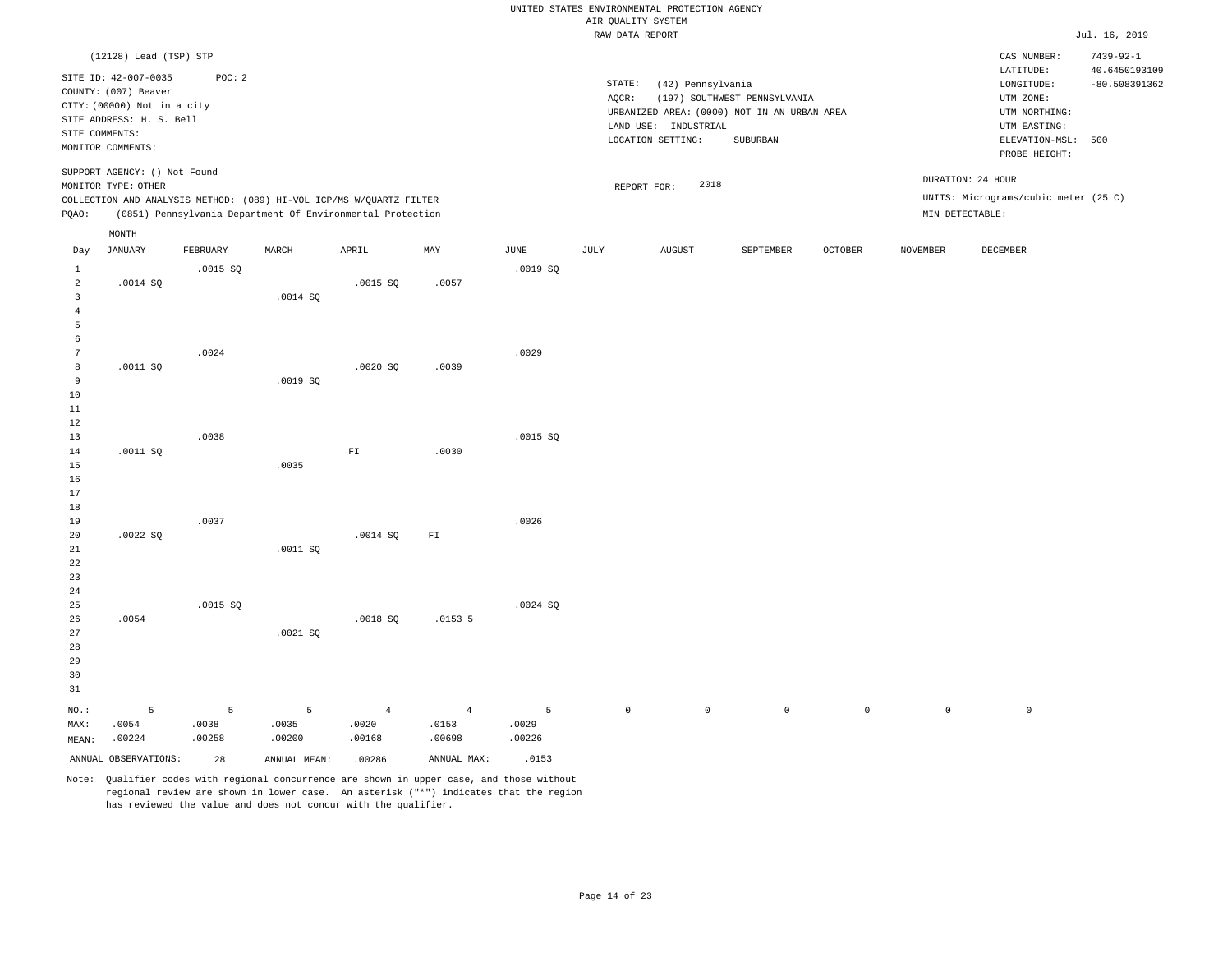|                                |                                                                                                                                                |                             |              |                                                                                                                                   |             |               |                     | UNITED STATES ENVIRONMENTAL PROTECTION AGENCY | AIR QUALITY SYSTEM                        |                   |                                                                                         |                |                   |                                                                            |                                  |
|--------------------------------|------------------------------------------------------------------------------------------------------------------------------------------------|-----------------------------|--------------|-----------------------------------------------------------------------------------------------------------------------------------|-------------|---------------|---------------------|-----------------------------------------------|-------------------------------------------|-------------------|-----------------------------------------------------------------------------------------|----------------|-------------------|----------------------------------------------------------------------------|----------------------------------|
|                                |                                                                                                                                                |                             |              |                                                                                                                                   |             |               |                     |                                               | RAW DATA REPORT                           |                   |                                                                                         |                |                   |                                                                            | Jul. 16, 2019                    |
|                                |                                                                                                                                                | (12132) Manganese (TSP) STP |              |                                                                                                                                   |             |               |                     |                                               |                                           |                   |                                                                                         |                |                   | CAS NUMBER:<br>LATITUDE:                                                   | $7439 - 96 - 5$<br>40.6450193109 |
|                                | SITE ID: 42-007-0035<br>COUNTY: (007) Beaver<br>CITY: (00000) Not in a city<br>SITE ADDRESS: H. S. Bell<br>SITE COMMENTS:<br>MONITOR COMMENTS: | POC: 2                      |              |                                                                                                                                   |             |               |                     | STATE:<br>AQCR:                               | LAND USE: INDUSTRIAL<br>LOCATION SETTING: | (42) Pennsylvania | (197) SOUTHWEST PENNSYLVANIA<br>URBANIZED AREA: (0000) NOT IN AN URBAN AREA<br>SUBURBAN |                |                   | LONGITUDE:<br>UTM ZONE:<br>UTM NORTHING:<br>UTM EASTING:<br>ELEVATION-MSL: | $-80.508391362$<br>500           |
|                                | SUPPORT AGENCY: () Not Found                                                                                                                   |                             |              |                                                                                                                                   |             |               |                     |                                               |                                           |                   |                                                                                         |                | DURATION: 24 HOUR | PROBE HEIGHT:                                                              |                                  |
|                                | MONITOR TYPE: OTHER                                                                                                                            |                             |              |                                                                                                                                   |             |               |                     |                                               | REPORT FOR:                               | 2017              |                                                                                         |                |                   |                                                                            |                                  |
| PQAO:                          |                                                                                                                                                |                             |              | COLLECTION AND ANALYSIS METHOD: (089) HI-VOL ICP/MS W/QUARTZ FILTER<br>(0851) Pennsylvania Department Of Environmental Protection |             |               |                     |                                               |                                           |                   |                                                                                         |                | MIN DETECTABLE:   | UNITS: Micrograms/cubic meter (25 C)                                       |                                  |
|                                | MONTH                                                                                                                                          |                             |              |                                                                                                                                   |             |               |                     |                                               |                                           |                   |                                                                                         |                |                   |                                                                            |                                  |
| Day                            | JANUARY                                                                                                                                        | FEBRUARY                    | MARCH        | APRIL                                                                                                                             | MAX         | $_{\rm JUNE}$ |                     | <b>JULY</b>                                   | <b>AUGUST</b>                             |                   | SEPTEMBER                                                                               | <b>OCTOBER</b> | <b>NOVEMBER</b>   | DECEMBER                                                                   |                                  |
| $\mathbf{1}$<br>$\overline{a}$ |                                                                                                                                                |                             |              |                                                                                                                                   |             |               |                     |                                               |                                           |                   |                                                                                         |                |                   |                                                                            |                                  |
| $\overline{3}$                 |                                                                                                                                                |                             |              |                                                                                                                                   |             |               |                     |                                               |                                           |                   |                                                                                         |                | .075              | .066                                                                       |                                  |
| $\overline{4}$                 |                                                                                                                                                |                             |              |                                                                                                                                   |             |               |                     |                                               |                                           |                   |                                                                                         |                |                   |                                                                            |                                  |
| 5                              |                                                                                                                                                |                             |              |                                                                                                                                   |             |               |                     |                                               |                                           |                   |                                                                                         |                |                   |                                                                            |                                  |
| 6                              |                                                                                                                                                |                             |              |                                                                                                                                   |             |               |                     |                                               |                                           |                   |                                                                                         |                |                   |                                                                            |                                  |
| 7                              |                                                                                                                                                |                             |              |                                                                                                                                   |             |               |                     |                                               |                                           |                   |                                                                                         |                |                   |                                                                            |                                  |
| 8                              |                                                                                                                                                |                             |              |                                                                                                                                   |             |               |                     |                                               |                                           |                   |                                                                                         |                |                   |                                                                            |                                  |
| 9<br>10                        |                                                                                                                                                |                             |              |                                                                                                                                   |             |               |                     |                                               |                                           |                   |                                                                                         |                | .364              | .123                                                                       |                                  |
| 11                             |                                                                                                                                                |                             |              |                                                                                                                                   |             |               |                     |                                               |                                           |                   |                                                                                         |                |                   |                                                                            |                                  |
| 12                             |                                                                                                                                                |                             |              |                                                                                                                                   |             |               |                     |                                               |                                           |                   |                                                                                         |                |                   |                                                                            |                                  |
| 13                             |                                                                                                                                                |                             |              |                                                                                                                                   |             |               |                     |                                               |                                           |                   |                                                                                         |                |                   |                                                                            |                                  |
| 14                             |                                                                                                                                                |                             |              |                                                                                                                                   |             |               |                     |                                               |                                           |                   |                                                                                         |                |                   |                                                                            |                                  |
| 15                             |                                                                                                                                                |                             |              |                                                                                                                                   |             |               |                     |                                               |                                           |                   |                                                                                         |                | .346              | .549                                                                       |                                  |
| 16                             |                                                                                                                                                |                             |              |                                                                                                                                   |             |               |                     |                                               |                                           |                   |                                                                                         | ${\rm FT}$     |                   |                                                                            |                                  |
| 17                             |                                                                                                                                                |                             |              |                                                                                                                                   |             |               |                     |                                               |                                           |                   |                                                                                         |                |                   |                                                                            |                                  |
| 18                             |                                                                                                                                                |                             |              |                                                                                                                                   |             |               |                     |                                               |                                           |                   |                                                                                         |                |                   |                                                                            |                                  |
| 19                             |                                                                                                                                                |                             |              |                                                                                                                                   |             |               |                     |                                               |                                           |                   |                                                                                         |                |                   |                                                                            |                                  |
| 20                             |                                                                                                                                                |                             |              |                                                                                                                                   |             |               |                     |                                               |                                           |                   |                                                                                         |                |                   |                                                                            |                                  |
| 21                             |                                                                                                                                                |                             |              |                                                                                                                                   |             |               |                     |                                               |                                           |                   |                                                                                         |                | .331              | .095                                                                       |                                  |
| 22                             |                                                                                                                                                |                             |              |                                                                                                                                   |             |               |                     |                                               |                                           |                   |                                                                                         | $_{\rm TS}$    |                   |                                                                            |                                  |
| 23<br>24                       |                                                                                                                                                |                             |              |                                                                                                                                   |             |               |                     |                                               |                                           |                   |                                                                                         |                |                   |                                                                            |                                  |
| 25                             |                                                                                                                                                |                             |              |                                                                                                                                   |             |               |                     |                                               |                                           |                   |                                                                                         |                |                   |                                                                            |                                  |
| 26                             |                                                                                                                                                |                             |              |                                                                                                                                   |             |               |                     |                                               |                                           |                   |                                                                                         |                |                   |                                                                            |                                  |
| 27                             |                                                                                                                                                |                             |              |                                                                                                                                   |             |               |                     |                                               |                                           |                   |                                                                                         |                | .737 <sub>5</sub> | .190                                                                       |                                  |
| 28                             |                                                                                                                                                |                             |              |                                                                                                                                   |             |               |                     |                                               |                                           |                   |                                                                                         | .025           |                   |                                                                            |                                  |
| 29                             |                                                                                                                                                |                             |              |                                                                                                                                   |             |               |                     |                                               |                                           |                   |                                                                                         |                |                   |                                                                            |                                  |
| 30                             |                                                                                                                                                |                             |              |                                                                                                                                   |             |               |                     |                                               |                                           |                   |                                                                                         |                |                   |                                                                            |                                  |
| 31                             |                                                                                                                                                |                             |              |                                                                                                                                   |             |               |                     |                                               |                                           |                   |                                                                                         |                |                   |                                                                            |                                  |
| NO.:                           | $\mathsf{O}\xspace$                                                                                                                            | $\mathsf{O}\xspace$         | $\mathbb O$  | $\mathbb O$                                                                                                                       |             | $\mathbb O$   | $\mathsf{O}\xspace$ | $\mathsf{O}\xspace$                           |                                           | $\mathbb O$       | $\mathsf 0$                                                                             | $\mathbf{1}$   | 5                 | 5                                                                          |                                  |
| MAX:                           |                                                                                                                                                |                             |              |                                                                                                                                   |             |               |                     |                                               |                                           |                   |                                                                                         | .025           | .737              | .549                                                                       |                                  |
| MEAN:                          |                                                                                                                                                |                             |              |                                                                                                                                   |             |               |                     |                                               |                                           |                   |                                                                                         | .0250          | .3706             | .2046                                                                      |                                  |
|                                | ANNUAL OBSERVATIONS:                                                                                                                           | 11                          | ANNUAL MEAN: | .2637                                                                                                                             | ANNUAL MAX: |               | .737                |                                               |                                           |                   |                                                                                         |                |                   |                                                                            |                                  |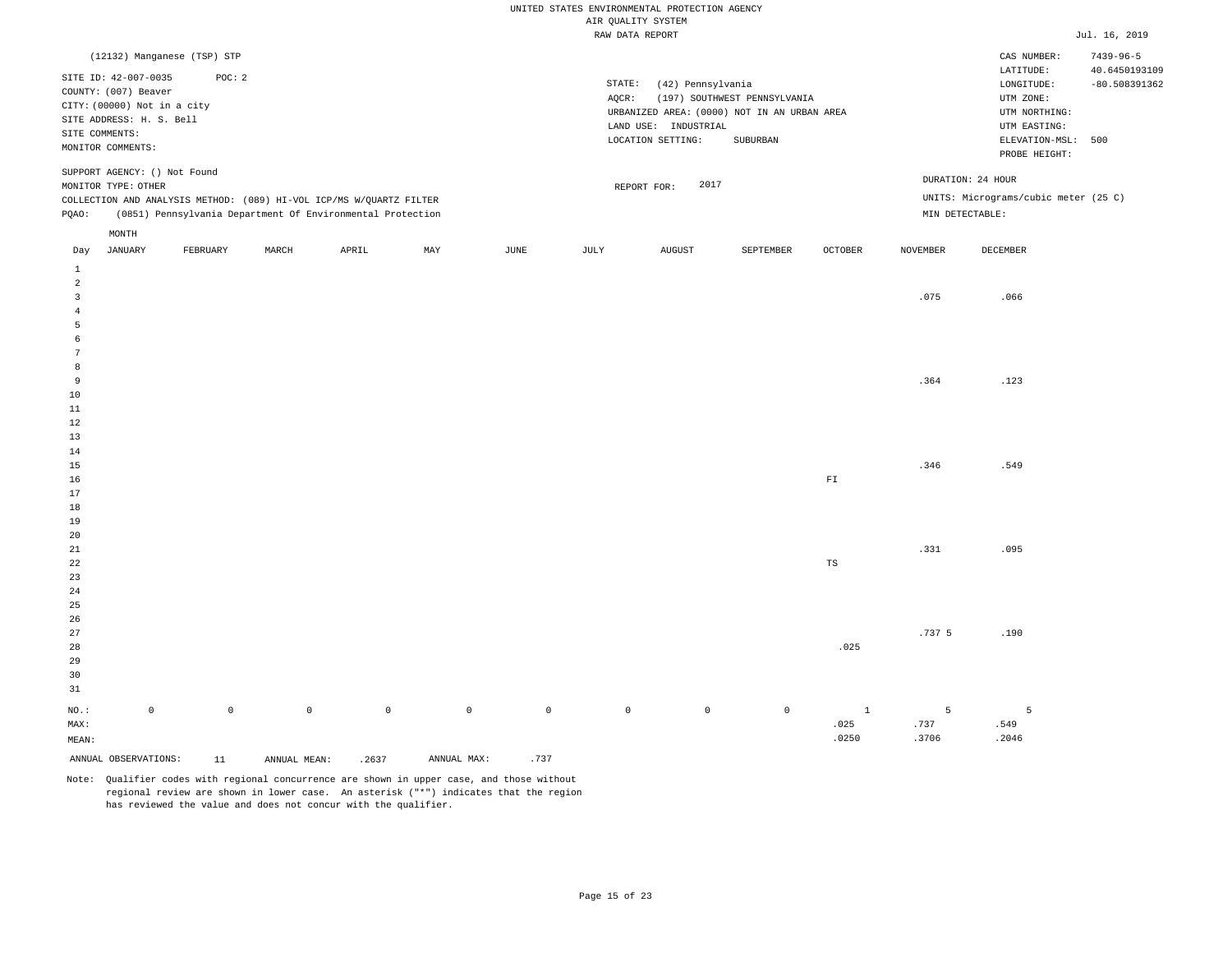|                                           |                                                                             |          |                                                                     |                         |                |             | UNITED STATES ENVIRONMENTAL PROTECTION AGENCY |                      |                                             |                |                 |                                      |                                  |
|-------------------------------------------|-----------------------------------------------------------------------------|----------|---------------------------------------------------------------------|-------------------------|----------------|-------------|-----------------------------------------------|----------------------|---------------------------------------------|----------------|-----------------|--------------------------------------|----------------------------------|
|                                           |                                                                             |          |                                                                     |                         |                |             | AIR QUALITY SYSTEM                            |                      |                                             |                |                 |                                      |                                  |
|                                           |                                                                             |          |                                                                     |                         |                |             | RAW DATA REPORT                               |                      |                                             |                |                 |                                      | Jul. 16, 2019                    |
|                                           | (12132) Manganese (TSP) STP                                                 |          |                                                                     |                         |                |             |                                               |                      |                                             |                |                 | CAS NUMBER:<br>LATITUDE:             | $7439 - 96 - 5$<br>40.6450193109 |
|                                           | SITE ID: 42-007-0035<br>COUNTY: (007) Beaver<br>CITY: (00000) Not in a city | POC: 2   |                                                                     |                         |                |             | STATE:<br>AQCR:                               | (42) Pennsylvania    | (197) SOUTHWEST PENNSYLVANIA                |                |                 | LONGITUDE:<br>UTM ZONE:              | $-80.508391362$                  |
|                                           | SITE ADDRESS: H. S. Bell<br>SITE COMMENTS:                                  |          |                                                                     |                         |                |             |                                               | LAND USE: INDUSTRIAL | URBANIZED AREA: (0000) NOT IN AN URBAN AREA |                |                 | UTM NORTHING:<br>UTM EASTING:        |                                  |
|                                           | MONITOR COMMENTS:                                                           |          |                                                                     |                         |                |             | LOCATION SETTING:                             |                      | SUBURBAN                                    |                |                 | ELEVATION-MSL: 500<br>PROBE HEIGHT:  |                                  |
|                                           | SUPPORT AGENCY: () Not Found<br>MONITOR TYPE: OTHER                         |          |                                                                     |                         |                |             | REPORT FOR:                                   | 2018                 |                                             |                |                 | DURATION: 24 HOUR                    |                                  |
|                                           |                                                                             |          | COLLECTION AND ANALYSIS METHOD: (089) HI-VOL ICP/MS W/QUARTZ FILTER |                         |                |             |                                               |                      |                                             |                |                 | UNITS: Micrograms/cubic meter (25 C) |                                  |
| PQAO:                                     |                                                                             |          | (0851) Pennsylvania Department Of Environmental Protection          |                         |                |             |                                               |                      |                                             |                | MIN DETECTABLE: |                                      |                                  |
|                                           | MONTH                                                                       |          |                                                                     |                         |                |             |                                               |                      |                                             |                |                 |                                      |                                  |
| Day                                       | <b>JANUARY</b>                                                              | FEBRUARY | MARCH                                                               | APRIL                   | MAY            | <b>JUNE</b> | JULY                                          | <b>AUGUST</b>        | SEPTEMBER                                   | <b>OCTOBER</b> | <b>NOVEMBER</b> | <b>DECEMBER</b>                      |                                  |
| $\,$ 1<br>$\sqrt{2}$                      | .417                                                                        | .498     |                                                                     | .035                    | .337           | .046        |                                               |                      |                                             |                |                 |                                      |                                  |
| $\overline{\mathbf{3}}$<br>$\overline{4}$ |                                                                             |          | .028                                                                |                         |                |             |                                               |                      |                                             |                |                 |                                      |                                  |
| 5                                         |                                                                             |          |                                                                     |                         |                |             |                                               |                      |                                             |                |                 |                                      |                                  |
| 6<br>$7\phantom{.0}$                      |                                                                             | .061     |                                                                     |                         |                | .194        |                                               |                      |                                             |                |                 |                                      |                                  |
| $^{\rm 8}$                                | .378                                                                        |          |                                                                     | .067                    | .115           |             |                                               |                      |                                             |                |                 |                                      |                                  |
| 9<br>$10$                                 |                                                                             |          | .211                                                                |                         |                |             |                                               |                      |                                             |                |                 |                                      |                                  |
| 11                                        |                                                                             |          |                                                                     |                         |                |             |                                               |                      |                                             |                |                 |                                      |                                  |
| 12                                        |                                                                             |          |                                                                     |                         |                |             |                                               |                      |                                             |                |                 |                                      |                                  |
| 13<br>14                                  | .015                                                                        | .204     |                                                                     | ${\rm F}\, {\mathbb I}$ | .081           | .200        |                                               |                      |                                             |                |                 |                                      |                                  |
| 15                                        |                                                                             |          | .288                                                                |                         |                |             |                                               |                      |                                             |                |                 |                                      |                                  |
| 16<br>17                                  |                                                                             |          |                                                                     |                         |                |             |                                               |                      |                                             |                |                 |                                      |                                  |
| 18                                        |                                                                             |          |                                                                     |                         |                |             |                                               |                      |                                             |                |                 |                                      |                                  |
| 19<br>20                                  | .109                                                                        | .200     |                                                                     | .050                    | ${\rm FT}$     | .076        |                                               |                      |                                             |                |                 |                                      |                                  |
| $2\sqrt{1}$                               |                                                                             |          | .019                                                                |                         |                |             |                                               |                      |                                             |                |                 |                                      |                                  |
| 22<br>23                                  |                                                                             |          |                                                                     |                         |                |             |                                               |                      |                                             |                |                 |                                      |                                  |
| 24                                        |                                                                             |          |                                                                     |                         |                |             |                                               |                      |                                             |                |                 |                                      |                                  |
| 25<br>26                                  | .158                                                                        | .032     |                                                                     | .037                    | .043           | .023        |                                               |                      |                                             |                |                 |                                      |                                  |
| 27                                        |                                                                             |          | .046                                                                |                         |                |             |                                               |                      |                                             |                |                 |                                      |                                  |
| 28<br>29                                  |                                                                             |          |                                                                     |                         |                |             |                                               |                      |                                             |                |                 |                                      |                                  |
| 30<br>31                                  |                                                                             |          |                                                                     |                         |                |             |                                               |                      |                                             |                |                 |                                      |                                  |
| $NO.$ :                                   | 5                                                                           | 5        | 5                                                                   | $\overline{4}$          | $\overline{4}$ | 5           | $\mathsf{O}\xspace$                           | $\mathbb O$          | $\circ$                                     | $\mathbb O$    | $\mathbb O$     | $\mathbb O$                          |                                  |
| MAX:                                      | .417                                                                        | .498     | .288                                                                | .067                    | .337           | .200        |                                               |                      |                                             |                |                 |                                      |                                  |
| MEAN:                                     | .2154                                                                       | .1990    | .1184                                                               | .0473                   | .1440          | .1078       |                                               |                      |                                             |                |                 |                                      |                                  |
|                                           | ANNUAL OBSERVATIONS:                                                        | 28       | ANNUAL MEAN:                                                        | .1417                   | ANNUAL MAX:    | .498        |                                               |                      |                                             |                |                 |                                      |                                  |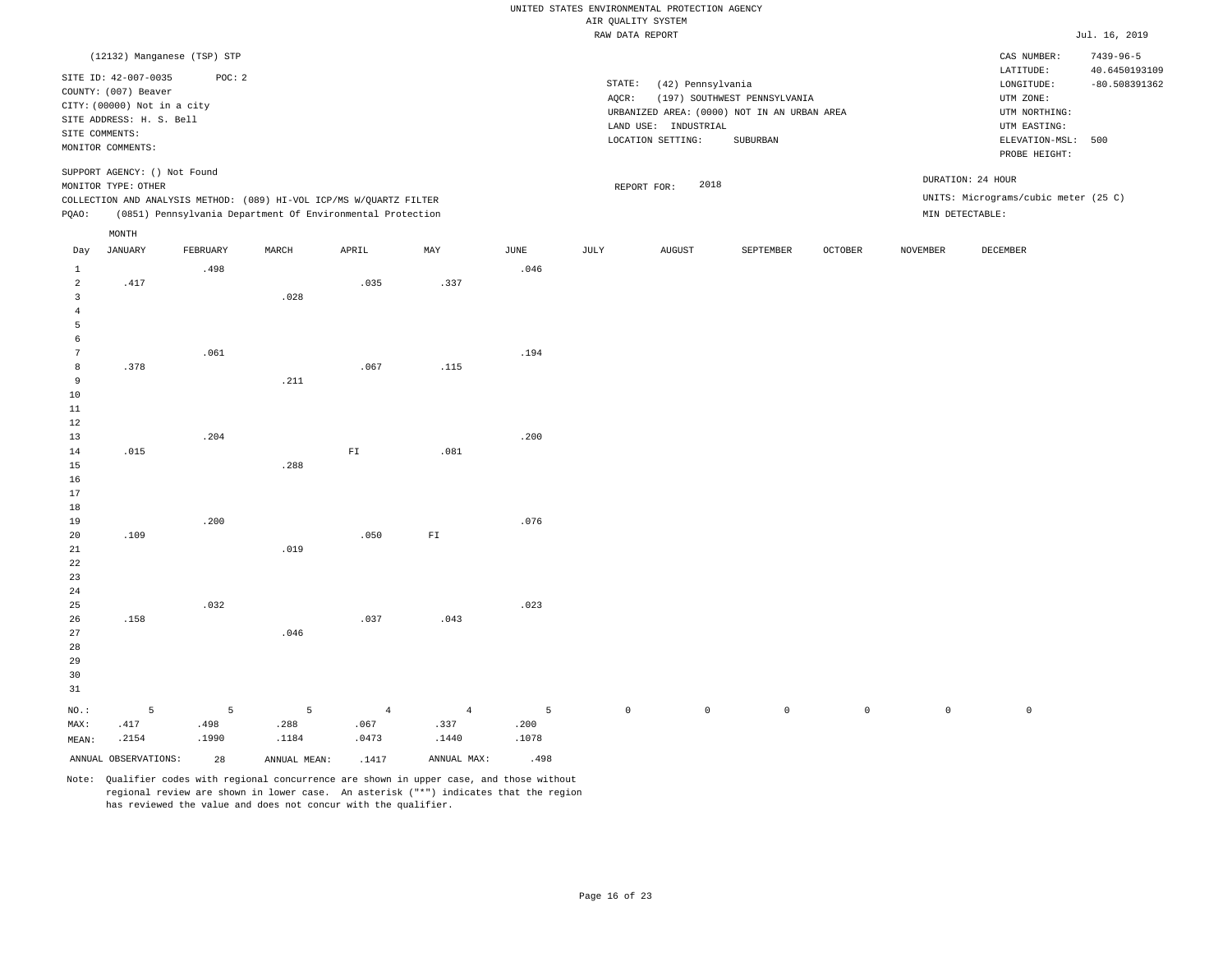|                   |                                                     |                     |              |                                                                     |             |                     | AIR QUALITY SYSTEM | UNITED STATES ENVIRONMENTAL PROTECTION AGENCY |                                             |                |                 |                                      |                                  |
|-------------------|-----------------------------------------------------|---------------------|--------------|---------------------------------------------------------------------|-------------|---------------------|--------------------|-----------------------------------------------|---------------------------------------------|----------------|-----------------|--------------------------------------|----------------------------------|
|                   |                                                     |                     |              |                                                                     |             |                     | RAW DATA REPORT    |                                               |                                             |                |                 |                                      | Jul. 16, 2019                    |
|                   | (12136) Nickel (TSP) STP                            |                     |              |                                                                     |             |                     |                    |                                               |                                             |                |                 | CAS NUMBER:                          | $7440 - 02 - 0$                  |
|                   | SITE ID: 42-007-0035<br>COUNTY: (007) Beaver        | POC: 2              |              |                                                                     |             |                     | STATE:             | (42) Pennsylvania                             |                                             |                |                 | LATITUDE:<br>LONGITUDE:              | 40.6450193109<br>$-80.508391362$ |
|                   | CITY: (00000) Not in a city                         |                     |              |                                                                     |             |                     | AQCR:              |                                               | (197) SOUTHWEST PENNSYLVANIA                |                |                 | UTM ZONE:                            |                                  |
|                   | SITE ADDRESS: H. S. Bell                            |                     |              |                                                                     |             |                     |                    | LAND USE: INDUSTRIAL                          | URBANIZED AREA: (0000) NOT IN AN URBAN AREA |                |                 | UTM NORTHING:<br>UTM EASTING:        |                                  |
|                   | SITE COMMENTS:                                      |                     |              |                                                                     |             |                     |                    | LOCATION SETTING:                             | ${\tt SUBURBAN}$                            |                |                 | ELEVATION-MSL: 500                   |                                  |
|                   | MONITOR COMMENTS:                                   |                     |              |                                                                     |             |                     |                    |                                               |                                             |                |                 | PROBE HEIGHT:                        |                                  |
|                   | SUPPORT AGENCY: () Not Found<br>MONITOR TYPE: OTHER |                     |              |                                                                     |             |                     |                    | 2017<br>REPORT FOR:                           |                                             |                |                 | DURATION: 24 HOUR                    |                                  |
|                   |                                                     |                     |              | COLLECTION AND ANALYSIS METHOD: (089) HI-VOL ICP/MS W/QUARTZ FILTER |             |                     |                    |                                               |                                             |                |                 | UNITS: Micrograms/cubic meter (25 C) |                                  |
| PQAO:             |                                                     |                     |              | (0851) Pennsylvania Department Of Environmental Protection          |             |                     |                    |                                               |                                             |                | MIN DETECTABLE: |                                      |                                  |
|                   | MONTH                                               |                     |              |                                                                     |             |                     |                    |                                               |                                             |                |                 |                                      |                                  |
| Day               | JANUARY                                             | FEBRUARY            | MARCH        | APRIL                                                               | MAY         | JUNE                | JULY               | <b>AUGUST</b>                                 | SEPTEMBER                                   | <b>OCTOBER</b> | <b>NOVEMBER</b> | DECEMBER                             |                                  |
| $\mathbf{1}$<br>2 |                                                     |                     |              |                                                                     |             |                     |                    |                                               |                                             |                |                 |                                      |                                  |
| $\overline{3}$    |                                                     |                     |              |                                                                     |             |                     |                    |                                               |                                             |                | $.000$ ND       | .001SQ                               |                                  |
| $\overline{4}$    |                                                     |                     |              |                                                                     |             |                     |                    |                                               |                                             |                |                 |                                      |                                  |
| 5                 |                                                     |                     |              |                                                                     |             |                     |                    |                                               |                                             |                |                 |                                      |                                  |
| 6                 |                                                     |                     |              |                                                                     |             |                     |                    |                                               |                                             |                |                 |                                      |                                  |
| 7                 |                                                     |                     |              |                                                                     |             |                     |                    |                                               |                                             |                |                 |                                      |                                  |
| 8                 |                                                     |                     |              |                                                                     |             |                     |                    |                                               |                                             |                |                 |                                      |                                  |
| 9<br>10           |                                                     |                     |              |                                                                     |             |                     |                    |                                               |                                             |                | .002 SQ         | .001SQ                               |                                  |
| 11                |                                                     |                     |              |                                                                     |             |                     |                    |                                               |                                             |                |                 |                                      |                                  |
| 12                |                                                     |                     |              |                                                                     |             |                     |                    |                                               |                                             |                |                 |                                      |                                  |
| 13                |                                                     |                     |              |                                                                     |             |                     |                    |                                               |                                             |                |                 |                                      |                                  |
| 14                |                                                     |                     |              |                                                                     |             |                     |                    |                                               |                                             |                |                 |                                      |                                  |
| 15                |                                                     |                     |              |                                                                     |             |                     |                    |                                               |                                             |                | .001SQ          | .002SQ                               |                                  |
| 16                |                                                     |                     |              |                                                                     |             |                     |                    |                                               |                                             | ${\rm FT}$     |                 |                                      |                                  |
| 17                |                                                     |                     |              |                                                                     |             |                     |                    |                                               |                                             |                |                 |                                      |                                  |
| 18<br>19          |                                                     |                     |              |                                                                     |             |                     |                    |                                               |                                             |                |                 |                                      |                                  |
| 20                |                                                     |                     |              |                                                                     |             |                     |                    |                                               |                                             |                |                 |                                      |                                  |
| 21                |                                                     |                     |              |                                                                     |             |                     |                    |                                               |                                             |                | .002 SQ         | .003                                 |                                  |
| 22                |                                                     |                     |              |                                                                     |             |                     |                    |                                               |                                             | TS             |                 |                                      |                                  |
| 23                |                                                     |                     |              |                                                                     |             |                     |                    |                                               |                                             |                |                 |                                      |                                  |
| 24                |                                                     |                     |              |                                                                     |             |                     |                    |                                               |                                             |                |                 |                                      |                                  |
| 25                |                                                     |                     |              |                                                                     |             |                     |                    |                                               |                                             |                |                 |                                      |                                  |
| 26                |                                                     |                     |              |                                                                     |             |                     |                    |                                               |                                             |                | $.000$ ND       |                                      |                                  |
| 27<br>28          |                                                     |                     |              |                                                                     |             |                     |                    |                                               |                                             | $.000$ ND      |                 | .001 SQ                              |                                  |
| 29                |                                                     |                     |              |                                                                     |             |                     |                    |                                               |                                             |                |                 |                                      |                                  |
| 30                |                                                     |                     |              |                                                                     |             |                     |                    |                                               |                                             |                |                 |                                      |                                  |
| 31                |                                                     |                     |              |                                                                     |             |                     |                    |                                               |                                             |                |                 |                                      |                                  |
| NO.:              | $\mathbb O$                                         | $\mathsf{O}\xspace$ | $\circ$      | $\mathbb O$                                                         | $\mathbb O$ | $\mathsf{O}\xspace$ | $\mathbb O$        | $\mathbb O$                                   | $\mathbb O$                                 | $\mathbf{1}$   | 5               | 5                                    |                                  |
| MAX:              |                                                     |                     |              |                                                                     |             |                     |                    |                                               |                                             | 0.000          | .002            | .003                                 |                                  |
| MEAN:             |                                                     |                     |              |                                                                     |             |                     |                    |                                               |                                             | 0.0000         | .0010           | .0016                                |                                  |
|                   | ANNUAL OBSERVATIONS:                                | 11                  | ANNUAL MEAN: | .0012                                                               | ANNUAL MAX: | .003                |                    |                                               |                                             |                |                 |                                      |                                  |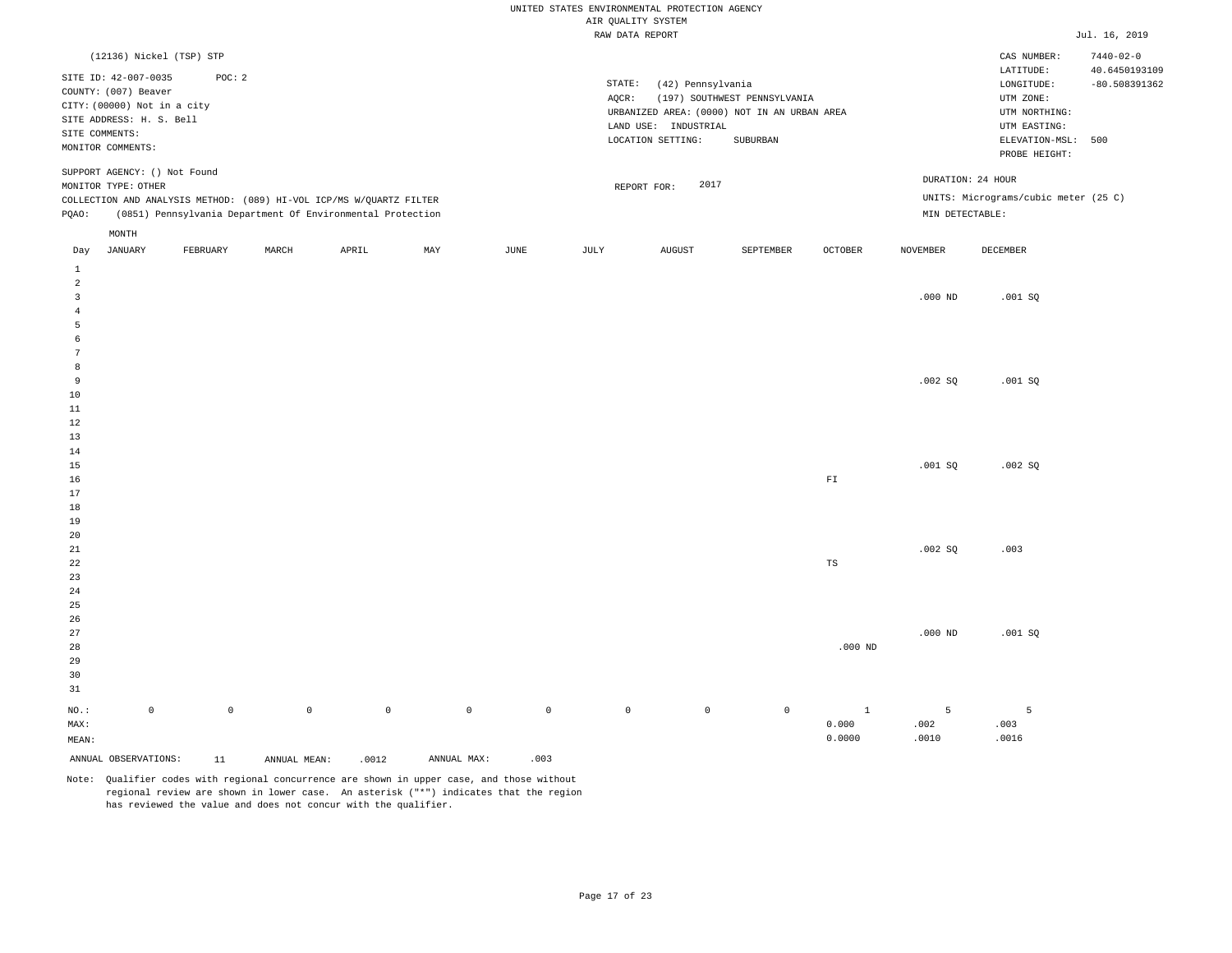|                                  |                                                                           |                    |                                                                                                                                   |                                   |                                 |                    |                     | UNITED STATES ENVIRONMENTAL PROTECTION AGENCY |                                                                                         |                |                 |                                                              |                                                     |
|----------------------------------|---------------------------------------------------------------------------|--------------------|-----------------------------------------------------------------------------------------------------------------------------------|-----------------------------------|---------------------------------|--------------------|---------------------|-----------------------------------------------|-----------------------------------------------------------------------------------------|----------------|-----------------|--------------------------------------------------------------|-----------------------------------------------------|
|                                  |                                                                           |                    |                                                                                                                                   |                                   |                                 |                    | AIR QUALITY SYSTEM  |                                               |                                                                                         |                |                 |                                                              |                                                     |
|                                  |                                                                           |                    |                                                                                                                                   |                                   |                                 |                    | RAW DATA REPORT     |                                               |                                                                                         |                |                 |                                                              | Jul. 16, 2019                                       |
|                                  | (12136) Nickel (TSP) STP<br>SITE ID: 42-007-0035<br>COUNTY: (007) Beaver  | POC: 2             |                                                                                                                                   |                                   |                                 |                    | STATE:              | (42) Pennsylvania                             |                                                                                         |                |                 | CAS NUMBER:<br>LATITUDE:<br>LONGITUDE:                       | $7440 - 02 - 0$<br>40.6450193109<br>$-80.508391362$ |
|                                  | CITY: (00000) Not in a city<br>SITE ADDRESS: H. S. Bell<br>SITE COMMENTS: |                    |                                                                                                                                   |                                   |                                 |                    | AOCR:               | LAND USE: INDUSTRIAL<br>LOCATION SETTING:     | (197) SOUTHWEST PENNSYLVANIA<br>URBANIZED AREA: (0000) NOT IN AN URBAN AREA<br>SUBURBAN |                |                 | UTM ZONE:<br>UTM NORTHING:<br>UTM EASTING:<br>ELEVATION-MSL: | 500                                                 |
|                                  | MONITOR COMMENTS:                                                         |                    |                                                                                                                                   |                                   |                                 |                    |                     |                                               |                                                                                         |                |                 | PROBE HEIGHT:                                                |                                                     |
|                                  | SUPPORT AGENCY: () Not Found<br>MONITOR TYPE: OTHER                       |                    |                                                                                                                                   |                                   |                                 |                    |                     | 2018<br>REPORT FOR:                           |                                                                                         |                |                 | DURATION: 24 HOUR                                            |                                                     |
| PQAO:                            |                                                                           |                    | COLLECTION AND ANALYSIS METHOD: (089) HI-VOL ICP/MS W/QUARTZ FILTER<br>(0851) Pennsylvania Department Of Environmental Protection |                                   |                                 |                    |                     |                                               |                                                                                         |                | MIN DETECTABLE: | UNITS: Micrograms/cubic meter (25 C)                         |                                                     |
| Day                              | MONTH<br><b>JANUARY</b>                                                   | FEBRUARY           | MARCH                                                                                                                             | APRIL                             | MAY                             | JUNE               | JULY                | <b>AUGUST</b>                                 | SEPTEMBER                                                                               | <b>OCTOBER</b> | <b>NOVEMBER</b> | DECEMBER                                                     |                                                     |
| $\mathbf{1}$<br>$\overline{a}$   | .001SQ                                                                    | .002 SQ            |                                                                                                                                   | $.000$ ND                         | .003                            | $.000$ ND          |                     |                                               |                                                                                         |                |                 |                                                              |                                                     |
| $\overline{3}$<br>$\overline{4}$ |                                                                           |                    | $.000$ ND                                                                                                                         |                                   |                                 |                    |                     |                                               |                                                                                         |                |                 |                                                              |                                                     |
| 5<br>$\epsilon$                  |                                                                           |                    |                                                                                                                                   |                                   |                                 |                    |                     |                                               |                                                                                         |                |                 |                                                              |                                                     |
| $7\phantom{.0}$<br>8<br>9        | .001SQ                                                                    | .001 SQ            |                                                                                                                                   | $.000$ ND                         | .002 SQ                         | $.001$ SO          |                     |                                               |                                                                                         |                |                 |                                                              |                                                     |
| $10$<br>11                       |                                                                           |                    | .001 SQ                                                                                                                           |                                   |                                 |                    |                     |                                               |                                                                                         |                |                 |                                                              |                                                     |
| 12<br>13                         |                                                                           | .003               |                                                                                                                                   |                                   |                                 | $.000$ ND          |                     |                                               |                                                                                         |                |                 |                                                              |                                                     |
| 14<br>15<br>16<br>17             | $.000$ ND                                                                 |                    | .001SQ                                                                                                                            | ${\rm F\,I}$                      | .003                            |                    |                     |                                               |                                                                                         |                |                 |                                                              |                                                     |
| 18<br>19                         |                                                                           | $.004$ 5           |                                                                                                                                   |                                   |                                 | $.000$ ND          |                     |                                               |                                                                                         |                |                 |                                                              |                                                     |
| 20<br>21<br>22<br>23             | .002 SQ                                                                   |                    | $.000$ ND                                                                                                                         | $.000$ ND                         | ${\tt F1}$                      |                    |                     |                                               |                                                                                         |                |                 |                                                              |                                                     |
| 24<br>25                         | .002 SQ                                                                   | $.000$ ND          |                                                                                                                                   | $.000$ ND                         | $.000$ ND                       | $.000$ ND          |                     |                                               |                                                                                         |                |                 |                                                              |                                                     |
| 26<br>27<br>28<br>29<br>30<br>31 |                                                                           |                    | .001 SQ                                                                                                                           |                                   |                                 |                    |                     |                                               |                                                                                         |                |                 |                                                              |                                                     |
| NO.:<br>MAX:<br>MEAN:            | 5<br>.002<br>.0012                                                        | 5<br>.004<br>.0020 | 5<br>.001<br>.0006                                                                                                                | $\overline{4}$<br>0.000<br>0.0000 | $\overline{4}$<br>.003<br>.0020 | 5<br>.001<br>.0002 | $\mathsf{O}\xspace$ | $\mathbb O$                                   | $\mathsf 0$                                                                             | $\mathsf{O}$   | $\mathbf 0$     | $\mathsf{O}$                                                 |                                                     |
|                                  | ANNUAL OBSERVATIONS:                                                      | 28                 | ANNUAL MEAN:                                                                                                                      | .0010                             | ANNUAL MAX:                     | .004               |                     |                                               |                                                                                         |                |                 |                                                              |                                                     |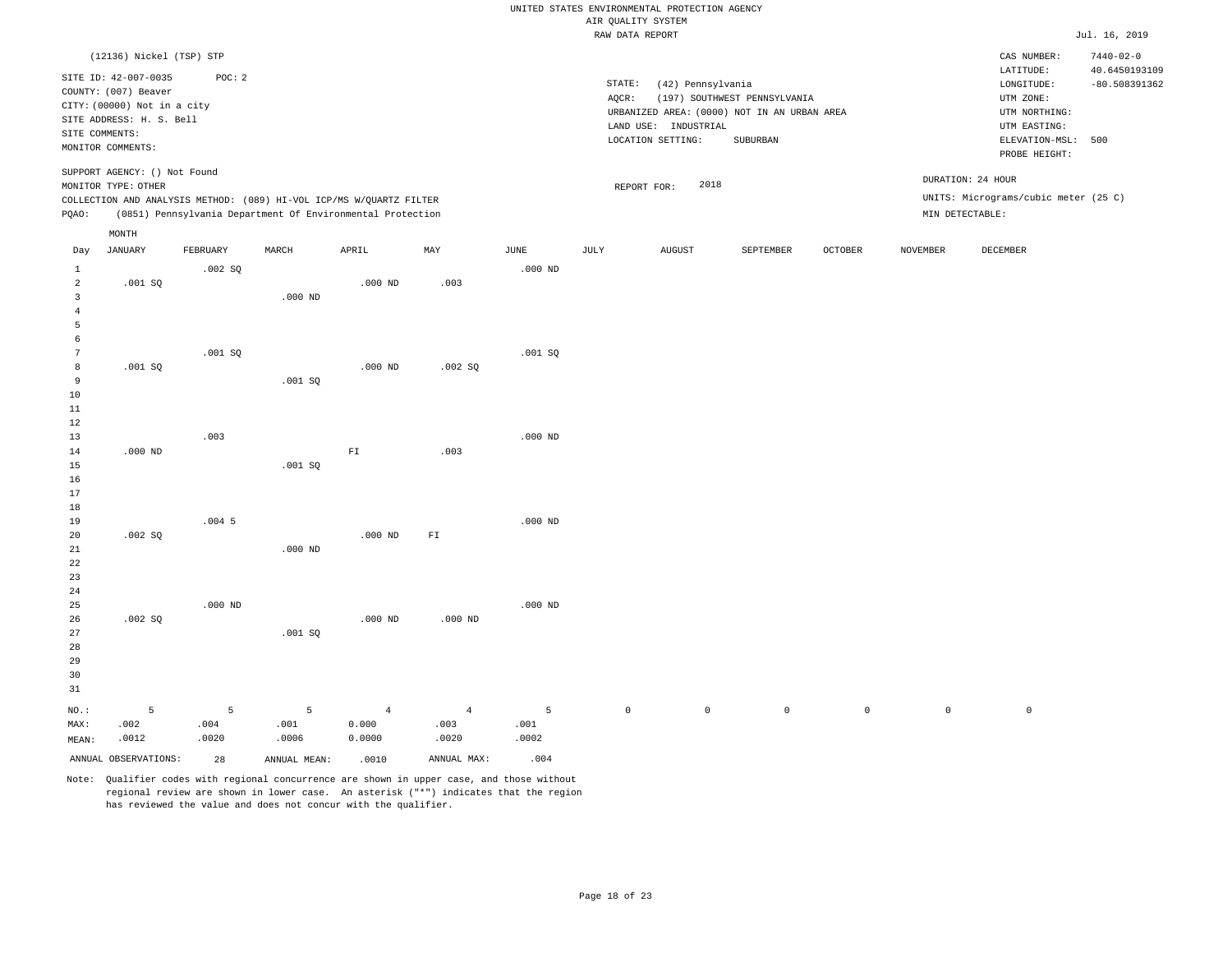|                   |                              |                            |              |                                                                     |             |                     | AIR QUALITY SYSTEM | UNITED STATES ENVIRONMENTAL PROTECTION AGENCY |                                             |                         |                 |                                      |                 |
|-------------------|------------------------------|----------------------------|--------------|---------------------------------------------------------------------|-------------|---------------------|--------------------|-----------------------------------------------|---------------------------------------------|-------------------------|-----------------|--------------------------------------|-----------------|
|                   |                              |                            |              |                                                                     |             |                     | RAW DATA REPORT    |                                               |                                             |                         |                 |                                      | Jul. 16, 2019   |
|                   |                              | (12154) Selenium (TSP) STP |              |                                                                     |             |                     |                    |                                               |                                             |                         |                 | CAS NUMBER:                          | $7782 - 49 - 2$ |
|                   | SITE ID: 42-007-0035         | POC: 2                     |              |                                                                     |             |                     |                    |                                               |                                             |                         |                 | LATITUDE:                            | 40.6450193109   |
|                   | COUNTY: (007) Beaver         |                            |              |                                                                     |             |                     | STATE:             | (42) Pennsylvania                             |                                             |                         |                 | LONGITUDE:                           | $-80.508391362$ |
|                   | CITY: (00000) Not in a city  |                            |              |                                                                     |             |                     | AQCR:              |                                               | (197) SOUTHWEST PENNSYLVANIA                |                         |                 | UTM ZONE:                            |                 |
|                   | SITE ADDRESS: H. S. Bell     |                            |              |                                                                     |             |                     |                    | LAND USE: INDUSTRIAL                          | URBANIZED AREA: (0000) NOT IN AN URBAN AREA |                         |                 | UTM NORTHING:<br>UTM EASTING:        |                 |
| SITE COMMENTS:    |                              |                            |              |                                                                     |             |                     |                    | LOCATION SETTING:                             | ${\tt SUBURBAN}$                            |                         |                 | ELEVATION-MSL: 500                   |                 |
| MONITOR COMMENTS: |                              |                            |              |                                                                     |             |                     |                    |                                               |                                             |                         |                 | PROBE HEIGHT:                        |                 |
|                   | SUPPORT AGENCY: () Not Found |                            |              |                                                                     |             |                     |                    |                                               |                                             |                         |                 | DURATION: 24 HOUR                    |                 |
|                   | MONITOR TYPE: OTHER          |                            |              |                                                                     |             |                     |                    | 2017<br>REPORT FOR:                           |                                             |                         |                 |                                      |                 |
|                   |                              |                            |              | COLLECTION AND ANALYSIS METHOD: (089) HI-VOL ICP/MS W/QUARTZ FILTER |             |                     |                    |                                               |                                             |                         |                 | UNITS: Micrograms/cubic meter (25 C) |                 |
| PQAO:             |                              |                            |              | (0851) Pennsylvania Department Of Environmental Protection          |             |                     |                    |                                               |                                             |                         | MIN DETECTABLE: |                                      |                 |
| Day               | MONTH<br>JANUARY             | FEBRUARY                   | MARCH        | APRIL                                                               | MAY         | JUNE                | JULY               | <b>AUGUST</b>                                 | SEPTEMBER                                   | <b>OCTOBER</b>          | <b>NOVEMBER</b> | DECEMBER                             |                 |
| $\mathbf{1}$      |                              |                            |              |                                                                     |             |                     |                    |                                               |                                             |                         |                 |                                      |                 |
| 2                 |                              |                            |              |                                                                     |             |                     |                    |                                               |                                             |                         |                 |                                      |                 |
| $\overline{3}$    |                              |                            |              |                                                                     |             |                     |                    |                                               |                                             |                         | $.000$ ND       | .0025                                |                 |
| $\overline{4}$    |                              |                            |              |                                                                     |             |                     |                    |                                               |                                             |                         |                 |                                      |                 |
| 5                 |                              |                            |              |                                                                     |             |                     |                    |                                               |                                             |                         |                 |                                      |                 |
| 6                 |                              |                            |              |                                                                     |             |                     |                    |                                               |                                             |                         |                 |                                      |                 |
| 7                 |                              |                            |              |                                                                     |             |                     |                    |                                               |                                             |                         |                 |                                      |                 |
| 8                 |                              |                            |              |                                                                     |             |                     |                    |                                               |                                             |                         |                 |                                      |                 |
| 9<br>10           |                              |                            |              |                                                                     |             |                     |                    |                                               |                                             |                         | .001SQ          | $.000$ ND                            |                 |
| 11                |                              |                            |              |                                                                     |             |                     |                    |                                               |                                             |                         |                 |                                      |                 |
| 12                |                              |                            |              |                                                                     |             |                     |                    |                                               |                                             |                         |                 |                                      |                 |
| 13                |                              |                            |              |                                                                     |             |                     |                    |                                               |                                             |                         |                 |                                      |                 |
| 14                |                              |                            |              |                                                                     |             |                     |                    |                                               |                                             |                         |                 |                                      |                 |
| 15                |                              |                            |              |                                                                     |             |                     |                    |                                               |                                             |                         | $.000$ ND       | $.000$ ND                            |                 |
| 16                |                              |                            |              |                                                                     |             |                     |                    |                                               |                                             | ${\rm F}\, {\mathbb I}$ |                 |                                      |                 |
| 17                |                              |                            |              |                                                                     |             |                     |                    |                                               |                                             |                         |                 |                                      |                 |
| 18<br>19          |                              |                            |              |                                                                     |             |                     |                    |                                               |                                             |                         |                 |                                      |                 |
| 20                |                              |                            |              |                                                                     |             |                     |                    |                                               |                                             |                         |                 |                                      |                 |
| 21                |                              |                            |              |                                                                     |             |                     |                    |                                               |                                             |                         | $.000$ ND       | .001SQ                               |                 |
| 22                |                              |                            |              |                                                                     |             |                     |                    |                                               |                                             | TS                      |                 |                                      |                 |
| 23                |                              |                            |              |                                                                     |             |                     |                    |                                               |                                             |                         |                 |                                      |                 |
| 24                |                              |                            |              |                                                                     |             |                     |                    |                                               |                                             |                         |                 |                                      |                 |
| 25                |                              |                            |              |                                                                     |             |                     |                    |                                               |                                             |                         |                 |                                      |                 |
| 26                |                              |                            |              |                                                                     |             |                     |                    |                                               |                                             |                         |                 |                                      |                 |
| 27                |                              |                            |              |                                                                     |             |                     |                    |                                               |                                             |                         | $.000$ ND       | $.000$ ND                            |                 |
| 28<br>29          |                              |                            |              |                                                                     |             |                     |                    |                                               |                                             | $.000$ ND               |                 |                                      |                 |
| 30                |                              |                            |              |                                                                     |             |                     |                    |                                               |                                             |                         |                 |                                      |                 |
| 31                |                              |                            |              |                                                                     |             |                     |                    |                                               |                                             |                         |                 |                                      |                 |
| NO.:              | $\mathbb O$                  | $\mathsf{O}\xspace$        | $\circ$      | $\mathbb O$                                                         | $\mathbb O$ | $\mathsf{O}\xspace$ | $\mathbb O$        | $\mathbb O$                                   | $\mathbb O$                                 | $\mathbf{1}$            | 5               | 5                                    |                 |
| MAX:              |                              |                            |              |                                                                     |             |                     |                    |                                               |                                             | 0.000                   | .001            | .002                                 |                 |
| MEAN:             |                              |                            |              |                                                                     |             |                     |                    |                                               |                                             | 0.0000                  | .0002           | .0006                                |                 |
|                   | ANNUAL OBSERVATIONS:         | 11                         | ANNUAL MEAN: | .0004                                                               | ANNUAL MAX: | .002                |                    |                                               |                                             |                         |                 |                                      |                 |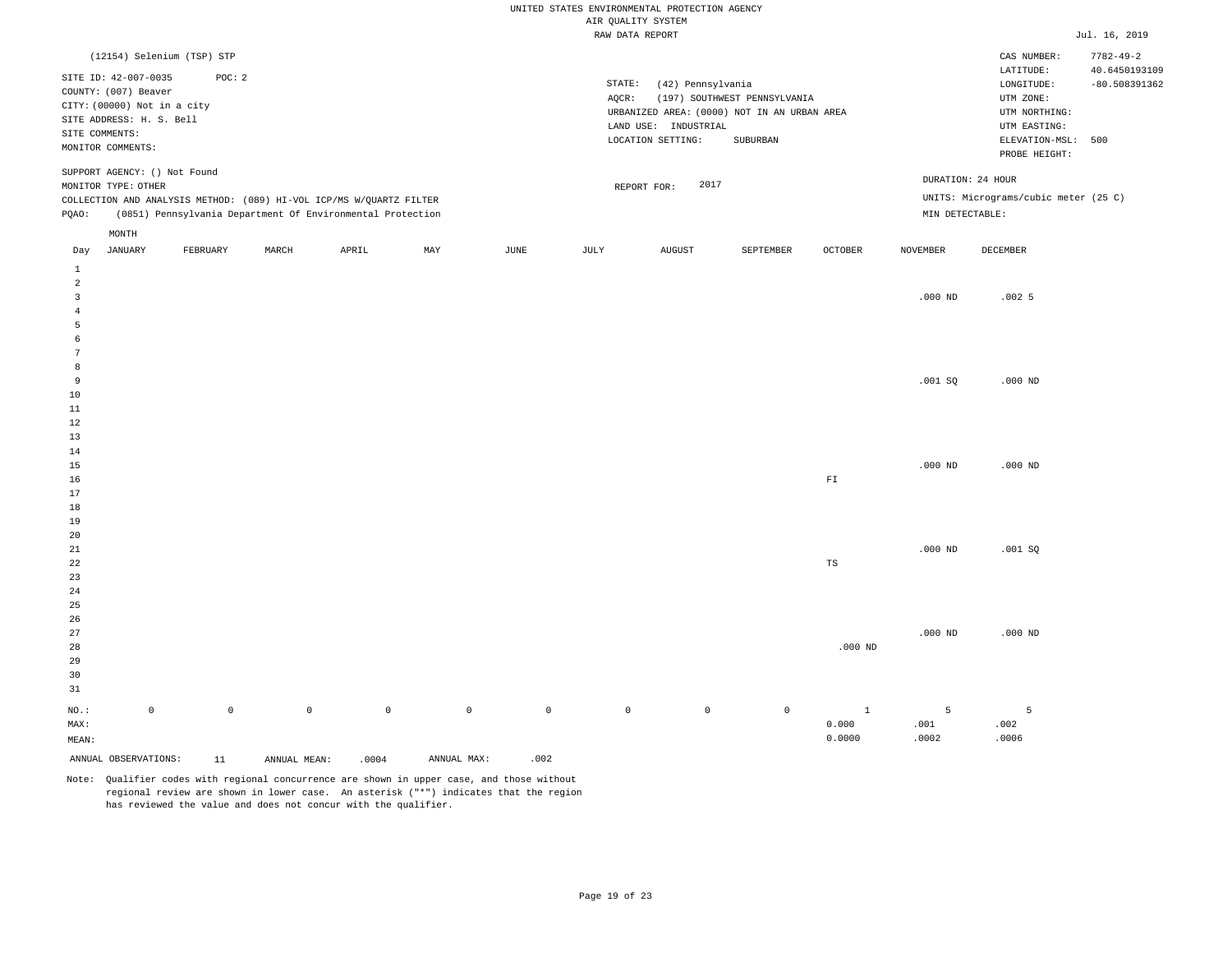|                                |                                                         |           |              |                                                                     |                          |           |                     | UNITED STATES ENVIRONMENTAL PROTECTION AGENCY |                                             |                     |                 |                                      |                                  |
|--------------------------------|---------------------------------------------------------|-----------|--------------|---------------------------------------------------------------------|--------------------------|-----------|---------------------|-----------------------------------------------|---------------------------------------------|---------------------|-----------------|--------------------------------------|----------------------------------|
|                                |                                                         |           |              |                                                                     |                          |           | AIR QUALITY SYSTEM  |                                               |                                             |                     |                 |                                      |                                  |
|                                |                                                         |           |              |                                                                     |                          |           | RAW DATA REPORT     |                                               |                                             |                     |                 |                                      | Jul. 16, 2019                    |
|                                | (12154) Selenium (TSP) STP                              |           |              |                                                                     |                          |           |                     |                                               |                                             |                     |                 | CAS NUMBER:<br>LATITUDE:             | $7782 - 49 - 2$<br>40.6450193109 |
|                                | SITE ID: 42-007-0035                                    | POC: 2    |              |                                                                     |                          |           | STATE:              | (42) Pennsylvania                             |                                             |                     |                 | LONGITUDE:                           | $-80.508391362$                  |
|                                | COUNTY: (007) Beaver                                    |           |              |                                                                     |                          |           | AOCR:               |                                               | (197) SOUTHWEST PENNSYLVANIA                |                     |                 | UTM ZONE:                            |                                  |
|                                | CITY: (00000) Not in a city<br>SITE ADDRESS: H. S. Bell |           |              |                                                                     |                          |           |                     |                                               | URBANIZED AREA: (0000) NOT IN AN URBAN AREA |                     |                 | UTM NORTHING:                        |                                  |
|                                | SITE COMMENTS:                                          |           |              |                                                                     |                          |           |                     | LAND USE: INDUSTRIAL                          |                                             |                     |                 | UTM EASTING:                         |                                  |
|                                | MONITOR COMMENTS:                                       |           |              |                                                                     |                          |           |                     | LOCATION SETTING:                             | SUBURBAN                                    |                     |                 | ELEVATION-MSL: 500<br>PROBE HEIGHT:  |                                  |
|                                | SUPPORT AGENCY: () Not Found<br>MONITOR TYPE: OTHER     |           |              |                                                                     |                          |           |                     | 2018<br>REPORT FOR:                           |                                             |                     |                 | DURATION: 24 HOUR                    |                                  |
|                                |                                                         |           |              | COLLECTION AND ANALYSIS METHOD: (089) HI-VOL ICP/MS W/QUARTZ FILTER |                          |           |                     |                                               |                                             |                     |                 | UNITS: Micrograms/cubic meter (25 C) |                                  |
| PQAO:                          |                                                         |           |              | (0851) Pennsylvania Department Of Environmental Protection          |                          |           |                     |                                               |                                             |                     |                 | MIN DETECTABLE:                      |                                  |
|                                | MONTH                                                   |           |              |                                                                     |                          |           |                     |                                               |                                             |                     |                 |                                      |                                  |
| Day                            | <b>JANUARY</b>                                          | FEBRUARY  | MARCH        | APRIL                                                               | MAY                      | JUNE      | JULY                | AUGUST                                        | SEPTEMBER                                   | OCTOBER             | <b>NOVEMBER</b> | DECEMBER                             |                                  |
| $\mathbf{1}$<br>$\overline{2}$ | $.000$ ND                                               | $.000$ ND |              | .001SQ                                                              | $.001$ SO                | $.000$ ND |                     |                                               |                                             |                     |                 |                                      |                                  |
| $\overline{3}$                 |                                                         |           | $.000$ ND    |                                                                     |                          |           |                     |                                               |                                             |                     |                 |                                      |                                  |
| $\overline{4}$                 |                                                         |           |              |                                                                     |                          |           |                     |                                               |                                             |                     |                 |                                      |                                  |
| 5                              |                                                         |           |              |                                                                     |                          |           |                     |                                               |                                             |                     |                 |                                      |                                  |
| $\epsilon$                     |                                                         |           |              |                                                                     |                          |           |                     |                                               |                                             |                     |                 |                                      |                                  |
| $7\phantom{.0}$                |                                                         | .001 SQ   |              |                                                                     |                          | .001SQ    |                     |                                               |                                             |                     |                 |                                      |                                  |
| 8<br>9                         | $.000$ ND                                               |           | $.000$ ND    | $.000$ ND                                                           | $.001$ SO                |           |                     |                                               |                                             |                     |                 |                                      |                                  |
| $10$                           |                                                         |           |              |                                                                     |                          |           |                     |                                               |                                             |                     |                 |                                      |                                  |
| $11\,$                         |                                                         |           |              |                                                                     |                          |           |                     |                                               |                                             |                     |                 |                                      |                                  |
| 12                             |                                                         |           |              |                                                                     |                          |           |                     |                                               |                                             |                     |                 |                                      |                                  |
| 13                             |                                                         | .001SQ    |              |                                                                     |                          | $.000$ ND |                     |                                               |                                             |                     |                 |                                      |                                  |
| 14                             | $.000$ ND                                               |           |              | ${\rm F\,I}$                                                        | .001 SQ                  |           |                     |                                               |                                             |                     |                 |                                      |                                  |
| 15                             |                                                         |           | $.000$ ND    |                                                                     |                          |           |                     |                                               |                                             |                     |                 |                                      |                                  |
| 16<br>17                       |                                                         |           |              |                                                                     |                          |           |                     |                                               |                                             |                     |                 |                                      |                                  |
| 18                             |                                                         |           |              |                                                                     |                          |           |                     |                                               |                                             |                     |                 |                                      |                                  |
| 19                             |                                                         | $.001$ SO |              |                                                                     |                          | $.000$ ND |                     |                                               |                                             |                     |                 |                                      |                                  |
| $20$                           | $.000$ ND                                               |           |              | $.000$ ND                                                           | $\mathbb{F} \mathbbm{I}$ |           |                     |                                               |                                             |                     |                 |                                      |                                  |
| 21                             |                                                         |           | $.000$ ND    |                                                                     |                          |           |                     |                                               |                                             |                     |                 |                                      |                                  |
| 22                             |                                                         |           |              |                                                                     |                          |           |                     |                                               |                                             |                     |                 |                                      |                                  |
| 23<br>24                       |                                                         |           |              |                                                                     |                          |           |                     |                                               |                                             |                     |                 |                                      |                                  |
| 25                             |                                                         | $.000$ ND |              |                                                                     |                          | $.000$ ND |                     |                                               |                                             |                     |                 |                                      |                                  |
| 26                             | $.001$ SO                                               |           |              | $.000$ ND                                                           | $.001$ SO                |           |                     |                                               |                                             |                     |                 |                                      |                                  |
| $2\,7$                         |                                                         |           | $.000$ ND    |                                                                     |                          |           |                     |                                               |                                             |                     |                 |                                      |                                  |
| 28                             |                                                         |           |              |                                                                     |                          |           |                     |                                               |                                             |                     |                 |                                      |                                  |
| 29                             |                                                         |           |              |                                                                     |                          |           |                     |                                               |                                             |                     |                 |                                      |                                  |
| 30                             |                                                         |           |              |                                                                     |                          |           |                     |                                               |                                             |                     |                 |                                      |                                  |
| 31                             |                                                         |           |              |                                                                     |                          |           |                     |                                               |                                             |                     |                 |                                      |                                  |
| NO.:                           | 5                                                       | 5         | 5            | $\overline{4}$                                                      | $\overline{4}$           | 5         | $\mathsf{O}\xspace$ | $\mathbb O$                                   | $\mathsf 0$                                 | $\mathsf{O}\xspace$ | $\mathbf 0$     | $\mathsf 0$                          |                                  |
| MAX:                           | .001                                                    | .001      | 0.000        | .001                                                                | .001                     | .001      |                     |                                               |                                             |                     |                 |                                      |                                  |
| MEAN:                          | .0002                                                   | .0006     | 0.0000       | .0003                                                               | .0010                    | .0002     |                     |                                               |                                             |                     |                 |                                      |                                  |
|                                | ANNUAL OBSERVATIONS:                                    | 28        | ANNUAL MEAN: | .0004                                                               | ANNUAL MAX:              | .001      |                     |                                               |                                             |                     |                 |                                      |                                  |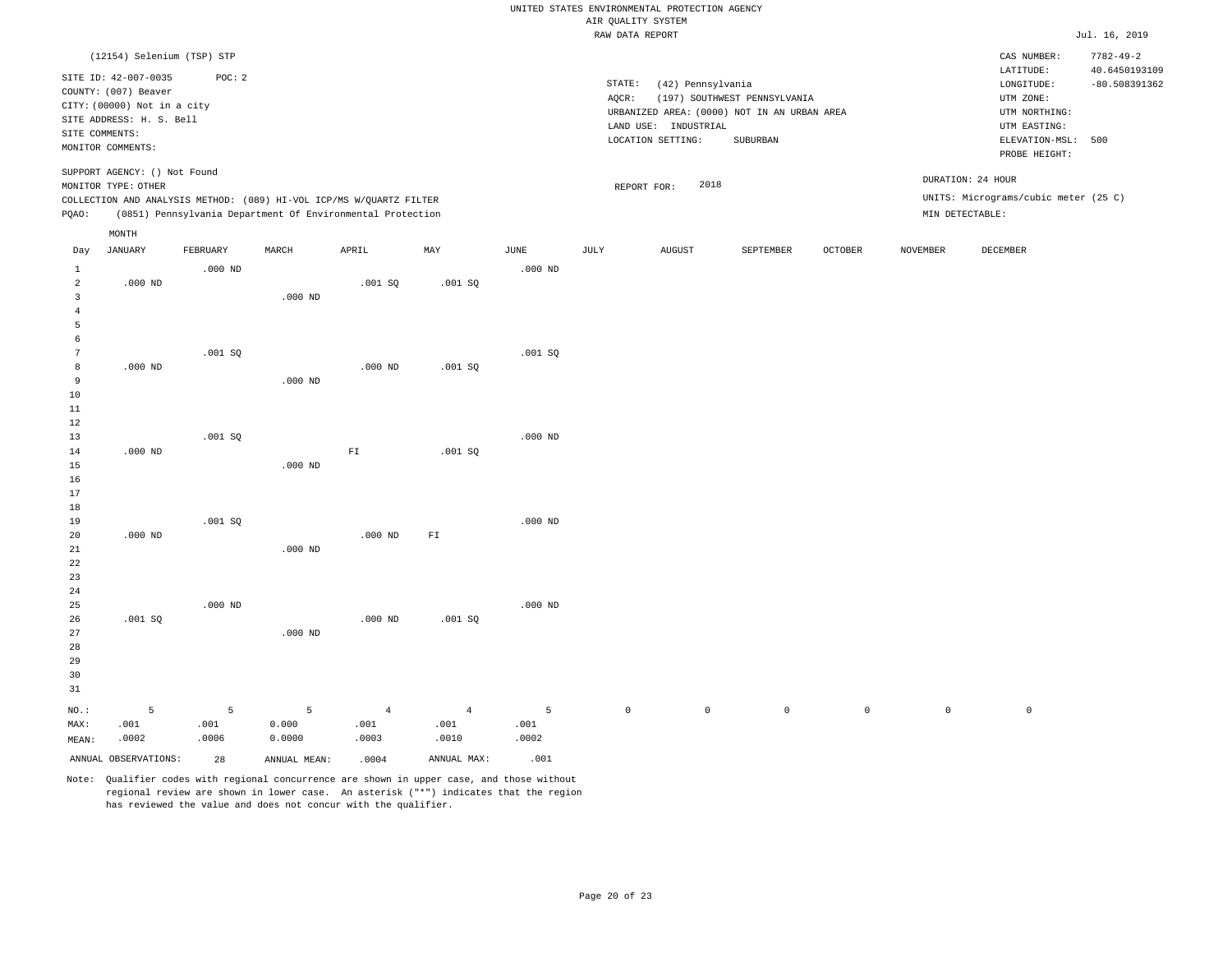|                                  |                                                                                                                              |                     |              |                                                                     |             |                     | UNITED STATES ENVIRONMENTAL PROTECTION AGENCY<br>AIR QUALITY SYSTEM |                                                                |                                                                                         |                |                   |                                                                                |                                  |
|----------------------------------|------------------------------------------------------------------------------------------------------------------------------|---------------------|--------------|---------------------------------------------------------------------|-------------|---------------------|---------------------------------------------------------------------|----------------------------------------------------------------|-----------------------------------------------------------------------------------------|----------------|-------------------|--------------------------------------------------------------------------------|----------------------------------|
|                                  |                                                                                                                              |                     |              |                                                                     |             |                     | RAW DATA REPORT                                                     |                                                                |                                                                                         |                |                   |                                                                                | Jul. 16, 2019                    |
|                                  | (12167) Zinc (TSP) STP                                                                                                       |                     |              |                                                                     |             |                     |                                                                     |                                                                |                                                                                         |                |                   | CAS NUMBER:<br>$\mathtt{LATITUDE}$                                             | $7440 - 66 - 6$<br>40.6450193109 |
| SITE COMMENTS:                   | SITE ID: 42-007-0035<br>COUNTY: (007) Beaver<br>CITY: (00000) Not in a city<br>SITE ADDRESS: H. S. Bell<br>MONITOR COMMENTS: | POC: 2              |              |                                                                     |             |                     | STATE:<br>AQCR:                                                     | (42) Pennsylvania<br>LAND USE: INDUSTRIAL<br>LOCATION SETTING: | (197) SOUTHWEST PENNSYLVANIA<br>URBANIZED AREA: (0000) NOT IN AN URBAN AREA<br>SUBURBAN |                |                   | LONGITUDE:<br>UTM ZONE:<br>UTM NORTHING:<br>UTM EASTING:<br>ELEVATION-MSL: 500 | $-80.508391362$                  |
|                                  | SUPPORT AGENCY: () Not Found                                                                                                 |                     |              |                                                                     |             |                     |                                                                     |                                                                |                                                                                         |                | DURATION: 24 HOUR | PROBE HEIGHT:                                                                  |                                  |
|                                  | MONITOR TYPE: OTHER                                                                                                          |                     |              | COLLECTION AND ANALYSIS METHOD: (089) HI-VOL ICP/MS W/QUARTZ FILTER |             |                     |                                                                     | 2017<br>REPORT FOR:                                            |                                                                                         |                |                   | UNITS: Micrograms/cubic meter (25 C)                                           |                                  |
| PQAO:                            |                                                                                                                              |                     |              | (0851) Pennsylvania Department Of Environmental Protection          |             |                     |                                                                     |                                                                |                                                                                         |                | MIN DETECTABLE:   |                                                                                |                                  |
|                                  | MONTH                                                                                                                        |                     |              |                                                                     |             |                     |                                                                     |                                                                |                                                                                         |                |                   |                                                                                |                                  |
| Day                              | JANUARY                                                                                                                      | FEBRUARY            | MARCH        | APRIL                                                               | MAY         | JUNE                | JULY                                                                | <b>AUGUST</b>                                                  | SEPTEMBER                                                                               | <b>OCTOBER</b> | <b>NOVEMBER</b>   | DECEMBER                                                                       |                                  |
| $\mathbf{1}$<br>2                |                                                                                                                              |                     |              |                                                                     |             |                     |                                                                     |                                                                |                                                                                         |                |                   |                                                                                |                                  |
| $\overline{3}$<br>$\overline{4}$ |                                                                                                                              |                     |              |                                                                     |             |                     |                                                                     |                                                                |                                                                                         |                | .018SQ            | .035 SQ                                                                        |                                  |
| 5                                |                                                                                                                              |                     |              |                                                                     |             |                     |                                                                     |                                                                |                                                                                         |                |                   |                                                                                |                                  |
| 6                                |                                                                                                                              |                     |              |                                                                     |             |                     |                                                                     |                                                                |                                                                                         |                |                   |                                                                                |                                  |
| $7\phantom{.0}$<br>8             |                                                                                                                              |                     |              |                                                                     |             |                     |                                                                     |                                                                |                                                                                         |                |                   |                                                                                |                                  |
| $\overline{9}$                   |                                                                                                                              |                     |              |                                                                     |             |                     |                                                                     |                                                                |                                                                                         |                | .027SQ            | $.000$ ND                                                                      |                                  |
| 10                               |                                                                                                                              |                     |              |                                                                     |             |                     |                                                                     |                                                                |                                                                                         |                |                   |                                                                                |                                  |
| $11\,$                           |                                                                                                                              |                     |              |                                                                     |             |                     |                                                                     |                                                                |                                                                                         |                |                   |                                                                                |                                  |
| 12                               |                                                                                                                              |                     |              |                                                                     |             |                     |                                                                     |                                                                |                                                                                         |                |                   |                                                                                |                                  |
| 13<br>14                         |                                                                                                                              |                     |              |                                                                     |             |                     |                                                                     |                                                                |                                                                                         |                |                   |                                                                                |                                  |
| 15                               |                                                                                                                              |                     |              |                                                                     |             |                     |                                                                     |                                                                |                                                                                         |                | .025 SQ           | .024 SQ                                                                        |                                  |
| 16                               |                                                                                                                              |                     |              |                                                                     |             |                     |                                                                     |                                                                |                                                                                         | ${\rm F\,I}$   |                   |                                                                                |                                  |
| 17                               |                                                                                                                              |                     |              |                                                                     |             |                     |                                                                     |                                                                |                                                                                         |                |                   |                                                                                |                                  |
| 18                               |                                                                                                                              |                     |              |                                                                     |             |                     |                                                                     |                                                                |                                                                                         |                |                   |                                                                                |                                  |
| 19<br>20                         |                                                                                                                              |                     |              |                                                                     |             |                     |                                                                     |                                                                |                                                                                         |                |                   |                                                                                |                                  |
| 21                               |                                                                                                                              |                     |              |                                                                     |             |                     |                                                                     |                                                                |                                                                                         |                | .029SQ            | .029SQ                                                                         |                                  |
| 22                               |                                                                                                                              |                     |              |                                                                     |             |                     |                                                                     |                                                                |                                                                                         | TS             |                   |                                                                                |                                  |
| 23                               |                                                                                                                              |                     |              |                                                                     |             |                     |                                                                     |                                                                |                                                                                         |                |                   |                                                                                |                                  |
| 24<br>25                         |                                                                                                                              |                     |              |                                                                     |             |                     |                                                                     |                                                                |                                                                                         |                |                   |                                                                                |                                  |
| 26                               |                                                                                                                              |                     |              |                                                                     |             |                     |                                                                     |                                                                |                                                                                         |                |                   |                                                                                |                                  |
| 27                               |                                                                                                                              |                     |              |                                                                     |             |                     |                                                                     |                                                                |                                                                                         |                | .029SQ            | .026S                                                                          |                                  |
| 28                               |                                                                                                                              |                     |              |                                                                     |             |                     |                                                                     |                                                                |                                                                                         | $.000$ ND      |                   |                                                                                |                                  |
| 29                               |                                                                                                                              |                     |              |                                                                     |             |                     |                                                                     |                                                                |                                                                                         |                |                   |                                                                                |                                  |
| 30                               |                                                                                                                              |                     |              |                                                                     |             |                     |                                                                     |                                                                |                                                                                         |                |                   |                                                                                |                                  |
| 31                               |                                                                                                                              |                     |              |                                                                     |             |                     |                                                                     |                                                                |                                                                                         |                |                   |                                                                                |                                  |
| NO.:                             | $\mathbb O$                                                                                                                  | $\mathsf{O}\xspace$ | $\circ$      | $\mathbb O$                                                         | $\mathbb O$ | $\mathsf{O}\xspace$ | $\mathbb O$                                                         | $\mathbb O$                                                    | $\mathbb O$                                                                             | $\mathbf{1}$   | 5                 | 5                                                                              |                                  |
| MAX:                             |                                                                                                                              |                     |              |                                                                     |             |                     |                                                                     |                                                                |                                                                                         | 0.000          | .029              | .035                                                                           |                                  |
| MEAN:                            |                                                                                                                              |                     |              |                                                                     |             |                     |                                                                     |                                                                |                                                                                         | 0.0000         | .0256             | .0228                                                                          |                                  |
|                                  | ANNUAL OBSERVATIONS:                                                                                                         | 11                  | ANNUAL MEAN: | .0220                                                               | ANNUAL MAX: | .035                |                                                                     |                                                                |                                                                                         |                |                   |                                                                                |                                  |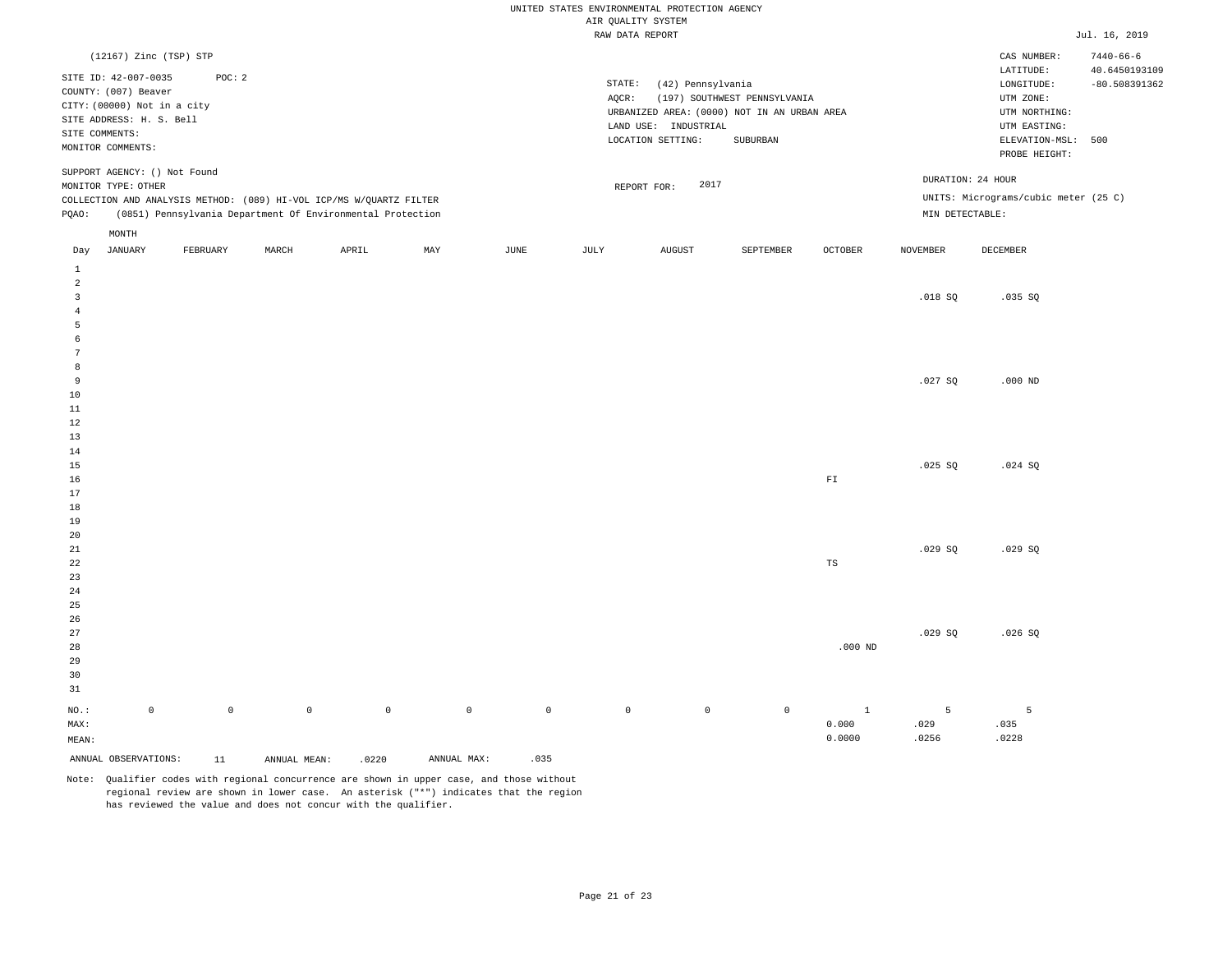|                                            |                                                                              |                    |                                                                                                                                   |                                   |                                 |                    |                     | UNITED STATES ENVIRONMENTAL PROTECTION AGENCY |                                                                                         |             |                 |                                                                                   |                                                     |
|--------------------------------------------|------------------------------------------------------------------------------|--------------------|-----------------------------------------------------------------------------------------------------------------------------------|-----------------------------------|---------------------------------|--------------------|---------------------|-----------------------------------------------|-----------------------------------------------------------------------------------------|-------------|-----------------|-----------------------------------------------------------------------------------|-----------------------------------------------------|
|                                            |                                                                              |                    |                                                                                                                                   |                                   |                                 |                    | AIR QUALITY SYSTEM  |                                               |                                                                                         |             |                 |                                                                                   |                                                     |
|                                            |                                                                              |                    |                                                                                                                                   |                                   |                                 |                    | RAW DATA REPORT     |                                               |                                                                                         |             |                 |                                                                                   | Jul. 16, 2019                                       |
|                                            | (12167) Zinc (TSP) STP<br>SITE ID: 42-007-0035<br>COUNTY: (007) Beaver       | POC: 2             |                                                                                                                                   |                                   |                                 |                    | STATE:              | (42) Pennsylvania                             |                                                                                         |             |                 | CAS NUMBER:<br>LATITUDE:<br>LONGITUDE:                                            | $7440 - 66 - 6$<br>40.6450193109<br>$-80.508391362$ |
| SITE COMMENTS:                             | CITY: (00000) Not in a city<br>SITE ADDRESS: H. S. Bell<br>MONITOR COMMENTS: |                    |                                                                                                                                   |                                   |                                 |                    | $AQCR$ :            | LAND USE: INDUSTRIAL<br>LOCATION SETTING:     | (197) SOUTHWEST PENNSYLVANIA<br>URBANIZED AREA: (0000) NOT IN AN URBAN AREA<br>SUBURBAN |             |                 | UTM ZONE:<br>UTM NORTHING:<br>UTM EASTING:<br>ELEVATION-MSL: 500<br>PROBE HEIGHT: |                                                     |
|                                            | SUPPORT AGENCY: () Not Found<br>MONITOR TYPE: OTHER                          |                    |                                                                                                                                   |                                   |                                 |                    |                     | 2018<br>REPORT FOR:                           |                                                                                         |             |                 | DURATION: 24 HOUR                                                                 |                                                     |
| PQAO:                                      |                                                                              |                    | COLLECTION AND ANALYSIS METHOD: (089) HI-VOL ICP/MS W/QUARTZ FILTER<br>(0851) Pennsylvania Department Of Environmental Protection |                                   |                                 |                    |                     |                                               |                                                                                         |             |                 | UNITS: Micrograms/cubic meter (25 C)<br>MIN DETECTABLE:                           |                                                     |
| Day                                        | MONTH<br>JANUARY                                                             | FEBRUARY           | MARCH                                                                                                                             | APRIL                             | MAX                             | $_{\rm JUNE}$      | JULY                | ${\tt AUGUST}$                                | SEPTEMBER                                                                               | OCTOBER     | <b>NOVEMBER</b> | DECEMBER                                                                          |                                                     |
| <sup>1</sup><br>$\overline{a}$             | $.000$ ND                                                                    | $.000$ ND          |                                                                                                                                   | $.000$ ND                         | .032S                           | $.000$ ND          |                     |                                               |                                                                                         |             |                 |                                                                                   |                                                     |
| $\overline{3}$<br>$\sqrt{4}$<br>5<br>6     |                                                                              |                    | $.000$ ND                                                                                                                         |                                   |                                 |                    |                     |                                               |                                                                                         |             |                 |                                                                                   |                                                     |
| $7\phantom{.0}$<br>8<br>9<br>10<br>$11\,$  | $.000$ ND                                                                    | .021SQ             | $.000$ ND                                                                                                                         | $.000$ ND                         | .022SQ                          | $.000$ ND          |                     |                                               |                                                                                         |             |                 |                                                                                   |                                                     |
| 12<br>13<br>14<br>15                       | $.000$ ND                                                                    | .038SQ             | $.000$ ND                                                                                                                         | $\mathbb{F} \mathbbm{I}$          | $.000$ ND                       | .017 SQ            |                     |                                               |                                                                                         |             |                 |                                                                                   |                                                     |
| 16<br>17<br>18<br>19                       |                                                                              | .025 SQ            |                                                                                                                                   |                                   |                                 | $.000$ ND          |                     |                                               |                                                                                         |             |                 |                                                                                   |                                                     |
| 20<br>21<br>22<br>23                       | .021 SQ                                                                      |                    | $.000$ ND                                                                                                                         | $.000$ ND                         | $\mathbb{F} \, \mathbb{I}$      |                    |                     |                                               |                                                                                         |             |                 |                                                                                   |                                                     |
| 24<br>25<br>26<br>$2\,7$<br>28<br>29<br>30 | .028S                                                                        | $.000$ ND          | .017 SQ                                                                                                                           | $.000$ ND                         | .023S                           | $.000$ ND          |                     |                                               |                                                                                         |             |                 |                                                                                   |                                                     |
| 31<br>NO.:<br>MAX:<br>MEAN:                | 5<br>.028<br>.0098                                                           | 5<br>.038<br>.0168 | 5<br>.017<br>.0034                                                                                                                | $\overline{4}$<br>0.000<br>0.0000 | $\overline{4}$<br>.032<br>.0193 | 5<br>.017<br>.0034 | $\mathsf{O}\xspace$ | $\mathbb O$                                   | $\mathbb O$                                                                             | $\mathbb O$ | $\mathbb O$     | $\mathbb O$                                                                       |                                                     |
|                                            | ANNUAL OBSERVATIONS:                                                         | 28                 | ANNUAL MEAN:                                                                                                                      | .0087                             | ANNUAL MAX:                     | .038               |                     |                                               |                                                                                         |             |                 |                                                                                   |                                                     |